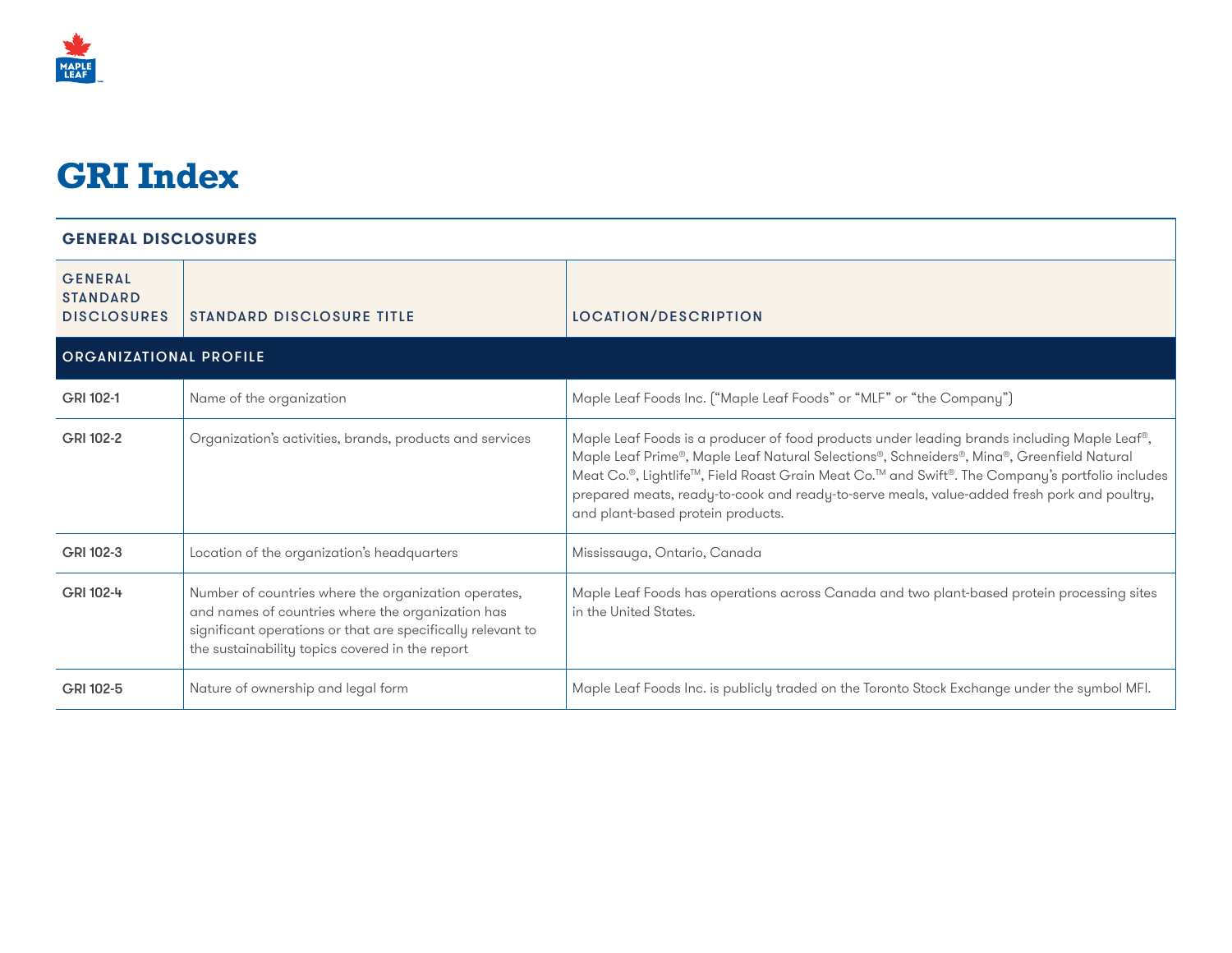

| <b>GENERAL</b><br><b>STANDARD</b><br><b>DISCLOSURES</b> | <b>STANDARD DISCLOSURE TITLE</b>                                                                             | LOCATION/DESCRIPTION                                                                                                                                                                                                                                                                                                                                                                                                                                                                                                                                                                       |
|---------------------------------------------------------|--------------------------------------------------------------------------------------------------------------|--------------------------------------------------------------------------------------------------------------------------------------------------------------------------------------------------------------------------------------------------------------------------------------------------------------------------------------------------------------------------------------------------------------------------------------------------------------------------------------------------------------------------------------------------------------------------------------------|
| GRI 102-6                                               | Markets served, including geographic locations where<br>products and services are offered and sectors served | The Company distributes products across Canada and exports to global markets, including the<br>U.S. and Asia.                                                                                                                                                                                                                                                                                                                                                                                                                                                                              |
| Scale of the organization<br>GRI 102-7                  |                                                                                                              | Maple Leaf Foods is a leading consumer protein company making high-quality, innovative<br>products under many national brands. The Company's portfolio includes prepared meats,<br>ready-to-cook and ready-to-serve meals, valued-added fresh pork and poultry, and plant-based<br>protein products. The Company employs approximately 12,000 people in Canada and the U.S.<br>and exports to global markets, including the U.S. and Asia. Sales information can be found on<br>page 2 of our 2018 Annual Report.                                                                          |
|                                                         |                                                                                                              | Our operations are located in Canada and the U.S. In 2018, we operated two fresh pork facilities;<br>four fresh poultry facilities; one fresh turkey facility; 13 prepared meats facilities; two plant-<br>based protein facilities; three poultry hatcheries; and two distribution centres. In addition, we<br>own (or lease) approximately 300 pig barns that supply our fresh and prepared meats facilities.<br>These farming operations are located in Manitoba, Canada, and comprise approximately 40%<br>of our hog supply, with the remaining 60% supported by independent farmers. |
|                                                         |                                                                                                              | In 2018, we announced our acquisition of VIAU Foods Inc., a Quebec-based leading supplier of<br>gourmet Italian deli meats in Canada and the U.S., and two processing facilities from Cericola<br>Farms located in Ontario and Quebec.                                                                                                                                                                                                                                                                                                                                                     |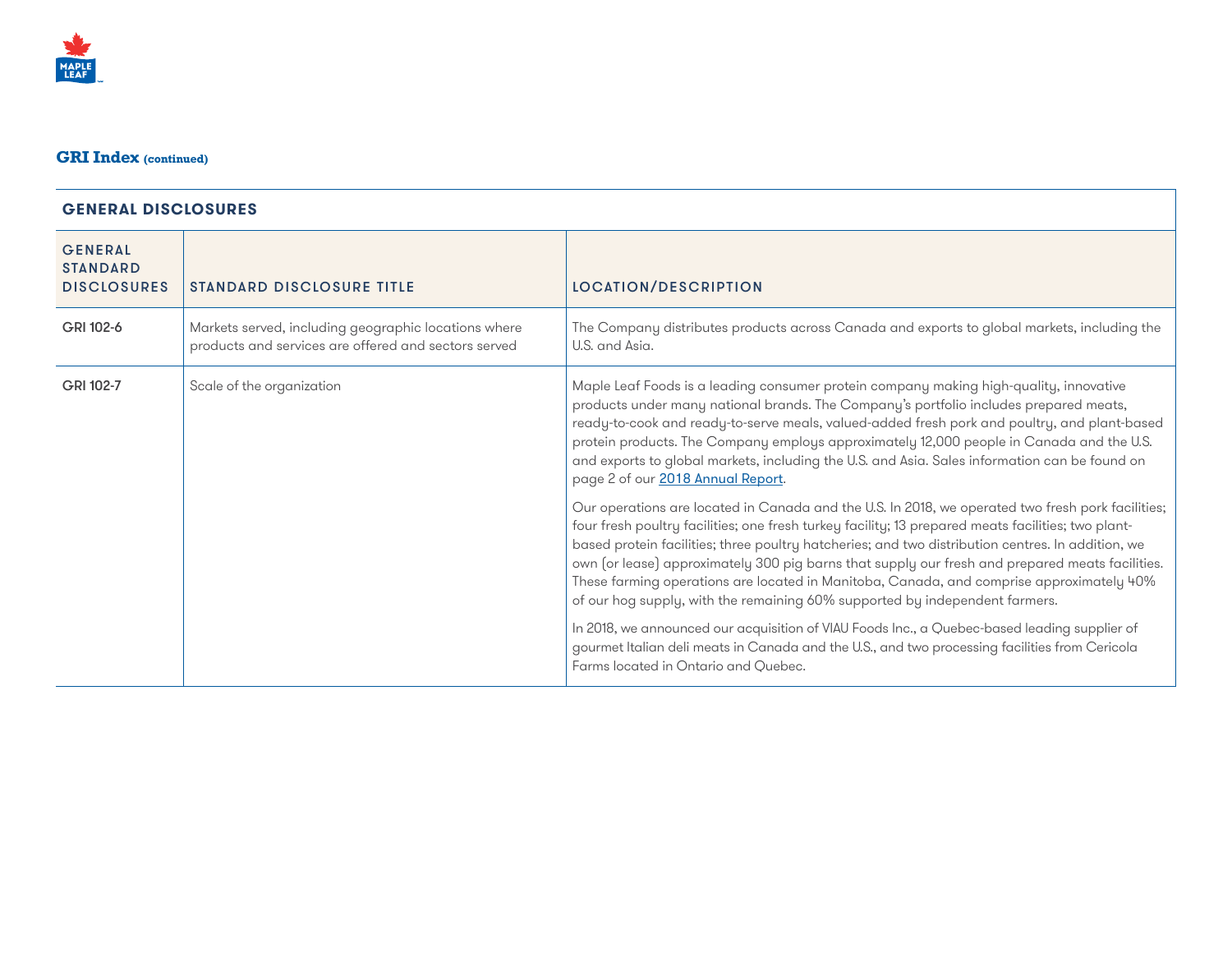

| <b>GENERAL</b><br><b>STANDARD</b><br><b>DISCLOSURES</b> | <b>STANDARD DISCLOSURE TITLE</b>           | LOCATION/DESCRIPTION                                                                                                                                                                                                                                                                                                                                                                                                                                                                                                                                                                                                                                                                                                                                                                                                                                                                                                                                                                                                                                                                                   |
|---------------------------------------------------------|--------------------------------------------|--------------------------------------------------------------------------------------------------------------------------------------------------------------------------------------------------------------------------------------------------------------------------------------------------------------------------------------------------------------------------------------------------------------------------------------------------------------------------------------------------------------------------------------------------------------------------------------------------------------------------------------------------------------------------------------------------------------------------------------------------------------------------------------------------------------------------------------------------------------------------------------------------------------------------------------------------------------------------------------------------------------------------------------------------------------------------------------------------------|
| GRI 102-8                                               | Information on employees and other workers | a. Maple Leaf Foods employed approximately 12,000 people as of December 31, 2018.<br>b. There are a total of 11,248 permanent employees and 149 temporary employees.<br><b>Regional Breakdown:</b><br>Permanent: ON - 4,837, MB - 4,183, AB - 973, SK - 726, WA - 209, OC - 133, MA - 114, IL - 29,<br>$BC - 21$ , Other - 23;<br>Temporary: ON - 98, MB - 35, SK - 10, QC - 4, AB - 1, NS - 1.<br>c. There are a total of 11,074 full-time employees and 323 part-time employees.<br>Gender Breakdown:<br>Full-time: 4,634 females, 6,440 males;<br>Part-time: 133 females, 190 males.<br>d. A significant portion of the organization's activities is performed by Maple Leaf Foods workers.<br>e. There are no significant variations in the numbers reported in Disclosures 102-8-a, 102-8-b,<br>and 102-8-c.<br>f. The data was pulled on January 25, 2019 with an effective date of December 31, 2018.<br>It is based on contract and regular hourly and salary individuals. It excludes our recent<br>acquisitions Cericola (Ontario and Quebec) and VIAU Foods, International, those on salary |
|                                                         |                                            | continuance or LTD, retirees and surviving spouses, third-party contractors and students.                                                                                                                                                                                                                                                                                                                                                                                                                                                                                                                                                                                                                                                                                                                                                                                                                                                                                                                                                                                                              |
| GRI 102-9                                               | Describe the organization's supply chain   | See Maple Leaf Foods' value chain.                                                                                                                                                                                                                                                                                                                                                                                                                                                                                                                                                                                                                                                                                                                                                                                                                                                                                                                                                                                                                                                                     |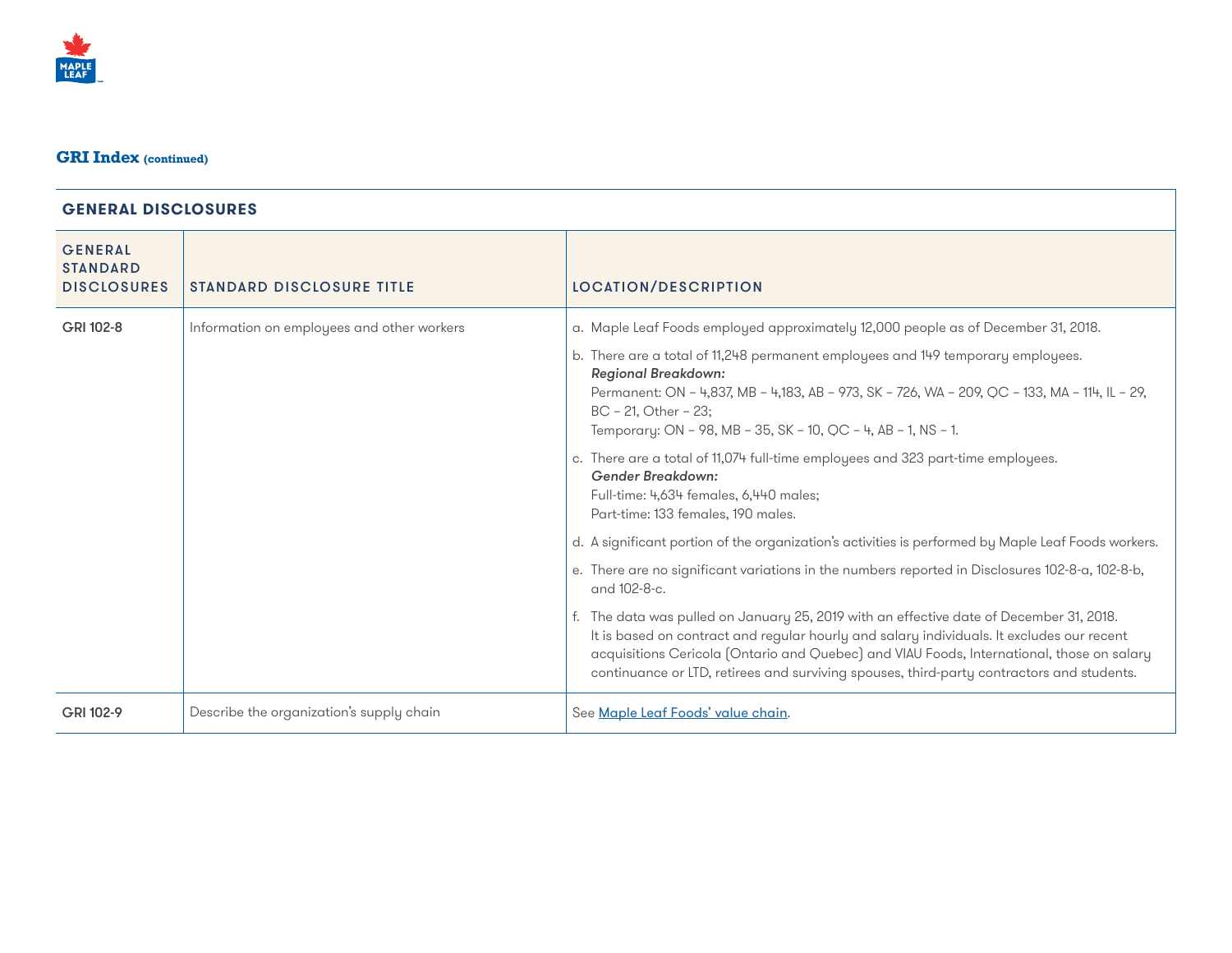

| <b>GENERAL</b><br><b>STANDARD</b><br><b>DISCLOSURES</b> | <b>STANDARD DISCLOSURE TITLE</b>                                                                                                                                  | LOCATION/DESCRIPTION                                                                                                                                                                                                                                                                                                                                                                                                                                                                                                                                                                                                                                                                                                                                                                                                            |
|---------------------------------------------------------|-------------------------------------------------------------------------------------------------------------------------------------------------------------------|---------------------------------------------------------------------------------------------------------------------------------------------------------------------------------------------------------------------------------------------------------------------------------------------------------------------------------------------------------------------------------------------------------------------------------------------------------------------------------------------------------------------------------------------------------------------------------------------------------------------------------------------------------------------------------------------------------------------------------------------------------------------------------------------------------------------------------|
| GRI 102-10                                              | Significant changes during the reporting period regarding<br>the organization's size, structure, ownership or supply chain                                        | In 2018, we closed our Thamesford, Ontario, and Saint-Anselme, Quebec, facilities. The<br>organization also announced its plan to build a world-class poultry facility, the single largest<br>investment in the history of the Canadian food industry, in London, Ontario. Once the new<br>facility is operational, the organization will gradually transfer production from current poultry<br>processing plants in St. Marys, Toronto, and Brampton; these plants are scheduled to start<br>closure by late 2021 and complete closure by mid/late 2022.<br>In addition, in fall 2018, Maple Leaf Foods announced its acquisition of VIAU Foods, a Quebec-<br>based leading supplier of gourmet Italian deli meats in Canada and the U.S., and two processing<br>facilities from Cericola Farms located in Ontario and Ouebec. |
| GRI 102-11                                              | Whether and how the precautionary approach or principle<br>is addressed by the organization                                                                       | See Financial Instruments and Risk Management Activities (2018 Annual Report, page 7).                                                                                                                                                                                                                                                                                                                                                                                                                                                                                                                                                                                                                                                                                                                                          |
| GRI 102-12                                              | Externally developed economic, environmental and<br>social charters, principles or other initiatives to which the<br>organization subscribes or which it endorses | See Collaboration.                                                                                                                                                                                                                                                                                                                                                                                                                                                                                                                                                                                                                                                                                                                                                                                                              |
| GRI 102-13                                              | Memberships of associations and national or international<br>advocacy organizations                                                                               | See Leadership and collaboration.<br>See Collaboration.                                                                                                                                                                                                                                                                                                                                                                                                                                                                                                                                                                                                                                                                                                                                                                         |
|                                                         |                                                                                                                                                                   |                                                                                                                                                                                                                                                                                                                                                                                                                                                                                                                                                                                                                                                                                                                                                                                                                                 |
| GRI 102-14                                              | Statement from the most senior decision-maker of<br>the organization                                                                                              | See A message from our CEO, Michael McCain in this report.                                                                                                                                                                                                                                                                                                                                                                                                                                                                                                                                                                                                                                                                                                                                                                      |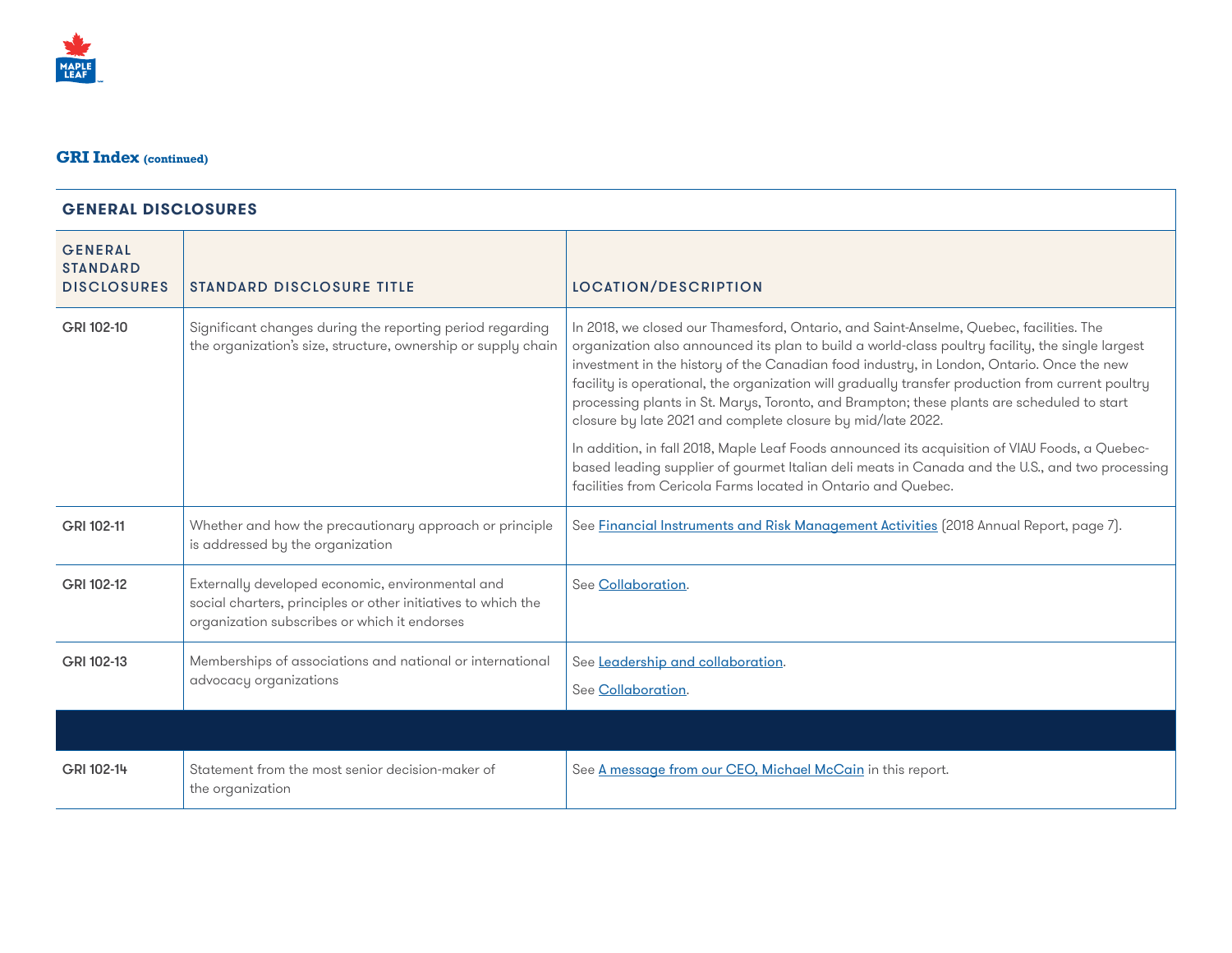| <b>GENERAL</b><br><b>STANDARD</b><br><b>DISCLOSURES</b> | <b>STANDARD DISCLOSURE TITLE</b>                                                                                                                                                                                                | <b>LOCATION/DESCRIPTION</b>                                                                                                                                                                                                                  |
|---------------------------------------------------------|---------------------------------------------------------------------------------------------------------------------------------------------------------------------------------------------------------------------------------|----------------------------------------------------------------------------------------------------------------------------------------------------------------------------------------------------------------------------------------------|
|                                                         |                                                                                                                                                                                                                                 |                                                                                                                                                                                                                                              |
| GRI 102-16                                              | Organization's values, principles, standards and norms<br>of behaviour                                                                                                                                                          | See Maple Leaf Foods Leadership Values.<br>See Our Sustainable Meat Principles.                                                                                                                                                              |
| GRI 102-17                                              | i. Internal and external mechanisms for seeking advice<br>on ethical and lawful behaviour, and matters related to<br>organizational integrity<br>ii. Procedures for reporting concerns about unethical or<br>unlawful behaviour | i. See Maple Leaf Foods - Code of Business Conduct.<br>ii. We utilize an Ethics line which is reviewed weekly by our Internal Audit group and reported to<br>our Senior Leadership Team.<br>See Maple Leaf Foods - Code of Business Conduct. |
|                                                         |                                                                                                                                                                                                                                 |                                                                                                                                                                                                                                              |
|                                                         |                                                                                                                                                                                                                                 |                                                                                                                                                                                                                                              |
| GRI 102-18                                              | Governance structure                                                                                                                                                                                                            | See Governance; see Corporate Governance (2018 Annual Report, page ix).                                                                                                                                                                      |
| GRI 102-19                                              | Process for delegating authority for economic, social and<br>environmental topics                                                                                                                                               | See Governance; see Corporate Governance [2018 Annual Report, page ix].                                                                                                                                                                      |
| GRI 102-20                                              | Executive-level positions responsible for economic, social<br>and environmental topics                                                                                                                                          | Our Chief Food Safety and Sustainability Officer reports directly to our CEO and the Safety<br>and Sustainability Committee of our Board - Maple Leaf Foods' highest governance body for<br>sustainability; see Governance.                  |
| GRI 102-21                                              | Process for consultation between stakeholders and<br>highest governance body on economic, social and<br>environmental topics                                                                                                    | See Governance.                                                                                                                                                                                                                              |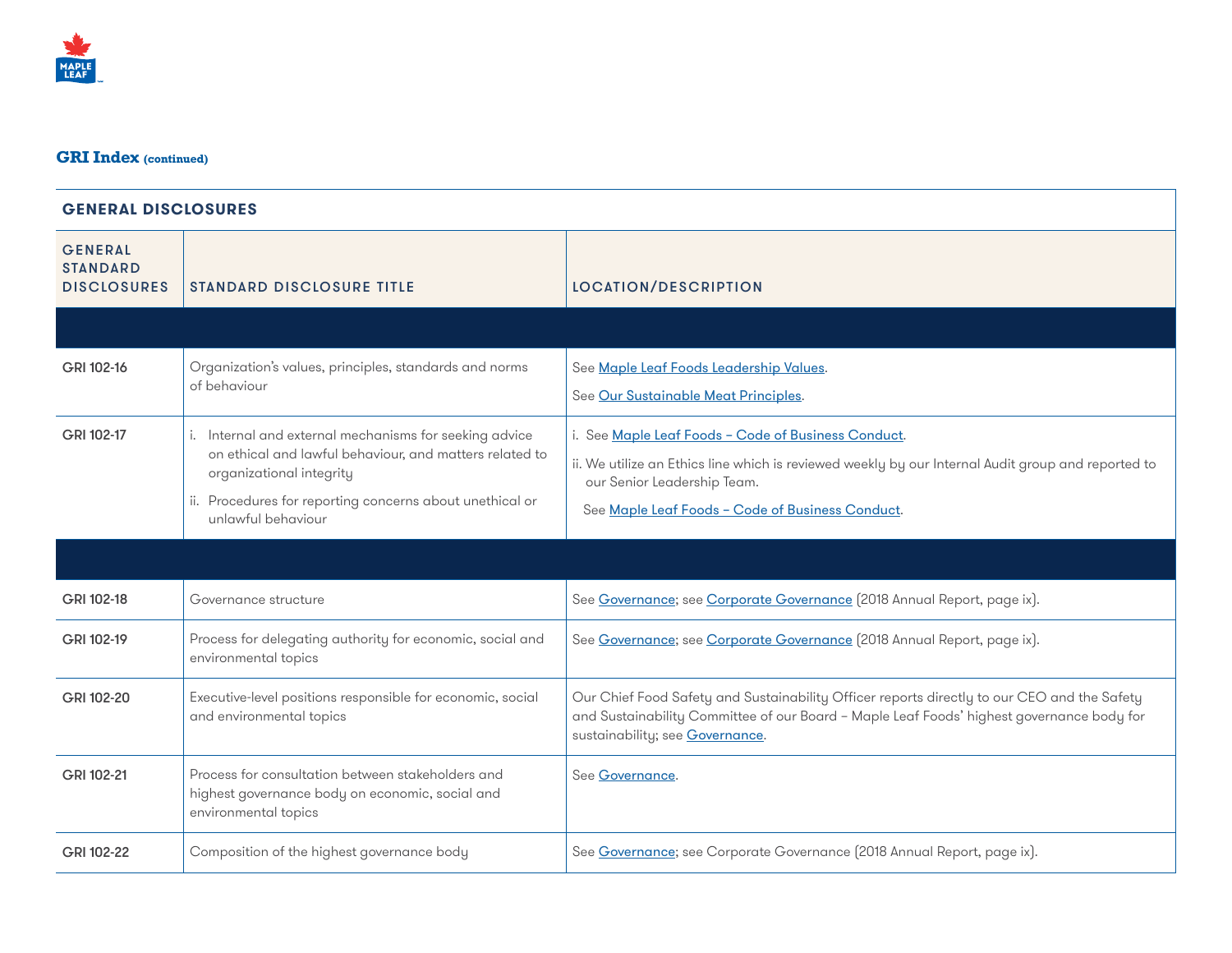

| <b>GENERAL</b><br><b>STANDARD</b><br><b>DISCLOSURES</b> | <b>STANDARD DISCLOSURE TITLE</b>                                                                                                                                                                     | LOCATION/DESCRIPTION                                                                                                                                                                                                                                                                                                                    |
|---------------------------------------------------------|------------------------------------------------------------------------------------------------------------------------------------------------------------------------------------------------------|-----------------------------------------------------------------------------------------------------------------------------------------------------------------------------------------------------------------------------------------------------------------------------------------------------------------------------------------|
| GRI 102-23                                              | Indicate whether the Chair of the highest governance body<br>is also an executive officer                                                                                                            | See Corporate Governance [2018 Annual Report, page ix].                                                                                                                                                                                                                                                                                 |
| GRI 102-24                                              | Nomination and selection process for the highest<br>governance body and its committees                                                                                                               | See Corporate Governance [2018 Annual Report, page ix].                                                                                                                                                                                                                                                                                 |
| GRI 102-25                                              | Process for the highest governance body to ensure conflicts<br>of interest are avoided and managed                                                                                                   | See Corporate Governance [2018 Annual Report, page ix].                                                                                                                                                                                                                                                                                 |
| GRI 102-26                                              | Highest governance body's and senior executives'<br>roles in the development, approval and updating of the<br>organization's purpose, value or mission statements,<br>strategies, policies and goals | See Governance; see Corporate Governance (2018 Annual Report, page ix).                                                                                                                                                                                                                                                                 |
| GRI 102-27                                              | Measures taken to develop and enhance the highest<br>governance body's collective knowledge of economic, social<br>and environmental topics                                                          | We report progress and performance of our sustainability initiatives to our Senior Leadership<br>Team monthly, and to the Safety and Sustainability Committee of the Board on a regular basis.<br>Information on specific sustainability topics is provided as requested by our Board Committee<br>on an ongoing basis; see Governance. |
| GRI 102-31                                              | Frequency of the highest governance body's review<br>of economic, environmental and social impacts, risks<br>and opportunities                                                                       | We report quarterly to the Safety and Sustainability Committee of the Board; see Governance.                                                                                                                                                                                                                                            |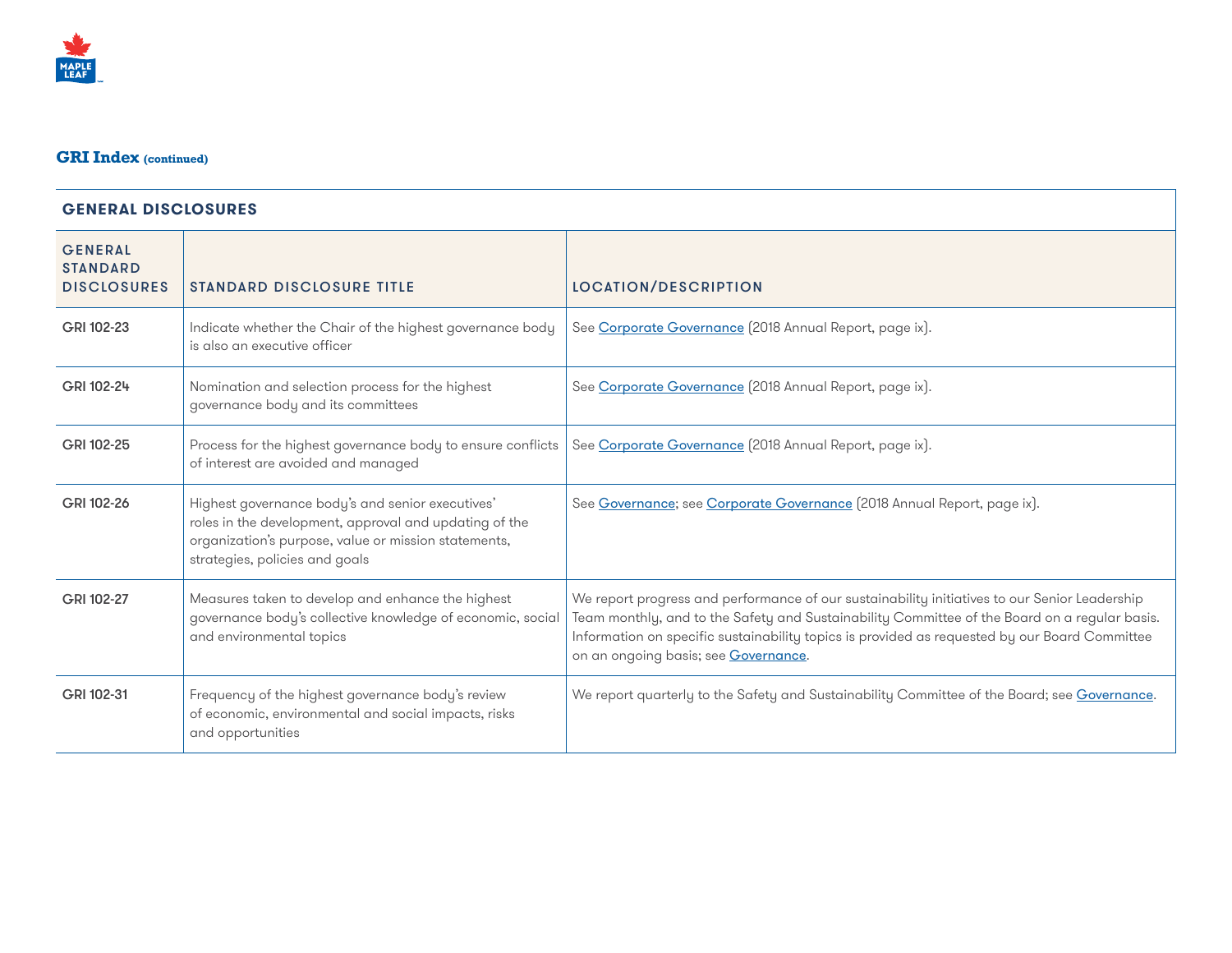# **GENERALDISCLOSURES** GENERAL **STANDARD** DISCLOSURES STANDARD DISCLOSURE TITLE LOCATION/DESCRIPTION STAKEHOLDER ENGAGEMENT GRI 102-40 List of stakeholder groups Maple Leaf Foods' stakeholders include our employees, consumers, customers, shareholders, investors, suppliers, government, and non-governmental and non-profit organizations; see Materiality and Collaboration. GRI 102-41 Percentage of total employees covered by collective bargaining agreements As at December 31, 2018, we have approximately 7,000 employees covered by 17 collective agreements in Canada, which represents approximately 67% of our workforce. GRI 102-42 Basis for identifying and selecting stakeholders Maple Leaf Foods is in constant contact with many stakeholders across our value chain. We formally engage on sustainability with our employees, customers, suppliers, non-governmental organizations and our end consumers on an annual basis. GRI 102-43 Approach to stakeholder engagement See Materiality and Collaboration. GRI 102-44 Topics raised through stakeholder engagement and response See Materiality. REPORTING PRACTICE GRI 102-45 **Entities** included in the organization's consolidated financial statements See Management's Discussion and Analysis (2018 Annual Report, page 1). Maple Leaf Foods Inc. is the entity covered by this report. GRI 102-46 | Defining report content and topic Boundaries a. An explanation of the process for defining the report content and the topic Boundaries b. An explanation of how the organization has implemented the Reporting Principles for defining report content See Materiality.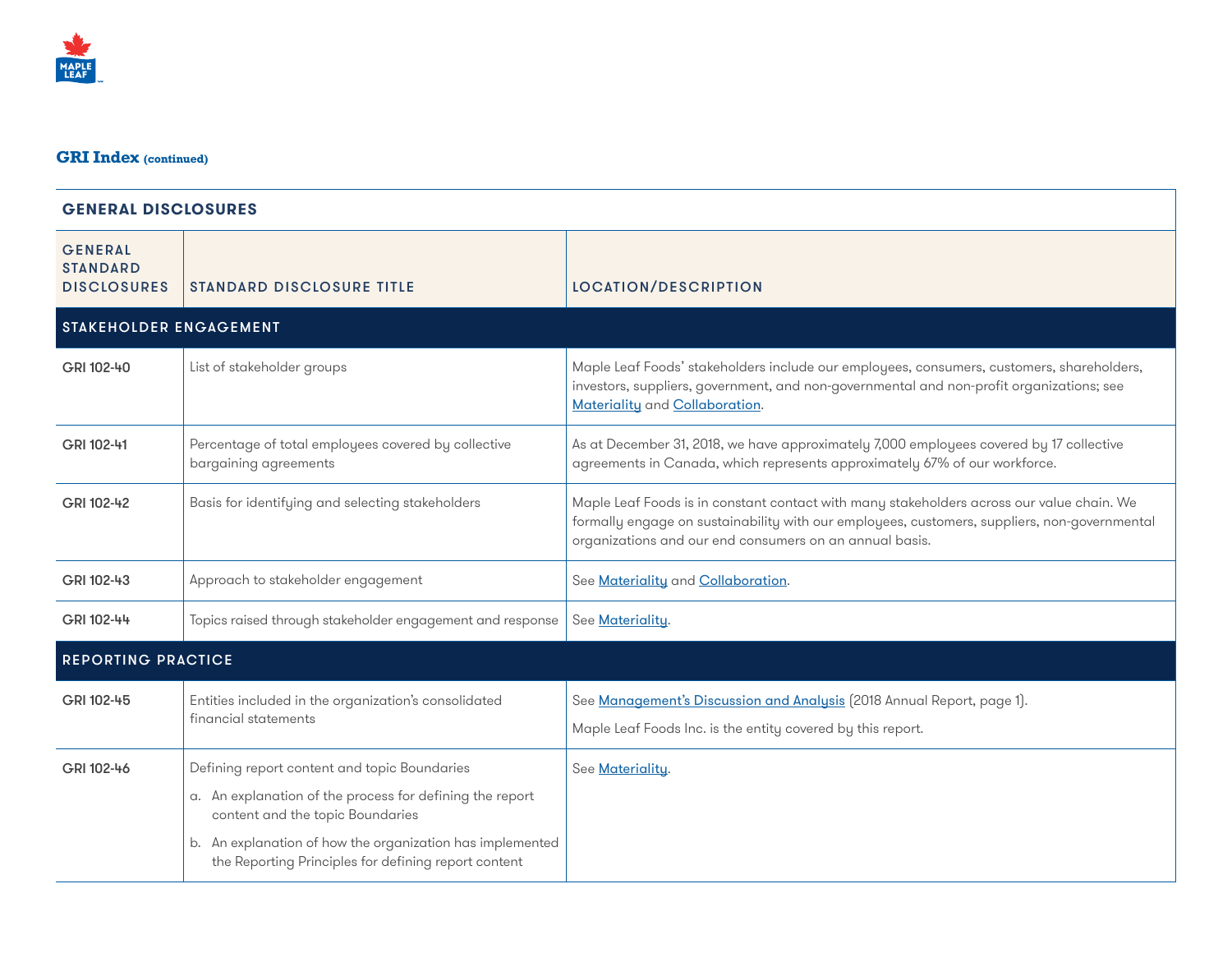

| <b>GENERAL</b><br><b>STANDARD</b><br><b>DISCLOSURES</b> | <b>STANDARD DISCLOSURE TITLE</b>                                                          | LOCATION/DESCRIPTION                                                                                                                                                           |
|---------------------------------------------------------|-------------------------------------------------------------------------------------------|--------------------------------------------------------------------------------------------------------------------------------------------------------------------------------|
| GRI 102-47                                              | List of material topics                                                                   | See Materiality.                                                                                                                                                               |
|                                                         | a. A list of the material topics identified in the process for<br>defining report content |                                                                                                                                                                                |
| GRI 102-48                                              | Effect of any restatement of information in previous reports                              | In 2018, with the addition of our new Field Roast facility, we have restated our footprint intensity<br>performance back to our baseline year (2014). See Our BIG, BOLD goals! |
| GRI 102-49                                              | Significant changes from previous reporting in scope<br>of priorities                     | No significant changes in 2018.                                                                                                                                                |
| GRI 102-50                                              | Reporting period                                                                          | January 1, 2018 to December 31, 2018.                                                                                                                                          |
| GRI 102-51                                              | Date of most recent report                                                                | See 2017 Sustainability Summary Report (released in 2018).                                                                                                                     |
| GRI 102-52                                              | Reporting cycle                                                                           | Annual                                                                                                                                                                         |
| GRI 102-53                                              | Contact                                                                                   | Tim Faveri, VP, Sustainability & Shared Value                                                                                                                                  |
| GRI 102-54                                              | In accordance option                                                                      | Core                                                                                                                                                                           |
| GRI 102-56                                              | External assurance policy                                                                 | External assurance was not provided in 2018. Maple Leaf Foods does not currently have a policy<br>that requires external assurance for its annual sustainability reporting.    |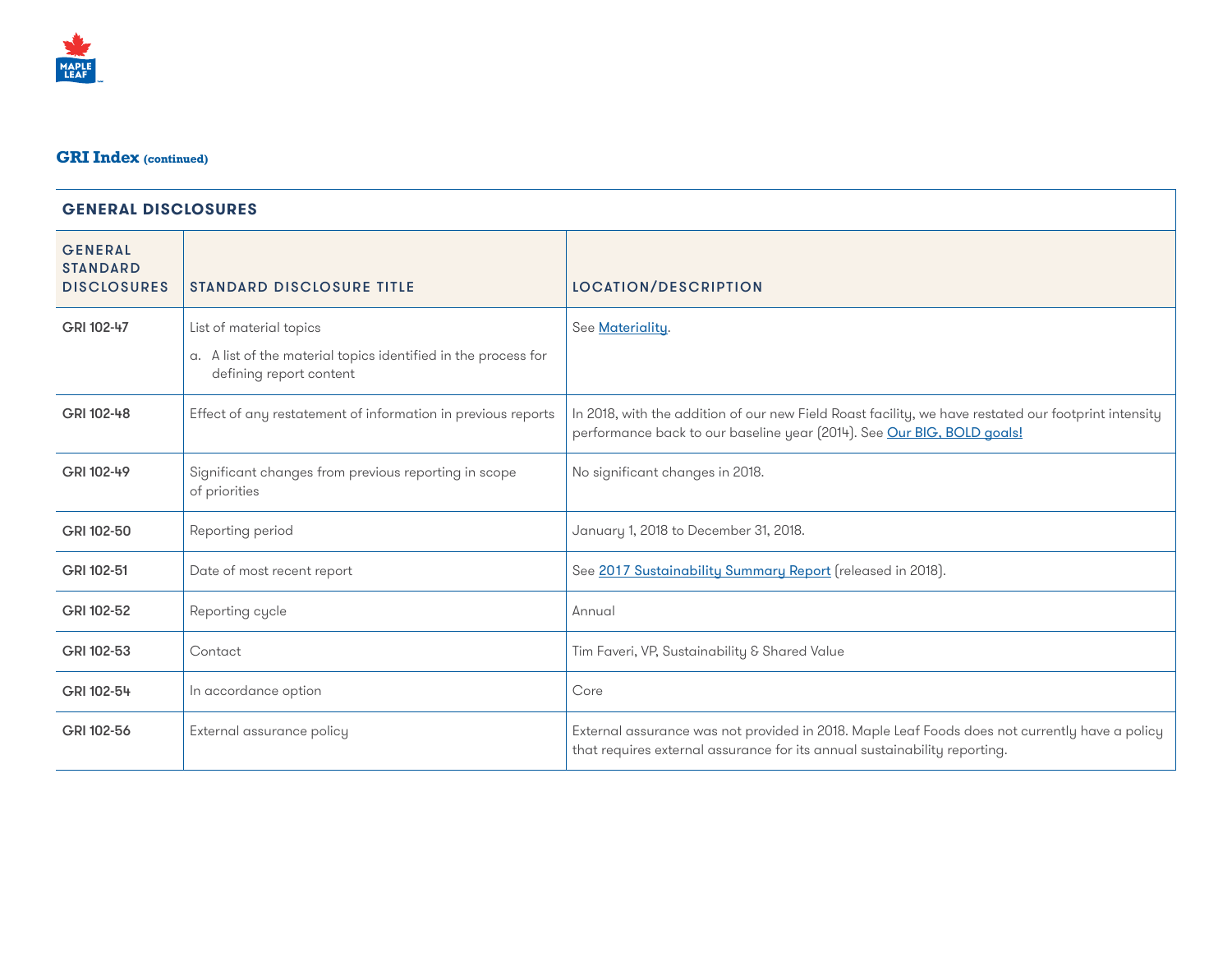

| <b>SPECIFIC</b><br><b>STANDARD</b><br><b>DISCLOSURES</b> | <b>STANDARD DISCLOSURE TITLE</b>                                                                                                                                                                                                                                                                                                                                                                                                                                                                                                                                                                                                                                                                                                                                                                                                                                                                                                                                                                                                                                                                                                                                                                                                                                                                                                                                                                                                                                                                                                                                                                                                                                                                                                         | LOCATION/DESCRIPTION                                                                                                                                                                                                                                                                                                                                                                                                                                                      |  |
|----------------------------------------------------------|------------------------------------------------------------------------------------------------------------------------------------------------------------------------------------------------------------------------------------------------------------------------------------------------------------------------------------------------------------------------------------------------------------------------------------------------------------------------------------------------------------------------------------------------------------------------------------------------------------------------------------------------------------------------------------------------------------------------------------------------------------------------------------------------------------------------------------------------------------------------------------------------------------------------------------------------------------------------------------------------------------------------------------------------------------------------------------------------------------------------------------------------------------------------------------------------------------------------------------------------------------------------------------------------------------------------------------------------------------------------------------------------------------------------------------------------------------------------------------------------------------------------------------------------------------------------------------------------------------------------------------------------------------------------------------------------------------------------------------------|---------------------------------------------------------------------------------------------------------------------------------------------------------------------------------------------------------------------------------------------------------------------------------------------------------------------------------------------------------------------------------------------------------------------------------------------------------------------------|--|
| <b>CATEGORY: ECONOMIC</b>                                |                                                                                                                                                                                                                                                                                                                                                                                                                                                                                                                                                                                                                                                                                                                                                                                                                                                                                                                                                                                                                                                                                                                                                                                                                                                                                                                                                                                                                                                                                                                                                                                                                                                                                                                                          |                                                                                                                                                                                                                                                                                                                                                                                                                                                                           |  |
| Disclosure of<br>Management                              | The following disclosure of management approach applies to all the economic aspects we have responded to below, and covers our materiality and Boundary<br>identified in our 2018 Sustainability Report, unless otherwise specified.<br>For nearly a decade, Maple Leaf Foods has focused on remaking the Company's prepared meats manufacturing and distribution network and singularly<br>refocusing the organization on protein. The goal of this transformation was to make Maple Leaf Foods a significantly leaner and more profitable company. The<br>Company has executed against the Plan by reducing product complexity, closing less efficient manufacturing and distribution operations, and consolidating<br>production and distribution into a smaller number of efficient scale facilities. The Plan has included the construction of a new 400,000 square foot prepared<br>meats processing facility, the consolidation of 17 distribution centres into 2, the closure of 8 legacy manufacturing plants, and the expansion of 3 others. See<br>Completion of Value Creation Plan (2016 Annual Report, page 2). The benefits of this strategy have been significant. The Company's market leading prepared<br>meats brands now leverage a cost-competitive manufacturing network which, coupled with growth initiatives across the business, has strengthened the<br>organization's financial performance. The Company will continue to identify opportunities to increase its efficiency, to support market growth and build brand<br>leadership. As part of this strategy, Maple Leaf Foods has announced its plan to build a world-class, value-added fresh poultry processing facility in London,<br>Ontario, by 2021. |                                                                                                                                                                                                                                                                                                                                                                                                                                                                           |  |
| Approach                                                 |                                                                                                                                                                                                                                                                                                                                                                                                                                                                                                                                                                                                                                                                                                                                                                                                                                                                                                                                                                                                                                                                                                                                                                                                                                                                                                                                                                                                                                                                                                                                                                                                                                                                                                                                          |                                                                                                                                                                                                                                                                                                                                                                                                                                                                           |  |
|                                                          | In 2018, the Company completed an initiative to renovate our prepared meats portfolio designed to invigorate brand and category growth and aimed to<br>improve the taste, nutrition value, affordability and sustainability of our products. We are also expanding our presence in the United States with sustainable<br>protein as a core growth platform. This rapidly growing category represents an exciting growth platform for Maple Leaf Foods, and positions the Company for<br>balanced growth in a changing market environment.                                                                                                                                                                                                                                                                                                                                                                                                                                                                                                                                                                                                                                                                                                                                                                                                                                                                                                                                                                                                                                                                                                                                                                                                |                                                                                                                                                                                                                                                                                                                                                                                                                                                                           |  |
|                                                          | to our people; website updates; and our annual sustainability report.                                                                                                                                                                                                                                                                                                                                                                                                                                                                                                                                                                                                                                                                                                                                                                                                                                                                                                                                                                                                                                                                                                                                                                                                                                                                                                                                                                                                                                                                                                                                                                                                                                                                    | As part of our management approach, we report and communicate our sustainability initiatives and performance on a regular basis. Highlights of our<br>internal and external communication include monthly detailed reporting to the Senior Leadership Team; regular meetings with the Senior Management Forum<br>(40+ members of the management team); reporting to the Safety and Sustainability Committee of the Board three times per year; quarterly progress reports |  |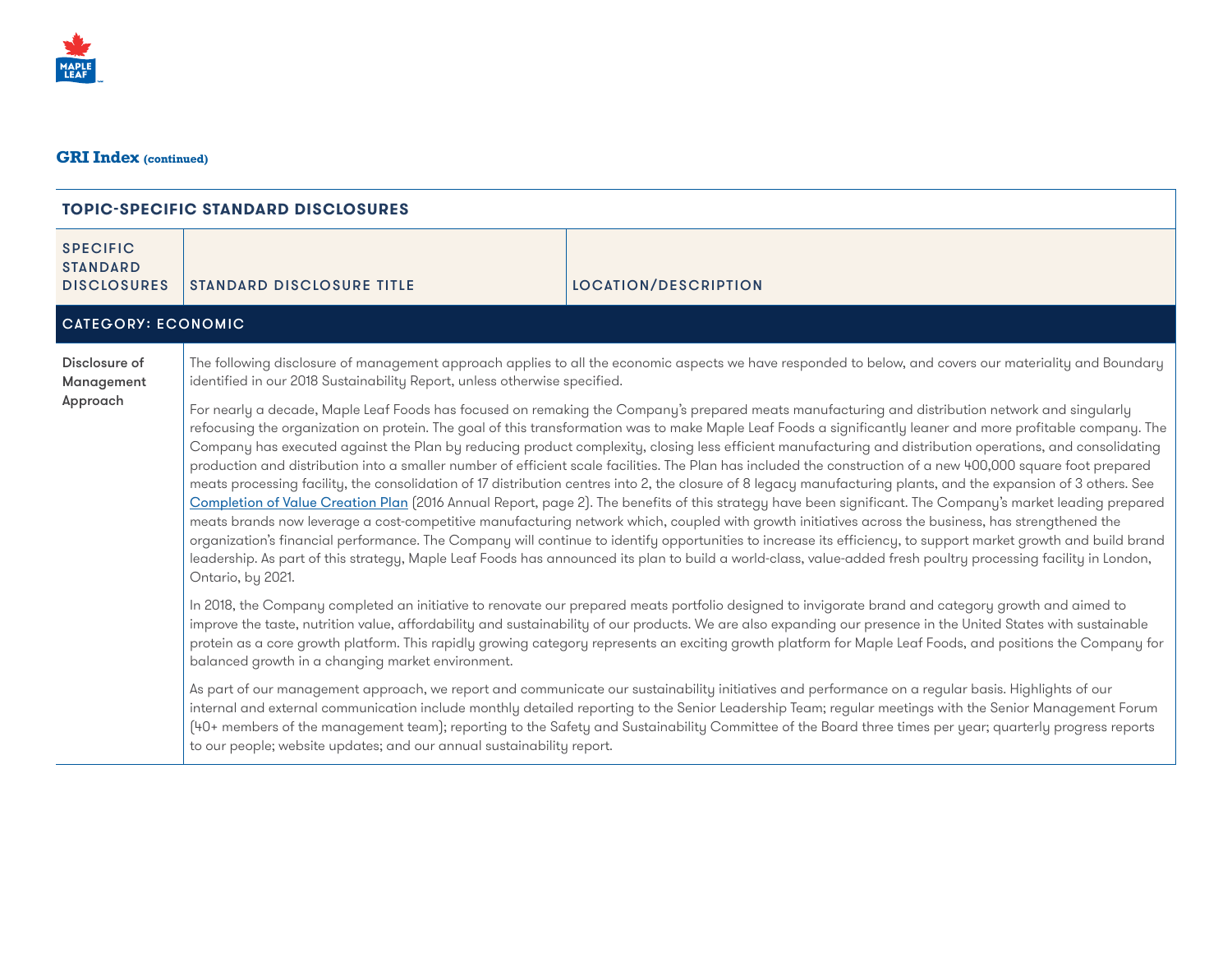

| <b>TOPIC-SPECIFIC STANDARD DISCLOSURES</b>               |                                                                                                                       |                                                                                                                                                                                                                                                                                                                                                                                                                                                                                                                                                                             |
|----------------------------------------------------------|-----------------------------------------------------------------------------------------------------------------------|-----------------------------------------------------------------------------------------------------------------------------------------------------------------------------------------------------------------------------------------------------------------------------------------------------------------------------------------------------------------------------------------------------------------------------------------------------------------------------------------------------------------------------------------------------------------------------|
| <b>SPECIFIC</b><br><b>STANDARD</b><br><b>DISCLOSURES</b> | <b>STANDARD DISCLOSURE TITLE</b>                                                                                      | LOCATION/DESCRIPTION                                                                                                                                                                                                                                                                                                                                                                                                                                                                                                                                                        |
|                                                          | <b>MATERIAL ASPECT: ECONOMIC PERFORMANCE</b>                                                                          |                                                                                                                                                                                                                                                                                                                                                                                                                                                                                                                                                                             |
| GRI 201-1                                                | Direct economic value generated and distributed                                                                       | See Consolidated Balance Sheets and Consolidated Statements of Net Earnings (2018 Annual<br>Report, pages 35-36).                                                                                                                                                                                                                                                                                                                                                                                                                                                           |
| GRI 201-2                                                | Financial implications and other risks and opportunities for<br>the organization's activities due to climate change   | The magnitude of the potential financial impact of climate change has been assessed as<br>financially immaterial at this time. Nonetheless, the Company does believe climate change<br>is a societal risk in the long term. Maple Leaf Foods has adopted a sustainability strategy as<br>detailed throughout our sustainability report. The Company views this strategy as a competitive<br>advantage which will allow us to form a deeper connection with our consumers and customers<br>who are increasingly focused on sustainability issues related to food production. |
| GRI 201-3                                                | Coverage of the organization's defined benefit<br>plan obligations                                                    | See Employee Benefit Plans (2018 Annual Report, page 11).                                                                                                                                                                                                                                                                                                                                                                                                                                                                                                                   |
| GRI 201-4                                                | Financial assistance received from government                                                                         | Maple Leaf Foods received the following funding in 2018: \$1.5 million from AgriStability for<br>Maple Leaf Agri-Farms (MLAF); \$20,000 from the Manitoba Farm Environment Program; \$54,000<br>from the Manitoba Agricultural Research and Development Initiative (ARDI); and \$480,000 from<br>provincial governments for energy saving projects and co-op students' work term.                                                                                                                                                                                           |
| <b>MATERIAL ASPECT: MARKET PRESENCE</b>                  |                                                                                                                       |                                                                                                                                                                                                                                                                                                                                                                                                                                                                                                                                                                             |
| GRI 202-1                                                | Ratios of standard entry-level wage by gender compared to<br>local minimum wage at significant locations of operation | The hourly rate for unionized employees is based on the collective agreement and in all cases<br>is at or above the minimum wage rate. For non-union plants, an assessment/market survey is<br>completed prior to establishing rates to ensure we are competitive within the specific market<br>(including our unionized facilities).                                                                                                                                                                                                                                       |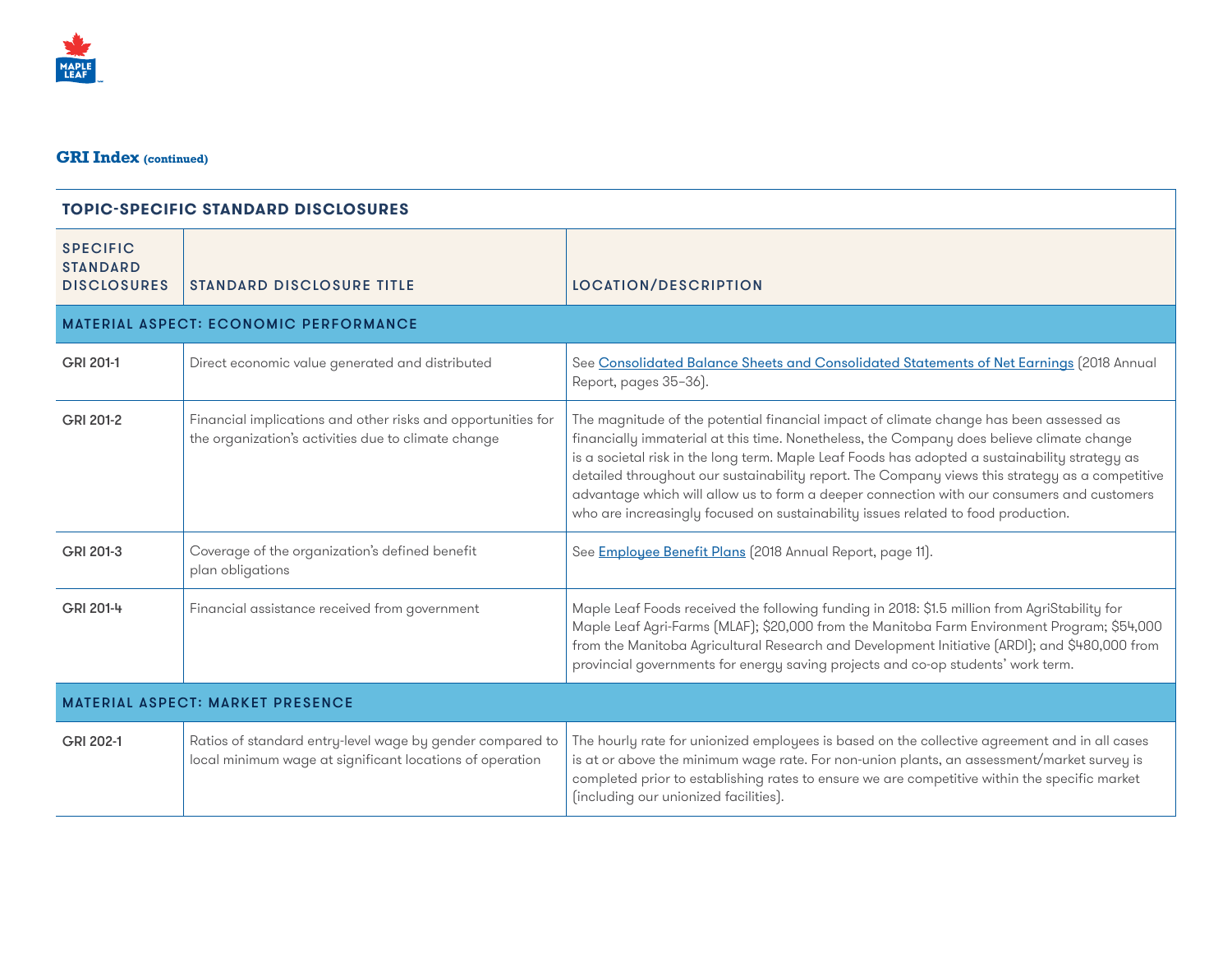

| <b>SPECIFIC</b><br><b>STANDARD</b><br><b>DISCLOSURES</b> | <b>STANDARD DISCLOSURE TITLE</b>                                                                                                                                                                                                                                                                                                                                                                                                                | LOCATION/DESCRIPTION                                                                                                                                                                                                                                                                                                                                                                                                                                                                                                                                                                                                                                                                                                                             |
|----------------------------------------------------------|-------------------------------------------------------------------------------------------------------------------------------------------------------------------------------------------------------------------------------------------------------------------------------------------------------------------------------------------------------------------------------------------------------------------------------------------------|--------------------------------------------------------------------------------------------------------------------------------------------------------------------------------------------------------------------------------------------------------------------------------------------------------------------------------------------------------------------------------------------------------------------------------------------------------------------------------------------------------------------------------------------------------------------------------------------------------------------------------------------------------------------------------------------------------------------------------------------------|
| GRI 202-2                                                | Proportion of senior management hired from the local<br>community at significant locations of operation                                                                                                                                                                                                                                                                                                                                         | 100% of our senior management was hired from the local community. "Senior management" is<br>defined as any employee who reports to a member of our Senior Leadership Team. The vast majority<br>of the Company's senior management reside in Canada and the U.S. and are either Canadian<br>and/or U.S. citizens. "Significant operations" and "local" include the regions, cities, towns and<br>communities where the Company operates primary and secondary processing facilities, hog<br>production facilities and poultry growing facilities, in Canada and the U.S.                                                                                                                                                                         |
| <b>MATERIAL ASPECT: INDIRECT ECONOMIC IMPACTS</b>        |                                                                                                                                                                                                                                                                                                                                                                                                                                                 |                                                                                                                                                                                                                                                                                                                                                                                                                                                                                                                                                                                                                                                                                                                                                  |
| GRI 203-1                                                | Development and impact of infrastructure investments and<br>services supported                                                                                                                                                                                                                                                                                                                                                                  | Capital expenditures for 2018 were \$179.9 million. See Capital Expenditures [2018 Annual Report,<br>page 6). A portion of this investment is related to enhancement projects in plant protein, and<br>sustainability projects that support the Company's animal welfare and environmental strategies.                                                                                                                                                                                                                                                                                                                                                                                                                                           |
|                                                          | <b>MATERIAL ASPECT: PROCUREMENT PRACTICES</b>                                                                                                                                                                                                                                                                                                                                                                                                   |                                                                                                                                                                                                                                                                                                                                                                                                                                                                                                                                                                                                                                                                                                                                                  |
| GRI 204-1                                                | Proportion of spending on local suppliers at significant<br>locations of operation<br>Report the percentage of the procurement budget used for<br>significant locations of operation spent on suppliers local<br>to that operation (such as percentage of products and<br>services purchased locally)<br>Report the organization's geographical definition of "local"<br>Report the definition used for "significant locations<br>of operation" | Maple Leaf Foods is one of Canada's largest food companies. We support farmers and<br>producers by purchasing the majority of our raw materials and ingredients from local sources.<br>We generate significant regional economic benefits through our network of production,<br>manufacturing and distribution facilities.<br>Maple Leaf Foods defines "local" as the region, city, town or community in which Maple Leaf<br>Foods operates, extending to neighbouring cities or regions that border the city of operation.<br>Significant operations include the regions, cities, towns and communities where the Company<br>operates primary and secondary processing facilities, hog production facilities and poultry<br>growing facilities. |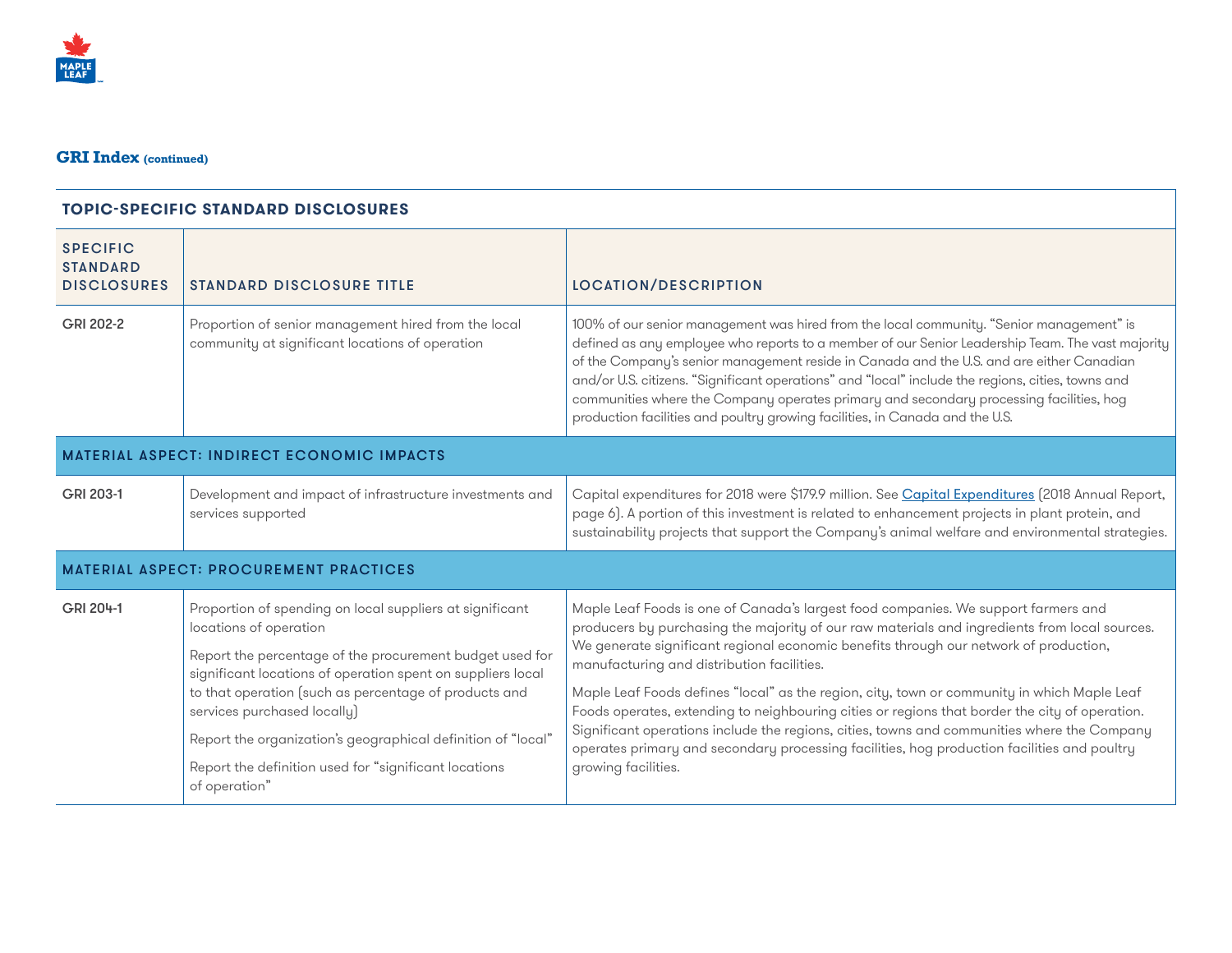

| <b>SPECIFIC</b><br><b>STANDARD</b><br><b>DISCLOSURES</b> | <b>STANDARD DISCLOSURE TITLE</b>                                                                                                                                                     | LOCATION/DESCRIPTION                                                                                                                                                                                                                                                                                                                            |
|----------------------------------------------------------|--------------------------------------------------------------------------------------------------------------------------------------------------------------------------------------|-------------------------------------------------------------------------------------------------------------------------------------------------------------------------------------------------------------------------------------------------------------------------------------------------------------------------------------------------|
| FP <sub>1</sub>                                          | Percentage of purchased volume from suppliers compliant<br>with company's sourcing policy                                                                                            | 100% of our suppliers are compliant with the Company's current sourcing policy.                                                                                                                                                                                                                                                                 |
| FP <sub>2</sub>                                          | Percentage of purchased volume which is verified as<br>being in accordance with credible, internationally<br>recognized responsible production standards, broken down<br>by standard | We are in the process of developing a formal responsible sourcing policy.                                                                                                                                                                                                                                                                       |
|                                                          | <b>MATERIAL ASPECT: ANTI-CORRUPTION</b>                                                                                                                                              |                                                                                                                                                                                                                                                                                                                                                 |
| GRI 205-1                                                | Total number and percentage of operations assessed<br>for risks related to corruption and the significant<br>risks identified                                                        | 100% of Maple Leaf Foods operations are governed by Maple Leaf Foods' Code of<br>Business Conduct, which outlines proper internal financial reporting responsibilities and<br>obligations required by individuals in the Company. Employees must sign off on the code<br>of conduct annually.                                                   |
| GRI 205-2                                                | Communication and training on anti-corruption policies<br>and procedures                                                                                                             | Maple Leaf Foods' Code of Business Conduct is presented to all employees annually. All<br>Maple Leaf Foods employees must sign off on the code each year. In addition, employees with<br>financial management and reporting obligations receive specific training regularly and must<br>follow reporting guidelines highlighted by the Company. |
| GRI 205-3                                                | Confirmed incidents of corruption and actions taken                                                                                                                                  | There were four previous incidents of theft and fraud that were resolved in 2018. Two incidents of<br>fraud occurred in 2018 and were resolved.                                                                                                                                                                                                 |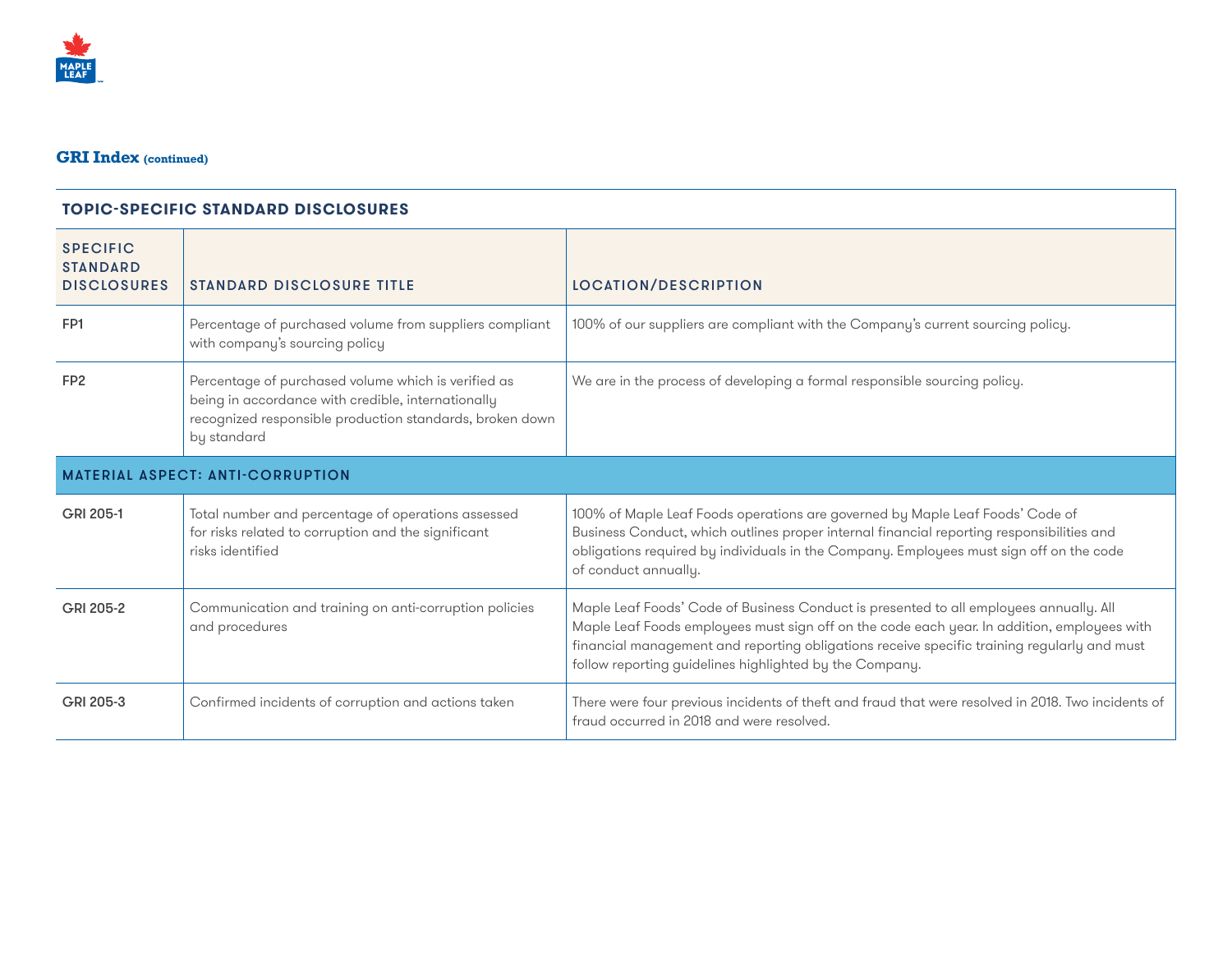

| <b>SPECIFIC</b><br><b>STANDARD</b><br><b>DISCLOSURES</b> | <b>STANDARD DISCLOSURE TITLE</b>                                                                                                                                                                                                                                                                                                                                                                                                                                                                                                                                                                                                                                                                                                                                                                                                                                                                                                                                                                                               | LOCATION/DESCRIPTION                                                                                                                                                                                                                                                                                                                                                                                                                                                      |  |
|----------------------------------------------------------|--------------------------------------------------------------------------------------------------------------------------------------------------------------------------------------------------------------------------------------------------------------------------------------------------------------------------------------------------------------------------------------------------------------------------------------------------------------------------------------------------------------------------------------------------------------------------------------------------------------------------------------------------------------------------------------------------------------------------------------------------------------------------------------------------------------------------------------------------------------------------------------------------------------------------------------------------------------------------------------------------------------------------------|---------------------------------------------------------------------------------------------------------------------------------------------------------------------------------------------------------------------------------------------------------------------------------------------------------------------------------------------------------------------------------------------------------------------------------------------------------------------------|--|
| <b>CATEGORY: ENVIRONMENTAL</b>                           |                                                                                                                                                                                                                                                                                                                                                                                                                                                                                                                                                                                                                                                                                                                                                                                                                                                                                                                                                                                                                                |                                                                                                                                                                                                                                                                                                                                                                                                                                                                           |  |
| Disclosure of<br>Management                              | The following disclosure of management approach applies to all the environmental aspects we have responded to below, and covers our Materiality and<br>Boundary identified in our 2018 Sustainability Report, unless otherwise specified.                                                                                                                                                                                                                                                                                                                                                                                                                                                                                                                                                                                                                                                                                                                                                                                      |                                                                                                                                                                                                                                                                                                                                                                                                                                                                           |  |
| Approach                                                 | Maple Leaf Foods is committed to maintaining high standards of environmental responsibility and positive relationships in the communities where we operate.<br>We operate within the framework of an environmental policy entitled "Our Environmental Sustainability Commitment" that has been approved by the Board<br>of Directors' Safety and Sustainability Committee and guides our day-to-day practices. The Company's environmental program is monitored on a regular<br>basis by the Committee, including compliance with regulatory requirements and the use of internal environmental specialists and independent, external<br>environmental experts. The Company continues to invest in environmental infrastructure related to water, waste and air emissions to ensure that environmental<br>standards continue to be met or exceeded, while implementing procedures to reduce the impact of operations on the environment.                                                                                       |                                                                                                                                                                                                                                                                                                                                                                                                                                                                           |  |
|                                                          | Maple Leaf Foods is a vertically integrated company that owns hog production, hatching egg production, hatcheries and pork and poultry processing plants.<br>We have strong relationships with farmers and other service providers, and we will seek to advance continuous improvements across our supply chain. Our<br>responsibility for environmental sustainability goes well beyond our own operations; we must also advocate and share knowledge that elevates practices and<br>regulations across the industry. We will actively engage with consumers, customers, non-governmental organizations and other stakeholders, so that change<br>can be based on sound data and science, and what society expects of us.                                                                                                                                                                                                                                                                                                     |                                                                                                                                                                                                                                                                                                                                                                                                                                                                           |  |
|                                                          | As Maple Leaf Foods is a large food company, there are health, environmental and social issues that go beyond short-term profitability that management<br>believes must shape its business if the Company is to realize a sustainable future. Increasingly, sound environmental sustainability practices are becoming a<br>key component of maintaining a competitive advantage. In 2015, the Company announced a long-term goal to reduce its environmental footprint by 50% by<br>2025 in three key areas: climate change, water usage and waste reduction. We have identified environment as a key risk related to the business of Maple Leaf<br>Foods (see 2018 Annual Report, page 16). Maple Leaf Foods has a utility management system which tracks energy and water consumption across all of our<br>facilities. Each processing facility has consumption reduction targets that are aligned toward achieving the Company's goals. This data is verified by internal<br>audits which are conducted on an annual basis. |                                                                                                                                                                                                                                                                                                                                                                                                                                                                           |  |
|                                                          | Maple Leaf Foods is pursuing a comprehensive strategy and actions across the four sustainability pillars that encompass all facets of our business. Building<br>leadership in sustainability is a competitive advantage for the Company, as the market increasingly seeks suppliers that produce protein with the highest<br>standards of nutrition, animal care, social engagement and environmental sustainability (see 2018 Annual Report, page 2).                                                                                                                                                                                                                                                                                                                                                                                                                                                                                                                                                                         |                                                                                                                                                                                                                                                                                                                                                                                                                                                                           |  |
|                                                          | to our people; website updates; and our annual sustainability report.                                                                                                                                                                                                                                                                                                                                                                                                                                                                                                                                                                                                                                                                                                                                                                                                                                                                                                                                                          | As part of our management approach, we report and communicate our sustainability initiatives and performance on a regular basis. Highlights of our<br>internal and external communication include monthly detailed reporting to the Senior Leadership Team; regular meetings with the Senior Management Forum<br>(40+ members of the management team); reporting to the Safety and Sustainability Committee of the Board three times per year; quarterly progress reports |  |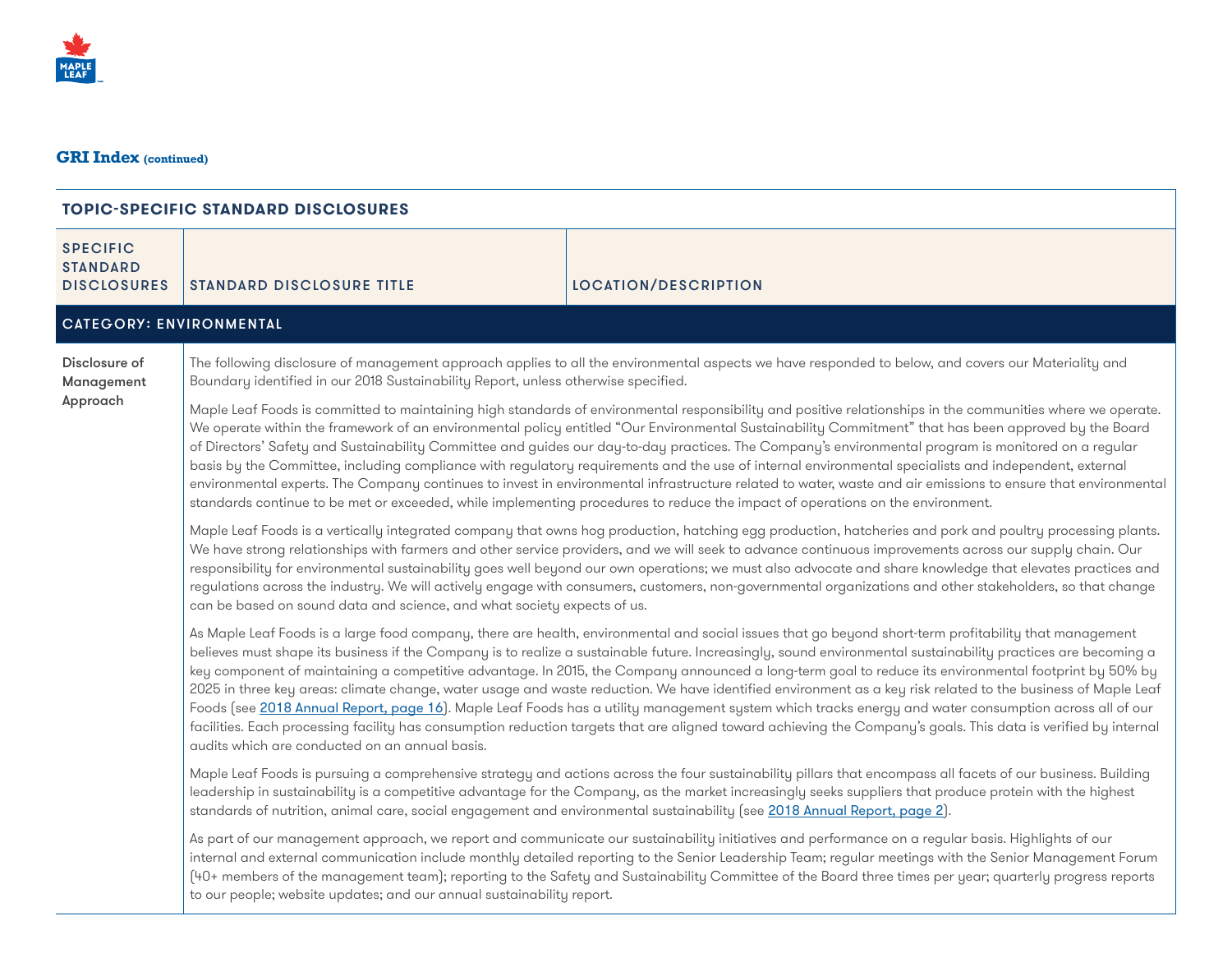

| <b>TOPIC-SPECIFIC STANDARD DISCLOSURES</b>               |                                                             |                                                                                                                                                                                                                                                                                                                                         |
|----------------------------------------------------------|-------------------------------------------------------------|-----------------------------------------------------------------------------------------------------------------------------------------------------------------------------------------------------------------------------------------------------------------------------------------------------------------------------------------|
| <b>SPECIFIC</b><br><b>STANDARD</b><br><b>DISCLOSURES</b> | <b>STANDARD DISCLOSURE TITLE</b>                            | LOCATION/DESCRIPTION                                                                                                                                                                                                                                                                                                                    |
| <b>MATERIAL ASPECT: ENERGY</b>                           |                                                             |                                                                                                                                                                                                                                                                                                                                         |
| GRI 302-1                                                | Energy consumption within the organization                  | Electricity (MWh): 337,873<br>Natural gas (m <sup>3</sup> ): 58,812,659<br>See Environmental Footprint Performance Summary.                                                                                                                                                                                                             |
| GRI 302-2                                                | Energy consumption outside of the organization              | We are developing our Scope 3 consumption baseline.                                                                                                                                                                                                                                                                                     |
| GRI 302-3                                                | Energy intensity                                            | Electricity (MWh/1,000 kg of production): 0.54<br>Natural gas (m <sup>3</sup> /1,000 kg of production): 94.77<br>See Environmental Footprint Performance Summary.                                                                                                                                                                       |
| GRI 302-4                                                | Reduction of energy consumption                             | Electricity (MWh): Our electricity consumption decreased by 13,469 MWh.<br>Natural gas (m <sup>3</sup> ): Our natural gas consumption increased by 2,282,459 m <sup>3</sup> .<br>See Environmental Footprint Performance Summary.                                                                                                       |
| <b>MATERIAL ASPECT: WATER</b>                            |                                                             |                                                                                                                                                                                                                                                                                                                                         |
| GRI 303-1                                                | Total water withdrawal by source                            | 8,468,727 m <sup>3</sup> of water were withdrawn in 2018. All but one of our facilities utilize water from<br>municipal sources. Due to metering limitations, we are not able to measure or report water use<br>from many farm properties that utilize local wells as their source.<br>See Environmental Footprint Performance Summary. |
| GRI 303-2                                                | Water sources significantly affected by withdrawal of water | No water sources were significantly affected by Maple Leaf Foods' withdrawal of water.                                                                                                                                                                                                                                                  |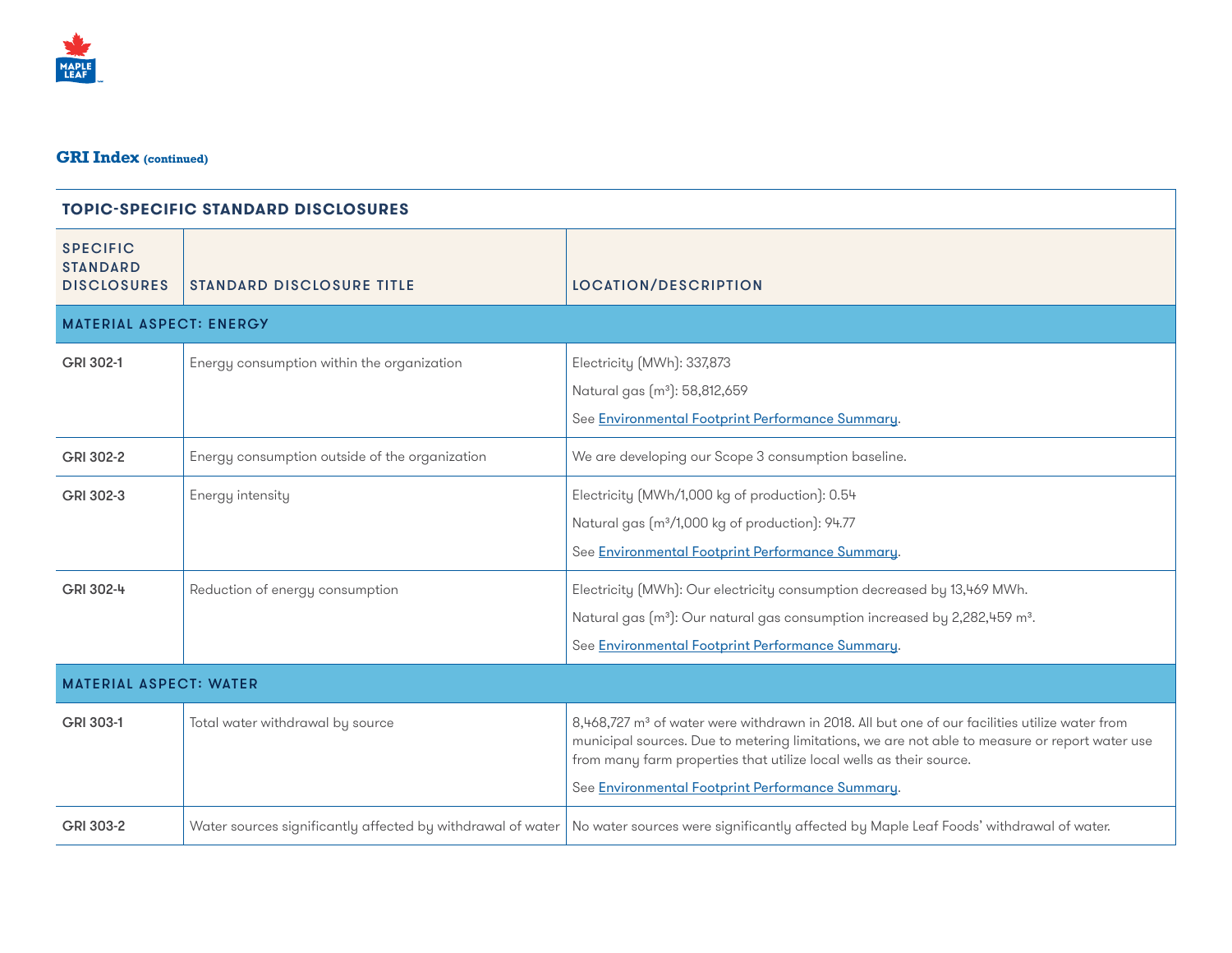

| <b>SPECIFIC</b><br><b>STANDARD</b><br><b>DISCLOSURES</b> | <b>STANDARD DISCLOSURE TITLE</b>                                                                                                                                              | <b>LOCATION/DESCRIPTION</b>                                                                                                                                                                                                                                                                                                |
|----------------------------------------------------------|-------------------------------------------------------------------------------------------------------------------------------------------------------------------------------|----------------------------------------------------------------------------------------------------------------------------------------------------------------------------------------------------------------------------------------------------------------------------------------------------------------------------|
|                                                          | <b>MATERIAL ASPECT: BIODIVERSITY</b>                                                                                                                                          |                                                                                                                                                                                                                                                                                                                            |
| GRI 304-1                                                | Operational sites owned, leased, managed in, or adjacent<br>to protected areas and areas of high biodiversity value<br>outside protected areas                                | Not reported at this time. Maple Leaf Foods' operations comprise a mixture of urban and rural<br>locations. To date, we have not screened our sites from a high biodiversity value perspective.                                                                                                                            |
| GRI 304-2                                                | Description of significant impacts of activities, products<br>and services on biodiversity in protected areas and areas of<br>high biodiversity value outside protected areas | Not reported at this time. Maple Leaf Foods' operations comprise a mixture of urban and rural<br>locations. To date, we have not screened our sites from a high biodiversity value perspective.                                                                                                                            |
| GRI 304-3                                                | Habitats protected or restored                                                                                                                                                | At our future London poultry site, the construction of a barn swallow habitat was completed<br>based on recommendations from a habitat study before the purchase of the land. We are<br>currently monitoring environmental effects during construction by a third party. We have no<br>other ongoing restoration projects. |
| GRI 304-4                                                | Total number of IUCN Red List species and national<br>conservation list species with habitats in areas affected by<br>operations, by level of extinction risk                 | Not applicable to Maple Leaf Foods.                                                                                                                                                                                                                                                                                        |
| <b>MATERIAL ASPECT: EMISSIONS</b>                        |                                                                                                                                                                               |                                                                                                                                                                                                                                                                                                                            |
| GRI 305-1                                                | Direct greenhouse gas (GHG) emissions (Scope 1)                                                                                                                               | Stationary sources: 111,948 CO <sub>2</sub> e (tonnes)<br>Transportation sources: 8,988 CO <sub>2</sub> e (tonnes)<br>See Environmental Footprint Performance Summary.                                                                                                                                                     |
| GRI 305-2                                                | Energy indirect greenhouse gas (GHG) emissions<br>(Scope 2)                                                                                                                   | 30,537 CO <sub>2</sub> e (tonnes)<br>See Environmental Footprint Performance Summary.                                                                                                                                                                                                                                      |
| GRI 305-3                                                | Other indirect greenhouse gas (GHG) emissions<br>(Scope 3)                                                                                                                    | Employee air travel, heavy truck and rail freight: 89,121 CO <sub>2</sub> e (tonnes)<br>See Environmental Footprint Performance Summary.                                                                                                                                                                                   |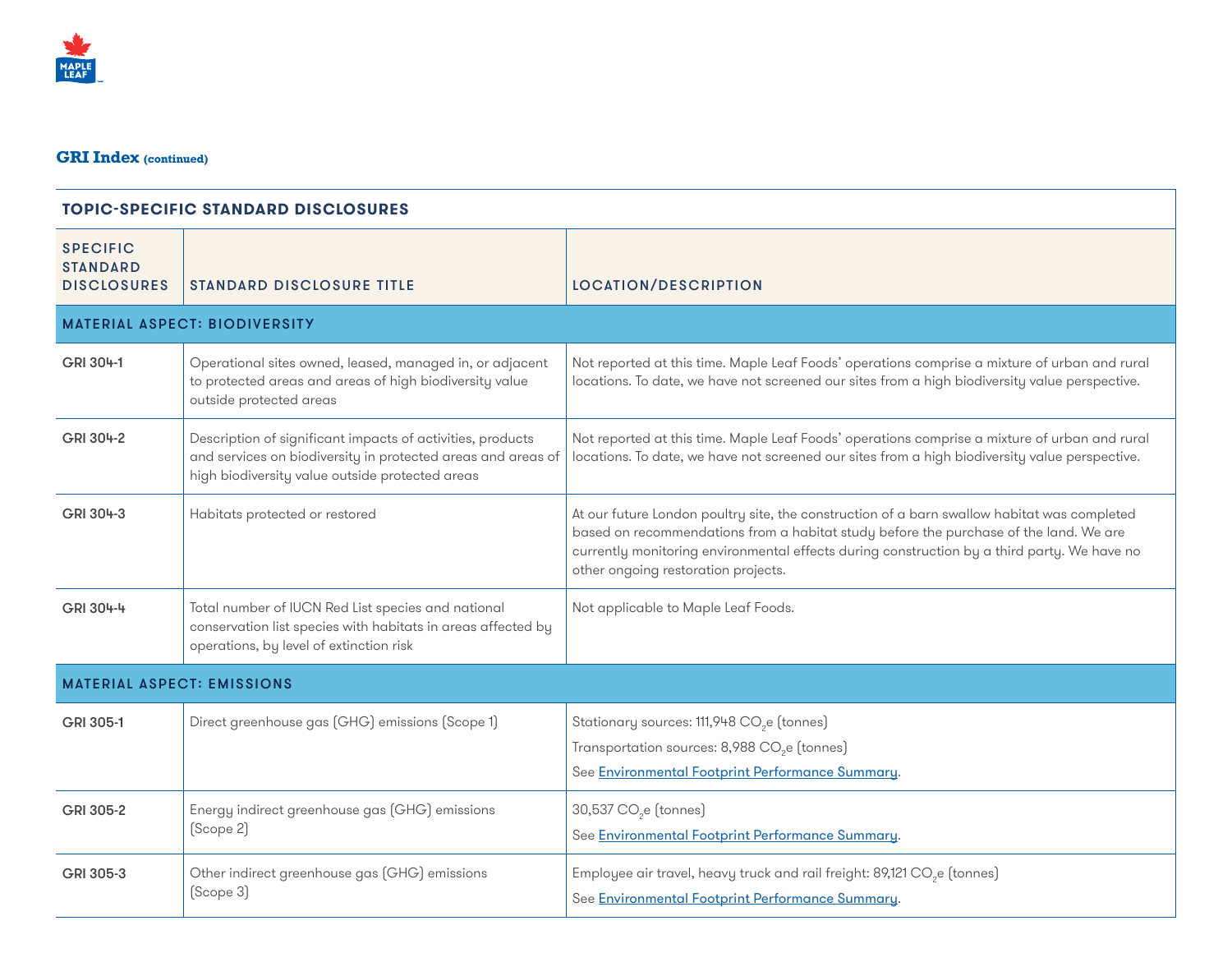

| <b>SPECIFIC</b><br><b>STANDARD</b><br><b>DISCLOSURES</b> | <b>STANDARD DISCLOSURE TITLE</b>                                                                                                                                                                                                                                                                                                                                                                                                                                                                                                                                                                                                                                                                                                                                          | <b>LOCATION/DESCRIPTION</b>                                                                                                                                                                                                                                                                                                                                                               |
|----------------------------------------------------------|---------------------------------------------------------------------------------------------------------------------------------------------------------------------------------------------------------------------------------------------------------------------------------------------------------------------------------------------------------------------------------------------------------------------------------------------------------------------------------------------------------------------------------------------------------------------------------------------------------------------------------------------------------------------------------------------------------------------------------------------------------------------------|-------------------------------------------------------------------------------------------------------------------------------------------------------------------------------------------------------------------------------------------------------------------------------------------------------------------------------------------------------------------------------------------|
| GRI 305-4                                                | Greenhouse gas (GHG) emissions intensity                                                                                                                                                                                                                                                                                                                                                                                                                                                                                                                                                                                                                                                                                                                                  | 0.24 CO <sub>2</sub> e (tonnes/1,000 kg of production)<br>See Environmental Footprint Performance Summary.                                                                                                                                                                                                                                                                                |
| GRI 305-5                                                | Reduction of greenhouse gas (GHG) emissions                                                                                                                                                                                                                                                                                                                                                                                                                                                                                                                                                                                                                                                                                                                               | Our GHG emissions increased by 2,184 CO <sub>2</sub> e (tonnes).<br>See Environmental Footprint Performance Summary.                                                                                                                                                                                                                                                                      |
| GRI 305-6                                                | Emissions of ozone-depleting substances (ODS)                                                                                                                                                                                                                                                                                                                                                                                                                                                                                                                                                                                                                                                                                                                             | Not reported at this time. We are developing our ODS inventory.                                                                                                                                                                                                                                                                                                                           |
| GRI 305-7                                                | NO <sub>v</sub> , SO <sub>v</sub> and other significant air emissions                                                                                                                                                                                                                                                                                                                                                                                                                                                                                                                                                                                                                                                                                                     | We are in compliance with applicable regulatory and reporting requirements.                                                                                                                                                                                                                                                                                                               |
|                                                          | <b>MATERIAL ASPECT: EFFLUENTS AND WASTE</b>                                                                                                                                                                                                                                                                                                                                                                                                                                                                                                                                                                                                                                                                                                                               |                                                                                                                                                                                                                                                                                                                                                                                           |
| GRI 306-2                                                | Total weight of waste by type and disposal method<br>a. Total weight of hazardous waste, with a breakdown<br>by the following disposal methods where applicable:<br>i. Reuse; ii. Recycling; iii. Composting; iv. Recovery,<br>including energy recovery; v. Incineration (mass burn);<br>vi. Deep well injection; vii. Landfill; viii. On-site storage;<br>ix. Other (to be specified by the organization)<br>b. Total weight of non-hazardous waste, with a breakdown<br>by the following disposal methods where applicable:<br>i. Reuse; ii. Recycling; iii. Composting; iv. Recovery,<br>including energy recovery; v. Incineration (mass burn);<br>vi. Deep well injection; vii. Landfill; viii. On-site storage;<br>ix. Other (to be specified by the organization) | See Reducing waste.<br>Our approximate 2018 solid waste disposal (tonnes):<br>Organics: 7,971 (53%)<br>Plastics: 1,985 (13%)<br>Paper fibres: 1,871 (12%)<br>Non-recyclables: 2,985 (20%)<br>Metals, glass, other: 334 (2%)<br>We conduct third-party solid waste audits at our facilities to calculate our waste diversion rate.<br>In 2018, our company waste diversion rate was 90.8%. |
| GRI 306-3                                                | Total number and volume of significant spills                                                                                                                                                                                                                                                                                                                                                                                                                                                                                                                                                                                                                                                                                                                             | There were no significant spills in 2018.                                                                                                                                                                                                                                                                                                                                                 |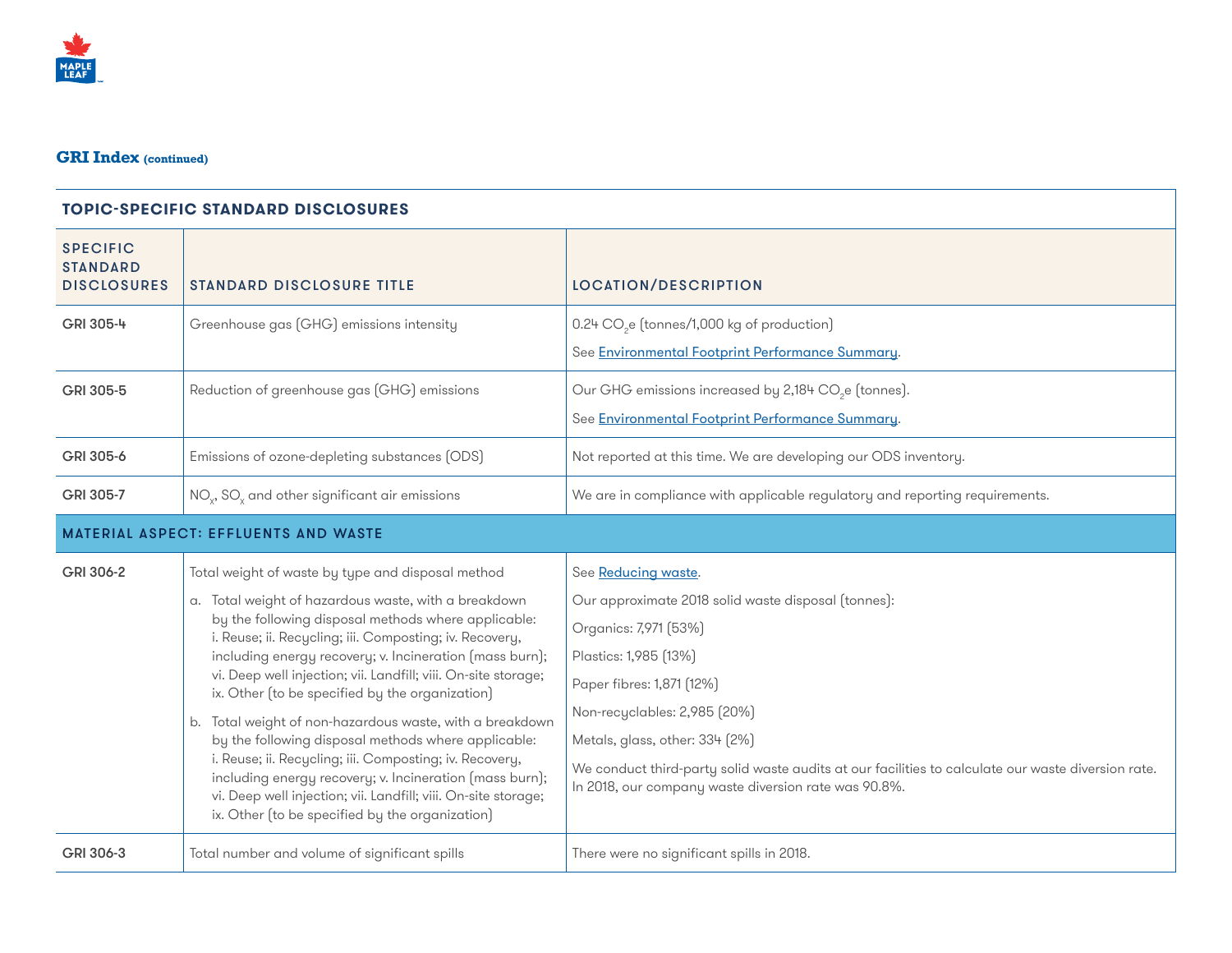

| <b>SPECIFIC</b><br><b>STANDARD</b><br><b>DISCLOSURES</b>  | <b>STANDARD DISCLOSURE TITLE</b>                                                                                                                                                                                        | <b>LOCATION/DESCRIPTION</b>                                                                                                  |
|-----------------------------------------------------------|-------------------------------------------------------------------------------------------------------------------------------------------------------------------------------------------------------------------------|------------------------------------------------------------------------------------------------------------------------------|
| GRI 306-4                                                 | Weight of transported, imported, exported or treated waste<br>deemed hazardous under the terms of the Basel Convention<br>[2] Annex I, II, III and VIII, and percentage of transported<br>waste shipped internationally | Not applicable to Maple Leaf Foods.                                                                                          |
| GRI 306-5                                                 | Identity, size, protected status and biodiversity value of<br>water bodies and related habitats significantly affected by<br>the organization's discharges of water and runoff                                          | There are no significant bodies of water or related habitats affected by Maple Leaf Foods'<br>discharge of water and runoff. |
| <b>MATERIAL ASPECT: ENVIRONMENTAL COMPLIANCE</b>          |                                                                                                                                                                                                                         |                                                                                                                              |
| GRI 307-1                                                 | Monetary value of significant fines and total number<br>of non-monetary sanctions for non-compliance with<br>environmental laws and regulations                                                                         | There were no significant fines or non-monetary sanctions in 2018.                                                           |
| <b>MATERIAL ASPECT: SUPPLIER ENVIRONMENTAL ASSESSMENT</b> |                                                                                                                                                                                                                         |                                                                                                                              |
| GRI 308-1                                                 | New suppliers that were screened using environmental<br>criteria                                                                                                                                                        | We are in the process of developing a formal sustainable sourcing policy.                                                    |
| GRI 308-2                                                 | Negative environmental impacts in the supply chain and<br>actions taken                                                                                                                                                 | We are in the process of developing a formal sustainable sourcing policy.                                                    |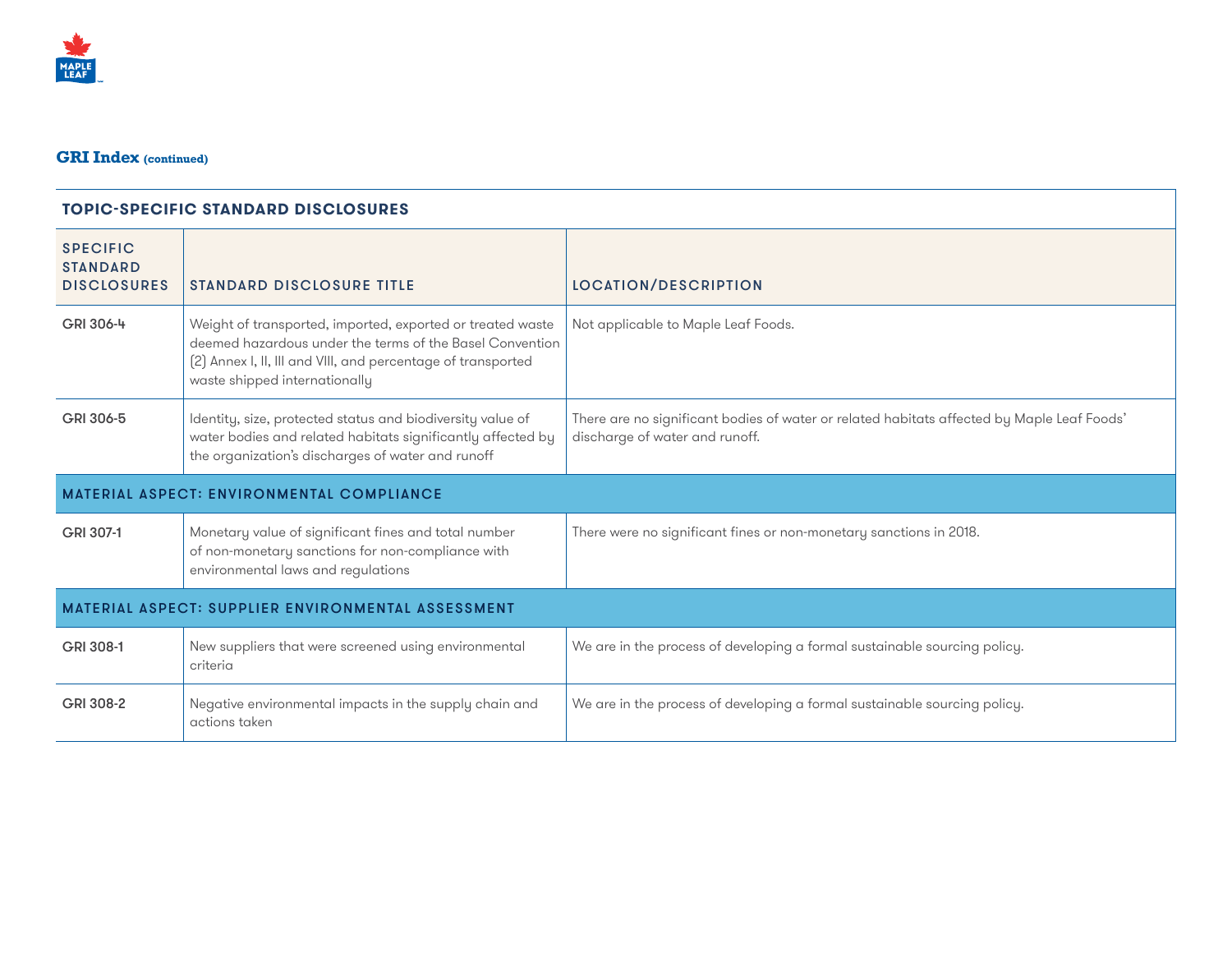

| <b>SPECIFIC</b><br><b>STANDARD</b><br><b>DISCLOSURES</b> | <b>STANDARD DISCLOSURE TITLE</b>                                                                                                                                                                                                                                                                                                                                                                                                                                                                                                                                                                                                                                                                                                                                                                                                                                                                                                                                                                                                                                                                | LOCATION/DESCRIPTION                                                                                                                                                                                                                                                                                                                                                                                                                                                      |
|----------------------------------------------------------|-------------------------------------------------------------------------------------------------------------------------------------------------------------------------------------------------------------------------------------------------------------------------------------------------------------------------------------------------------------------------------------------------------------------------------------------------------------------------------------------------------------------------------------------------------------------------------------------------------------------------------------------------------------------------------------------------------------------------------------------------------------------------------------------------------------------------------------------------------------------------------------------------------------------------------------------------------------------------------------------------------------------------------------------------------------------------------------------------|---------------------------------------------------------------------------------------------------------------------------------------------------------------------------------------------------------------------------------------------------------------------------------------------------------------------------------------------------------------------------------------------------------------------------------------------------------------------------|
|                                                          | SOCIAL: LABOUR PRACTICES AND DECENT WORK                                                                                                                                                                                                                                                                                                                                                                                                                                                                                                                                                                                                                                                                                                                                                                                                                                                                                                                                                                                                                                                        |                                                                                                                                                                                                                                                                                                                                                                                                                                                                           |
| Disclosure of<br>Management                              | The following disclosure of management approach applies to all the labour practices and decent work aspects we have responded to below, and covers our<br>Materiality and Boundary identified in our 2018 Sustainability Report, unless otherwise specified.                                                                                                                                                                                                                                                                                                                                                                                                                                                                                                                                                                                                                                                                                                                                                                                                                                    |                                                                                                                                                                                                                                                                                                                                                                                                                                                                           |
| Approach                                                 | Maple Leaf Foods values a strong workplace culture that keeps people safe, rewards excellence and empowers everyone to learn and contribute their best.<br>We strive to be leading edge in how we engage, develop and provide a safe working environment where differences are valued in a culture of openness and<br>inclusion for our people. We are implementing a multi-year diversity and inclusion strategy, including a goal to have 50% gender equality at the manager level<br>and above by 2022.                                                                                                                                                                                                                                                                                                                                                                                                                                                                                                                                                                                      |                                                                                                                                                                                                                                                                                                                                                                                                                                                                           |
|                                                          | An Occupational Health and Safety (OHS) management system has been implemented across all our sites based on Maple Leaf Foods' Health, Safety, Security<br>and Environment (HSSE) program, the Occupational Health and Safety Policy, and various standards put forth by corporate HSSE. The OHS management system<br>has also been implemented to ensure compliance with local OHS acts and regulations. HSSE designates who are employed by Maple Leaf Foods are responsible<br>for OHS program management at the sites. Continual improvement of the management system is achieved by each site's Safety and Health Accident Reduction<br>Plan (SHARP), which is the site's annual OHS plan which includes a SWOT (strengths, weaknesses, opportunities, threat) analysis to help develop safety action<br>plans for the next fiscal year. OHS responsibilities for implementing the OHS management system are in place for management, contractors and visitors.                                                                                                                            |                                                                                                                                                                                                                                                                                                                                                                                                                                                                           |
|                                                          | We have an established governance structure to embed Occupational Health and Safety and Operational Risk Management across the Company, which<br>includes regular direct reporting to the Safety and Sustainability Committee of the Board of Directors. Our Vice-President, Health, Safety, Security and<br>Environment, is supported by a Senior OHS Leadership Team who provide leadership across Maple Leaf Foods. This team is supported by an OHS designate at<br>each work-site and representatives from the Joint OHS Committees who represent all the Company's employees. These formal joint management-employee<br>committees monitor and advise on OHS programs, identify potential hazards and recommend controls. Ongoing skills development and training are essential<br>to continuing to reinforce the importance of workplace safety and procedures to keep people safe. Our supervisors receive training related to recognizing,<br>assessing and controlling hazards, roles and responsibilities of supervisors, forklift safety, chemical safety and other related topics. |                                                                                                                                                                                                                                                                                                                                                                                                                                                                           |
|                                                          | to our people; website updates; and our annual sustainability report.                                                                                                                                                                                                                                                                                                                                                                                                                                                                                                                                                                                                                                                                                                                                                                                                                                                                                                                                                                                                                           | As part of our management approach, we report and communicate our sustainability initiatives and performance on a regular basis. Highlights of our<br>internal and external communication include monthly detailed reporting to the Senior Leadership Team; regular meetings with the Senior Management Forum<br>(40+ members of the management team); reporting to the Safety and Sustainability Committee of the Board three times per year; quarterly progress reports |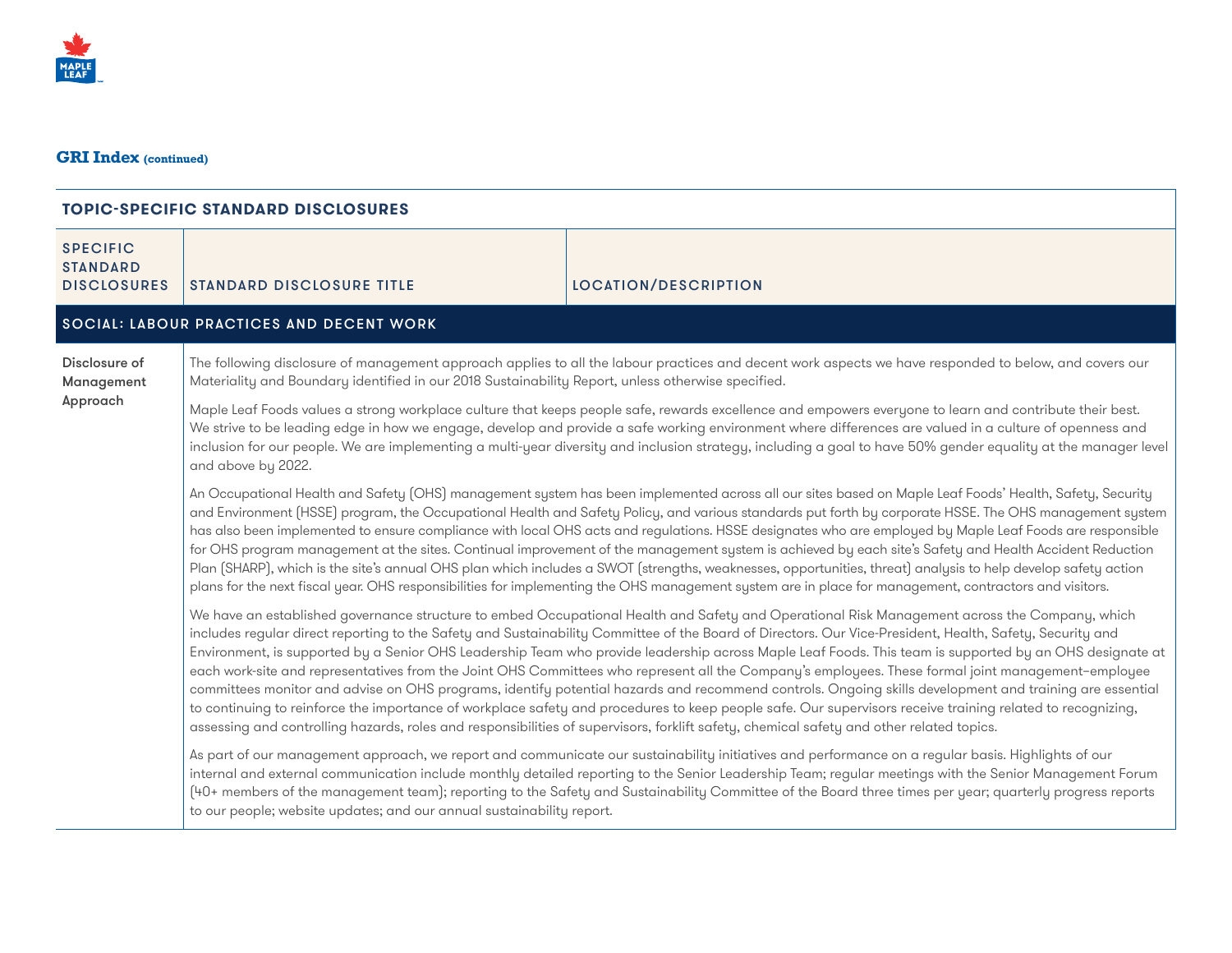

| <b>STANDARD DISCLOSURE TITLE</b>                                                                                                                | LOCATION/DESCRIPTION                                                                                                                                                                                                                                                                                                                                                                                       |  |
|-------------------------------------------------------------------------------------------------------------------------------------------------|------------------------------------------------------------------------------------------------------------------------------------------------------------------------------------------------------------------------------------------------------------------------------------------------------------------------------------------------------------------------------------------------------------|--|
|                                                                                                                                                 |                                                                                                                                                                                                                                                                                                                                                                                                            |  |
| Total number and rates of new employee hires and<br>employee turnover by age group, gender and region                                           | We had 2,942 new employees (salary and hourly) in 2018.<br>Female: 32%; Male: 68%<br>Under 30: 39%; 30-50: 48%; 50+: 13%<br>We had 3,190 employees leave in 2018.<br>Female: 32%; Male: 68%<br>Under 30: 30%; 30-50: 47%; 50+: 23%                                                                                                                                                                         |  |
| Benefits provided to full-time employees that are not<br>provided to temporary or part-time employees, by<br>significant locations of operation | All employees have access to Health & Dental and Employee Assistance benefits if they are<br>working at least 60% of a work week. Full-time and part-time employees have access to Basic<br>Life Insurance and Optional Life Insurance. Depending on the length of their contract, some<br>temporary employees may qualify for Basic Life Insurance.                                                       |  |
| Return to work and retention rates after parental leave,<br>by gender                                                                           | The return-to-work rate post parental leave is 73% for females based on a total of 139 women<br>who took a leave in 2017, and 90% for males based on a total of 93 men who took a leave in 2017.<br>The retention rate post parental leave is 85% for females based on a total of 137 women who<br>returned to work in 2017, and 83% for males based on a total of 98 men who returned to work<br>in 2017. |  |
| <b>MATERIAL ASPECT: LABOUR/MANAGEMENT RELATIONS</b>                                                                                             |                                                                                                                                                                                                                                                                                                                                                                                                            |  |
| Minimum notice periods regarding operational<br>changes, including whether these are specified in<br>collective agreements                      | Notice periods can range from 24 hours to 90 days depending on the severity and type of<br>change and depending on the Collective Bargaining Agreement.                                                                                                                                                                                                                                                    |  |
| Percentage of working time lost due to industrial disputes,<br>strikes and/or lock-outs, by country                                             | There was zero lost time in 2018 related to these factors.                                                                                                                                                                                                                                                                                                                                                 |  |
|                                                                                                                                                 | <b>MATERIAL ASPECT: EMPLOYMENT</b>                                                                                                                                                                                                                                                                                                                                                                         |  |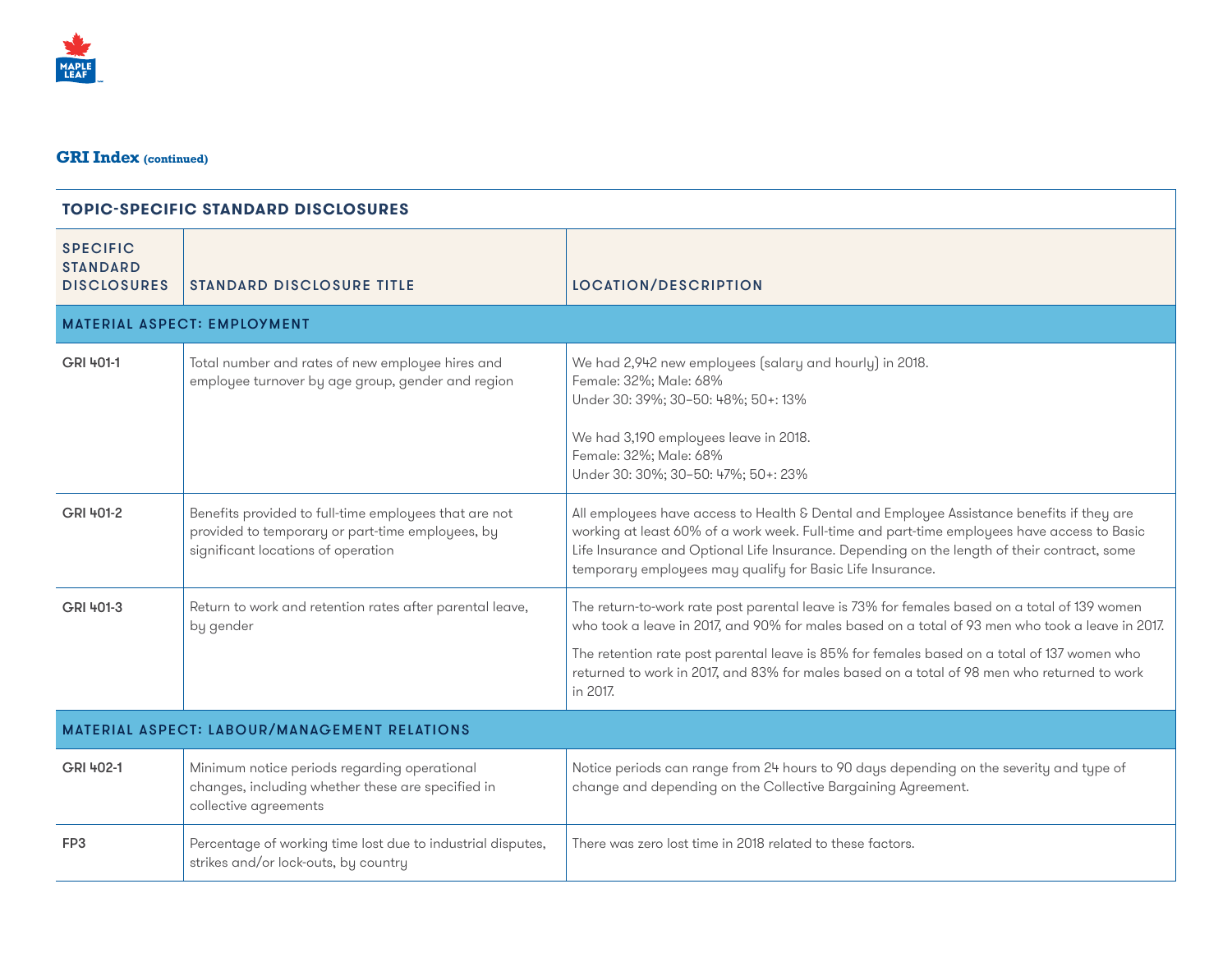

| <b>SPECIFIC</b><br><b>STANDARD</b> |                                                                                                                                                                                                                                                                                                                                                               |                                                                                                                                                                                                                                                                                                                                                                                                                                                                                                                                                                                                                                                                                                                                                                              |
|------------------------------------|---------------------------------------------------------------------------------------------------------------------------------------------------------------------------------------------------------------------------------------------------------------------------------------------------------------------------------------------------------------|------------------------------------------------------------------------------------------------------------------------------------------------------------------------------------------------------------------------------------------------------------------------------------------------------------------------------------------------------------------------------------------------------------------------------------------------------------------------------------------------------------------------------------------------------------------------------------------------------------------------------------------------------------------------------------------------------------------------------------------------------------------------------|
| <b>DISCLOSURES</b>                 | <b>STANDARD DISCLOSURE TITLE</b>                                                                                                                                                                                                                                                                                                                              | LOCATION/DESCRIPTION                                                                                                                                                                                                                                                                                                                                                                                                                                                                                                                                                                                                                                                                                                                                                         |
|                                    | <b>MATERIAL ASPECT: OCCUPATIONAL HEALTH AND SAFETY</b>                                                                                                                                                                                                                                                                                                        |                                                                                                                                                                                                                                                                                                                                                                                                                                                                                                                                                                                                                                                                                                                                                                              |
| GRI 403-1                          | a. A statement of whether an occupational health and<br>safety management system has been implemented<br>b. A description of the scope of workers, activities and<br>workplaces covered by the occupational health and<br>safety management system, and an explanation<br>of whether and, if so, why any workers, activities or<br>workplaces are not covered | a. An Occupational Health and Safety (OHS) management system has been implemented<br>across all our sites. See disclosure of management approach for Social: Labour Practices<br>and Decent Work.<br>b. All workers (part-time and full-time) at Maple Leaf Foods are covered by the OHS management<br>system. In addition, the OHS system is implemented with third-party contractors. If contractors<br>are responsible for a project at any Maple Leaf Foods site, in addition to having their own<br>OHS program, they will need to comply with Maple Leaf Foods' safety rules. Contractors and<br>subcontractors are monitored while performing work at a Maple Leaf Foods site. If a visitor is on<br>site for a tour, then that person must be escorted at all times. |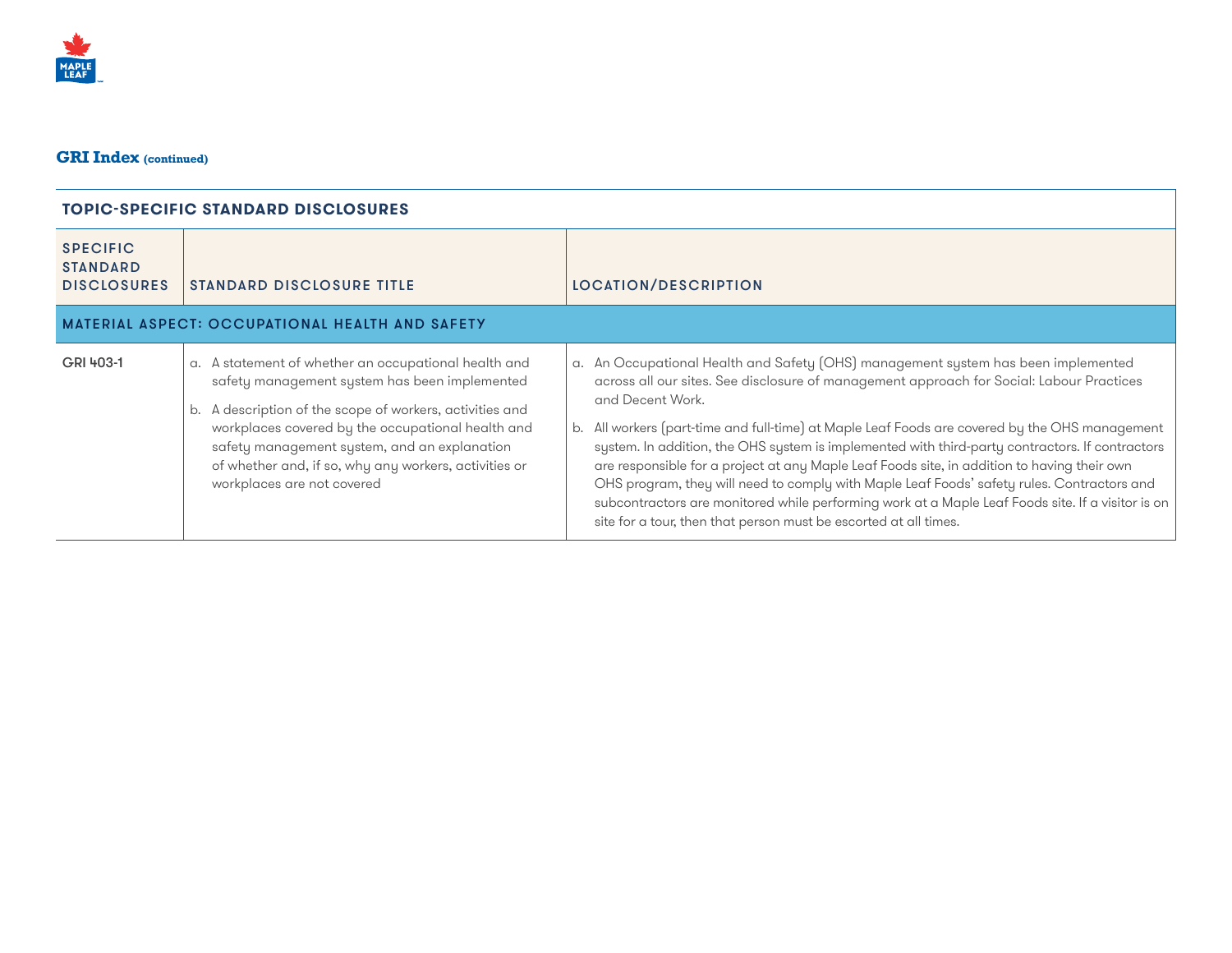

| a. Work-related hazards are identified by daily and random inspections conducted by workers<br>and supervisors/managers and monthly Joint OHS Committee inspections. Preventative<br>maintenance programs, hazard reporting programs, incident investigations (including weekly<br>reviews with supervisors, managers and/or Joint OHS Committees), task observations, job<br>safety analyses, new equipment assessments, and physical demands descriptions are other<br>processes that assess risks. These processes help to ensure that hazards are being identified<br>before an incident occurs. The monthly Joint OHS Committee inspections help ensure<br>that reported hazards have been addressed or if they are not resolved, then the status<br>of these action items is determined. A review of the reported hazards is evaluated based<br>on the number of reported items and closed items to measure the impact of these to key<br>Maple Leaf Foods ensures the quality of these processes and the competency of persons<br>who carry them out by providing training on incident investigation, hazard identification, risk<br>assessment, and other Maple Leaf Foods standards and standard operating procedures. The<br>Alchemy hazard identification course is also used to train employees.<br>b. Hazard report forms are readily available for workers to report work-related hazards. Workers<br>also provide verbal reports of hazards. When a worker identifies a concern to the supervisor,<br>it is addressed and the worker signs off that the concern has been addressed appropriately.<br>Recommendations are recorded and work orders are prepared and completed. Workers are<br>encouraged to report hazards without any reprisals. Workers are protected by Maple Leaf<br>Foods' values, human resources policies, collective bargaining agreements and union |
|--------------------------------------------------------------------------------------------------------------------------------------------------------------------------------------------------------------------------------------------------------------------------------------------------------------------------------------------------------------------------------------------------------------------------------------------------------------------------------------------------------------------------------------------------------------------------------------------------------------------------------------------------------------------------------------------------------------------------------------------------------------------------------------------------------------------------------------------------------------------------------------------------------------------------------------------------------------------------------------------------------------------------------------------------------------------------------------------------------------------------------------------------------------------------------------------------------------------------------------------------------------------------------------------------------------------------------------------------------------------------------------------------------------------------------------------------------------------------------------------------------------------------------------------------------------------------------------------------------------------------------------------------------------------------------------------------------------------------------------------------------------------------------------------------------------------------------------------------------------------------------------------|
|                                                                                                                                                                                                                                                                                                                                                                                                                                                                                                                                                                                                                                                                                                                                                                                                                                                                                                                                                                                                                                                                                                                                                                                                                                                                                                                                                                                                                                                                                                                                                                                                                                                                                                                                                                                                                                                                                            |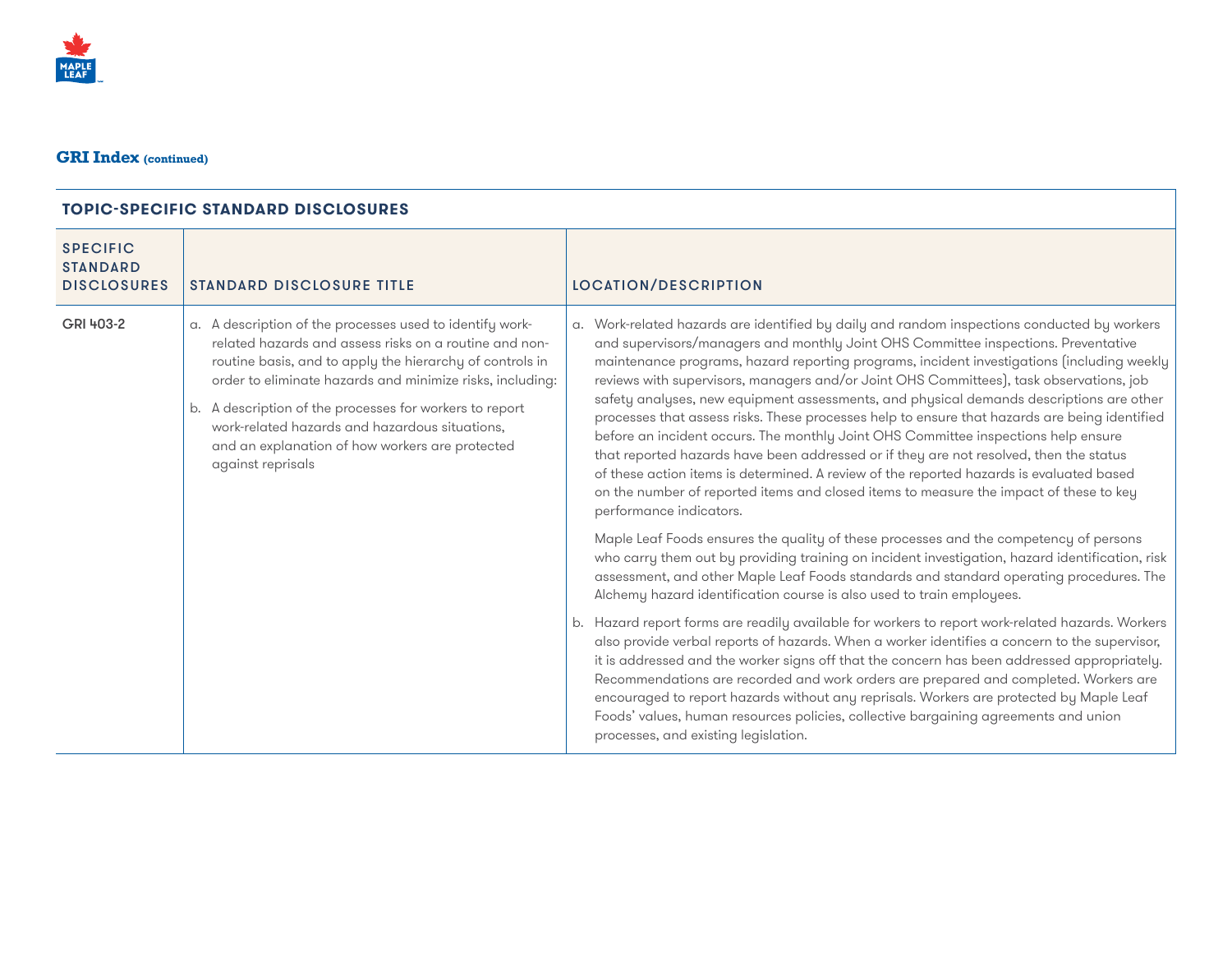

| <b>SPECIFIC</b><br><b>STANDARD</b><br><b>DISCLOSURES</b> | <b>STANDARD DISCLOSURE TITLE</b>                                                                                                                                                                                                                                                                                                                                                                                                                                                                                                                                                              | LOCATION/DESCRIPTION                                                                                                                                                                                                                                                                                                                                                                                                                                                                                                                                                                                                                                                                                                                                                                                                                                                                                                                                                                                                                                                                                                                                              |
|----------------------------------------------------------|-----------------------------------------------------------------------------------------------------------------------------------------------------------------------------------------------------------------------------------------------------------------------------------------------------------------------------------------------------------------------------------------------------------------------------------------------------------------------------------------------------------------------------------------------------------------------------------------------|-------------------------------------------------------------------------------------------------------------------------------------------------------------------------------------------------------------------------------------------------------------------------------------------------------------------------------------------------------------------------------------------------------------------------------------------------------------------------------------------------------------------------------------------------------------------------------------------------------------------------------------------------------------------------------------------------------------------------------------------------------------------------------------------------------------------------------------------------------------------------------------------------------------------------------------------------------------------------------------------------------------------------------------------------------------------------------------------------------------------------------------------------------------------|
| GRI 403-2                                                | A description of the policies and processes for workers to<br>C.<br>remove themselves from work situations that they believe<br>could cause injury or ill health, and an explanation of<br>how workers are protected against reprisals<br>d. A description of the processes used to investigate work-<br>related incidents, including the processes to identify<br>hazards and assess risks relating to the incidents, to<br>determine corrective actions using the hierarchy of<br>controls, and to determine improvements needed in the<br>occupational health and safety management system | c. All workers are trained about the requirement to report hazards and concerns to their<br>immediate supervisor and that they can refuse to perform unsafe work. If a worker refuses to<br>perform a task that is potentially unsafe, then there is a regulated procedure that must be<br>followed. An immediate investigation of the risk/hazard is conducted by the supervisor, Joint<br>OHS Committee, HSSE designate, and any other relevant parties. If the risk/hazard cannot<br>be mitigated right away or there is no temporary solution, this will trigger a report to the<br>provincial Ministry of Labour for an inspector to visit and investigate for a solution until the<br>issue is resolved.<br>d. Maple Leaf Foods has an incident investigation standard that all sites must adhere to<br>within 24 hours in the investigation of all incidents. Workers report incidents to their direct<br>or immediate supervisor. The worker involved, supervisor and site safety representative<br>participate in the investigation. A report is completed. The expectation is that the plant<br>manager signs off on the incident investigation report. |
| GRI 403-3                                                | A description of the occupational health services functions<br>that contribute to the identification and elimination of<br>hazards and minimization of risks, and an explanation of<br>how the organization ensures the quality of these services<br>and facilitates workers' access to them                                                                                                                                                                                                                                                                                                  | Maple Leaf Foods sites are equipped with first aid equipment and first aid rooms in compliance<br>with local regulations. Trained first aiders attend to the immediate first aid needs of workers. If a<br>worker requires medical assessment, transportation is arranged to the health clinic.                                                                                                                                                                                                                                                                                                                                                                                                                                                                                                                                                                                                                                                                                                                                                                                                                                                                   |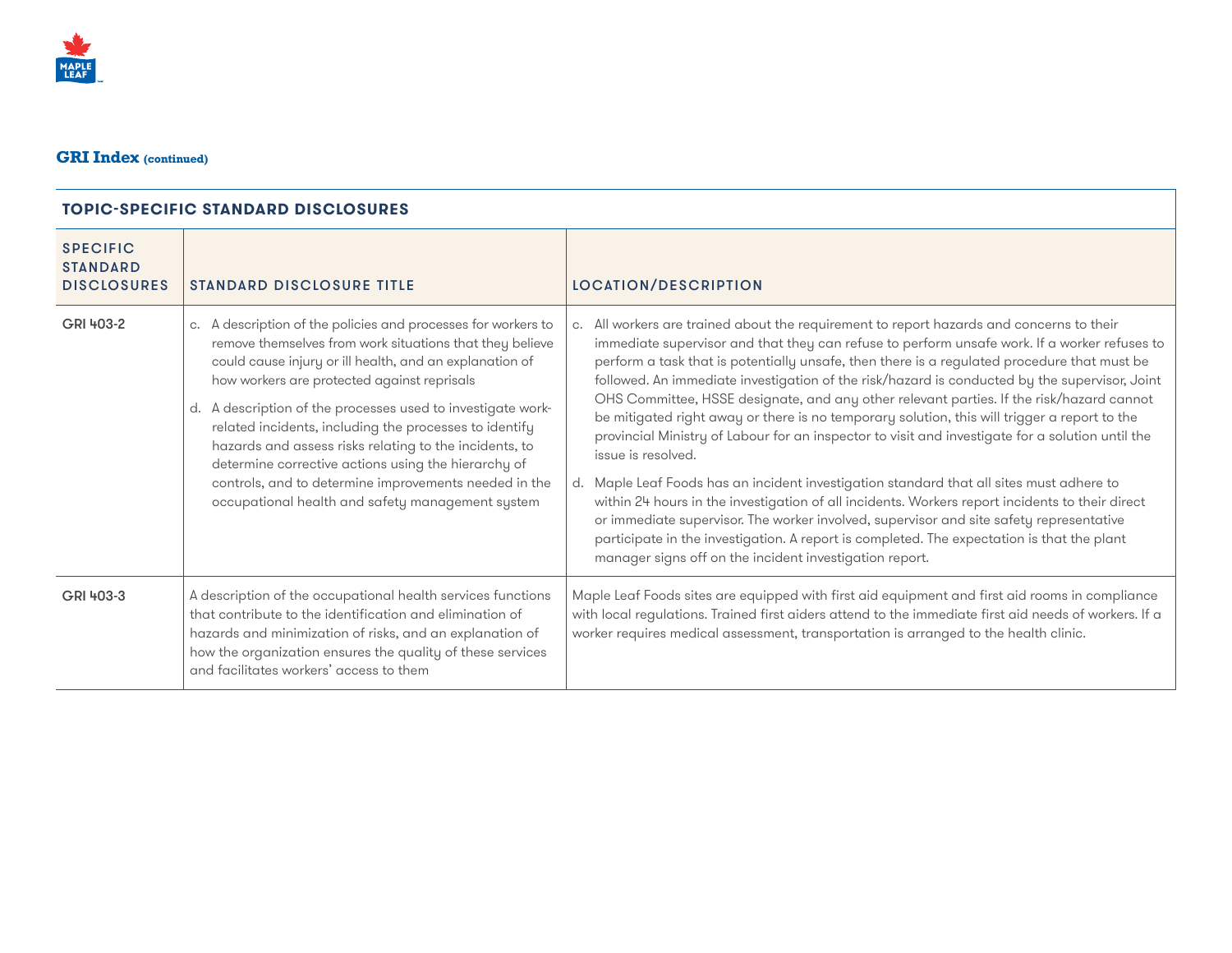| <b>SPECIFIC</b><br><b>STANDARD</b><br><b>DISCLOSURES</b> | <b>STANDARD DISCLOSURE TITLE</b>                                                                                                                                                                                                                                                                                                                                                                                                                                                                                                                                                        | <b>LOCATION/DESCRIPTION</b>                                                                                                                                                                                                                                                                                                                                                                                                                                                                                                                                                                                                                                                                                                                                                                                                                                                                                                                                                                                                                                                                                                                                                                                                                                                                                                                                                                                                                                                                                                                                                                                                                                                                                                                                                                                                                                                                                                                                                                                                                                                                                                                                                                                                                                                                                                                                                                                                                                                                                                                                                                                                                                                                                                                                                                                   |
|----------------------------------------------------------|-----------------------------------------------------------------------------------------------------------------------------------------------------------------------------------------------------------------------------------------------------------------------------------------------------------------------------------------------------------------------------------------------------------------------------------------------------------------------------------------------------------------------------------------------------------------------------------------|---------------------------------------------------------------------------------------------------------------------------------------------------------------------------------------------------------------------------------------------------------------------------------------------------------------------------------------------------------------------------------------------------------------------------------------------------------------------------------------------------------------------------------------------------------------------------------------------------------------------------------------------------------------------------------------------------------------------------------------------------------------------------------------------------------------------------------------------------------------------------------------------------------------------------------------------------------------------------------------------------------------------------------------------------------------------------------------------------------------------------------------------------------------------------------------------------------------------------------------------------------------------------------------------------------------------------------------------------------------------------------------------------------------------------------------------------------------------------------------------------------------------------------------------------------------------------------------------------------------------------------------------------------------------------------------------------------------------------------------------------------------------------------------------------------------------------------------------------------------------------------------------------------------------------------------------------------------------------------------------------------------------------------------------------------------------------------------------------------------------------------------------------------------------------------------------------------------------------------------------------------------------------------------------------------------------------------------------------------------------------------------------------------------------------------------------------------------------------------------------------------------------------------------------------------------------------------------------------------------------------------------------------------------------------------------------------------------------------------------------------------------------------------------------------------------|
| GRI 403-4                                                | a. A description of the processes for worker participation<br>and consultation in the development, implementation<br>and evaluation of the occupational health and safety<br>management system, and for providing access to and<br>communicating relevant information on occupational<br>health and safety to workers<br>b. Where formal joint management-worker health<br>and safety committees exist, a description of their<br>responsibilities, meeting frequency, decision-making<br>authority, and whether and, if so, why any workers are<br>not represented by these committees | a. Joint OHS Committees, monthly safety talks/training, daily meetings, safety communication<br>boards, annual OHS activities (e.g., North American Occupational Safety and Health week,<br>wellness clinics), safety captains (at some sites), and OHS feedback forms are part of the<br>process for worker participation and consultation in the implementation and evaluation of<br>the OHS management system. An annual exercise is conducted to identify the strengths,<br>weaknesses, opportunities and threats (SWOT) of a site's OHS program. An annual action<br>plan is then developed and communicated to the site by town hall meetings, department<br>meetings and/or HSSE management board. Other than the Joint OHS Committees, workers<br>can also participate in the site's OHS activities (e.g., safeguarding projects, ergonomics,<br>informal site tours). There are also signage, posters and information posted on the HSSE<br>management and communication bulletin board.<br>b. Joint OHS Committees have terms of reference in place that outline the roles and<br>responsibilities of this committee. The Joint OHS Committees are provincially regulated to<br>have both hourly and management representation. Meetings and inspections are conducted<br>at least monthly. Follow-up is conducted throughout the month as required. Committee<br>members must maintain confidentiality with respect to all information received in the course<br>of their duties. The Committees will make recommendations to minimize or eliminate all<br>hazards identified through inspections and review of health and safety information. It is<br>recommended that the Committees identify alternative measures for any hazard identified;<br>this will assist management in implementing appropriate corrective actions. The Joint OHS<br>Committees act in a consultative role. Management will review written recommendations<br>of each Committee and will respond back to the Committee, in writing, within the specified<br>time frame in accordance with local OHS legislation. The Joint OHS Committees investigate<br>unsafe work refusals. It is expected that the affected worker and his/her direct supervisor<br>will resolve all unsafe work refusals. To avoid unnecessary conflict, the committee co-chairs<br>investigate unsafe work refusals when the supervisor and worker are unable to resolve the<br>issue. Each Committee will also select alternative members to be contacted in the event that<br>one or both co-chairs are not available. The Joint OHS Committees investigate incidents<br>with supervisors. The Joint OHS Committees will make every effort to ensure that the plant<br>complies with all federal and provincial health and safety legislation. |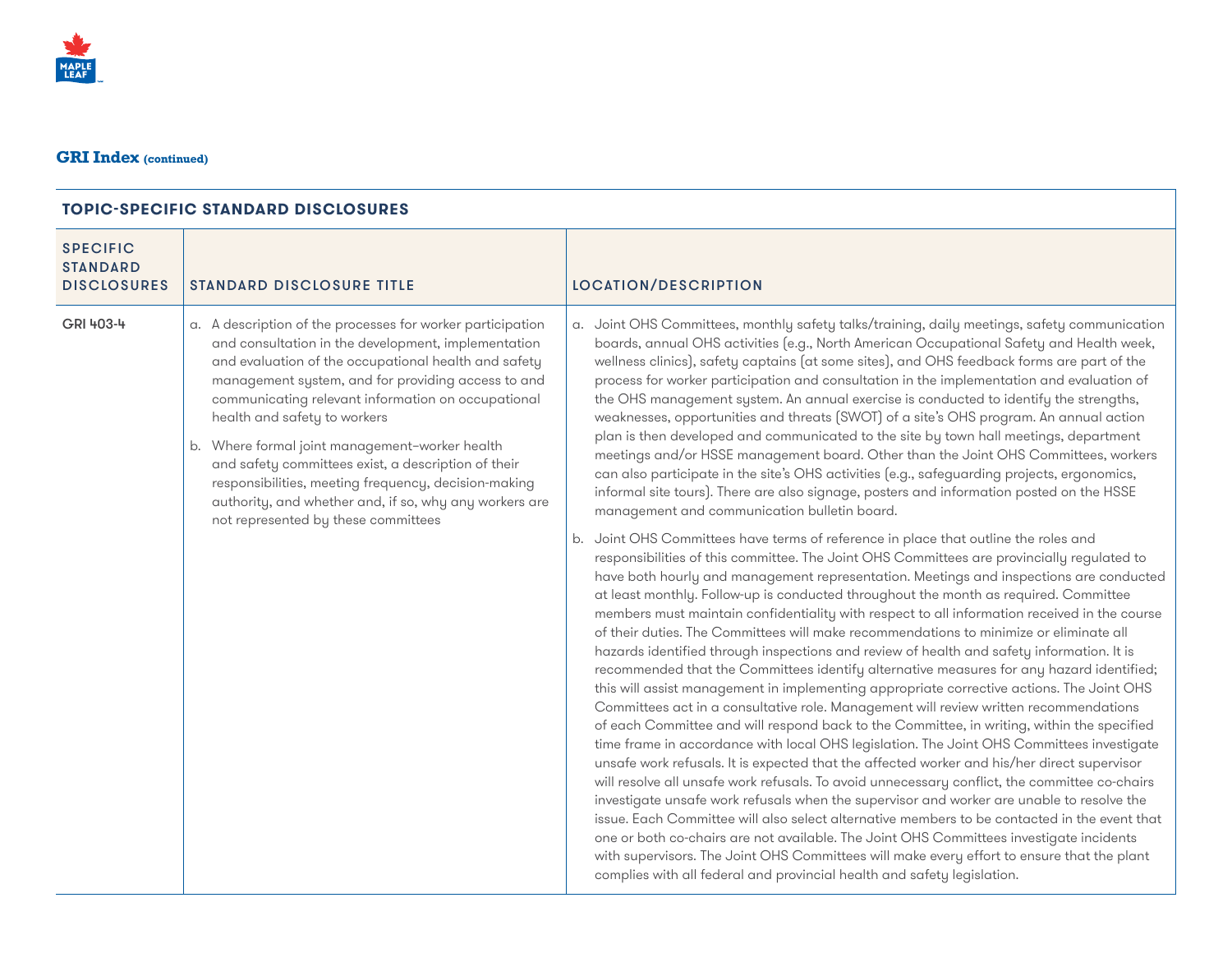

| <b>SPECIFIC</b><br><b>STANDARD</b><br><b>DISCLOSURES</b> | <b>STANDARD DISCLOSURE TITLE</b>                                                                                                                                                                                                                                                                                                                                                                                                                                     | LOCATION/DESCRIPTION                                                                                                                                                                                                                                                                                                                                                                                                                                                                                                                                                                                                                                                                                                                                                                                                                                                                                                                                                                                                       |
|----------------------------------------------------------|----------------------------------------------------------------------------------------------------------------------------------------------------------------------------------------------------------------------------------------------------------------------------------------------------------------------------------------------------------------------------------------------------------------------------------------------------------------------|----------------------------------------------------------------------------------------------------------------------------------------------------------------------------------------------------------------------------------------------------------------------------------------------------------------------------------------------------------------------------------------------------------------------------------------------------------------------------------------------------------------------------------------------------------------------------------------------------------------------------------------------------------------------------------------------------------------------------------------------------------------------------------------------------------------------------------------------------------------------------------------------------------------------------------------------------------------------------------------------------------------------------|
| GRI 403-5                                                | a. A description of any occupational health and safety<br>training provided to workers, including generic training<br>as well as training on specific work-related hazards,<br>hazardous activities or hazardous situations                                                                                                                                                                                                                                          | There is safety orientation for new workers on Maple Leaf Foods' standards and sites' standard<br>operating procedures, as well as training on safety rules, safe work procedures, emergency<br>response procedures, task observations, and specific training (e.g., powered material handling<br>equipment, lock-out and tag out, hot work, confined space, Workplace Hazardous Materials<br>Information System, safe work permit system, hazard identification, substance use policy,<br>illness and incident reporting, incident investigation, workplace harassment and discrimination,<br>lift truck awareness, fire prevention and protection, slips/trips/falls, waste management, hand<br>safety, knife safety, personal protective equipment, legal requirements, workplace inspection<br>techniques, etc.).                                                                                                                                                                                                      |
| GRI 403-6                                                | a. An explanation of how the organization facilitates<br>workers' access to non-occupational medical and<br>health care services, and the scope of access provided<br>A description of any voluntary health promotion services<br>b.<br>and programs offered to workers to address major non-<br>work-related health risks, including the specific health<br>risks addressed, and how the organization facilitates<br>workers' access to these services and programs | a. Site HSSE designates manage and provide information through wellness activities and<br>communications regarding available health services in the area (e.g., doctors accepting new<br>patients, etc.). All employees have access to the Employee and Family Assistance Program<br>(EFAP). Insurance coverage of health care benefits is available (e.g., physiotherapy, short-<br>term disability, etc.). The medical insurance and EFAP is being implemented by the human<br>resource team.<br>b. Wellness clinics include engaging outside health services to visit the site and promote<br>programs to workers in cafeterias. Maple Leaf Foods workers can receive gym membership<br>discounts to a specific gym organization. All employees have access to the Employee and<br>Family Assistance Program (EFAP). Insurance coverage of health care benefits is available<br>(e.g., physiotherapy, short-term disability, etc.). The medical insurance and EFAP are being<br>implemented by the human resource team. |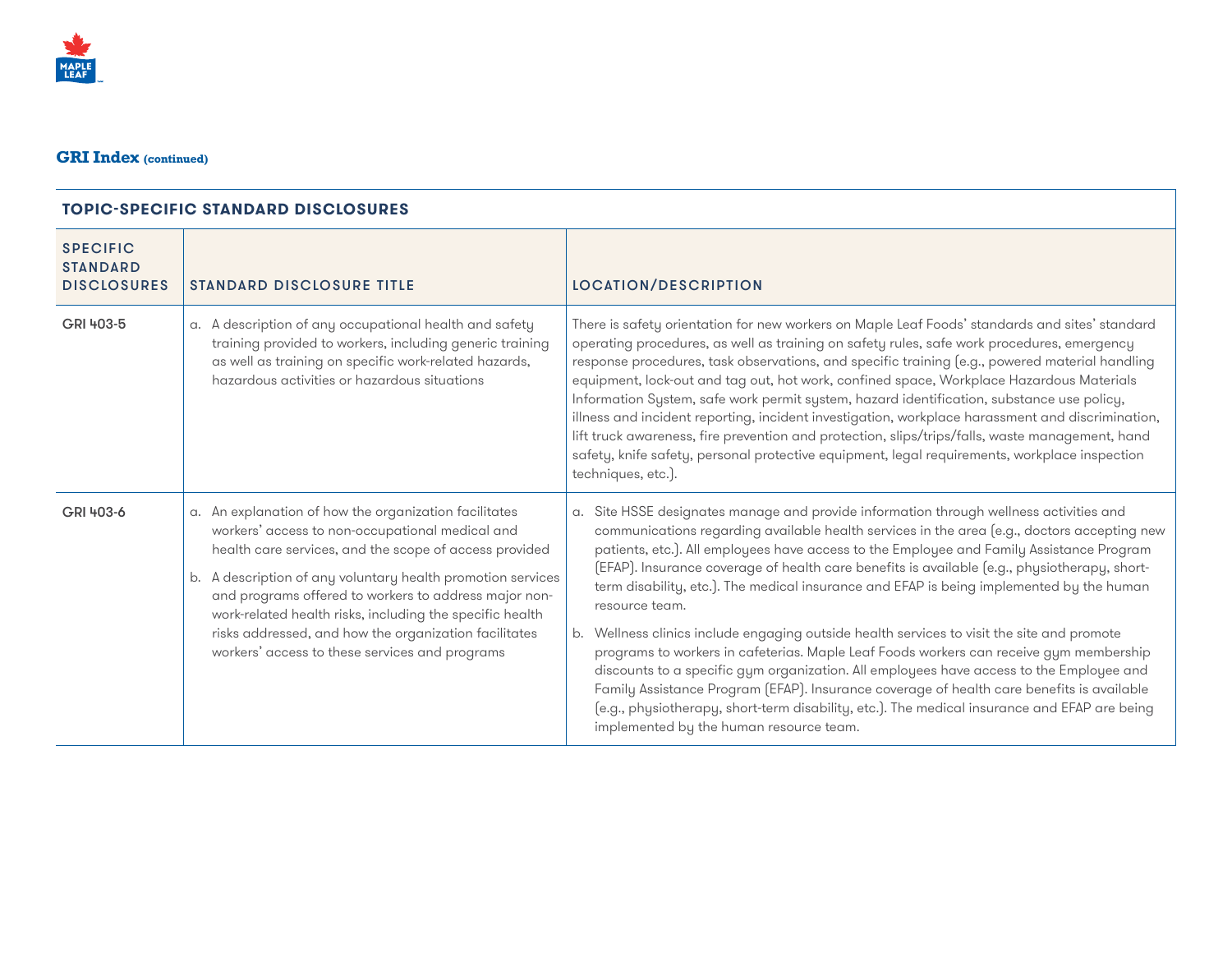

| <b>SPECIFIC</b><br><b>STANDARD</b><br><b>DISCLOSURES</b> | <b>STANDARD DISCLOSURE TITLE</b>                                                                                                                                                                                                                                                                                                                                                                                                                                                                                                                                                                       | LOCATION/DESCRIPTION                                                                                                                                                                                                                                                                                                                                                                                                                                                                                                                                                                                                                                                                                                                                                                                                                                                                                                                                                                                                                                                                                                                                                                                                                       |
|----------------------------------------------------------|--------------------------------------------------------------------------------------------------------------------------------------------------------------------------------------------------------------------------------------------------------------------------------------------------------------------------------------------------------------------------------------------------------------------------------------------------------------------------------------------------------------------------------------------------------------------------------------------------------|--------------------------------------------------------------------------------------------------------------------------------------------------------------------------------------------------------------------------------------------------------------------------------------------------------------------------------------------------------------------------------------------------------------------------------------------------------------------------------------------------------------------------------------------------------------------------------------------------------------------------------------------------------------------------------------------------------------------------------------------------------------------------------------------------------------------------------------------------------------------------------------------------------------------------------------------------------------------------------------------------------------------------------------------------------------------------------------------------------------------------------------------------------------------------------------------------------------------------------------------|
| GRI 403-7                                                | a. A description of the organization's approach to<br>preventing or mitigating significant negative<br>occupational health and safety impacts that are directly<br>linked to its operations, products or services by its<br>business relationships, and the related hazards and risks                                                                                                                                                                                                                                                                                                                  | Maple Leaf Foods has a mature-level approach to OHS; everyone (including plant managers and<br>the most senior person within the organization) has an OHS role to fulfill. This is an organization-<br>wide approach to the OHS management system. Maple Leaf Foods' site teams work together to<br>ensure that any new equipment brought onto the property has been reviewed by all applicable<br>functional areas. Designs, equipment, layout, etc., are all reviewed prior to purchase. Prior to<br>equipment arriving on site, pre-start health and safety reviews are conducted. Teams review<br>equipment manuals, contractors are orientated, and construction plans are developed. After<br>implementation of new equipment, functional managers conduct a walk-through assessment of<br>the equipment prior to production running product.                                                                                                                                                                                                                                                                                                                                                                                        |
| GRI 403-8                                                | a. The number and percentage of all employees, and<br>workers who are not employees but whose work and/or<br>workplace is controlled by the organization, who<br>are i. covered by occupational health and safety<br>management system; ii. internally audited; or<br>iii. certified by an external party<br>b. Whether and, if so, why any workers have been<br>excluded from this disclosure, including the types of<br>worker excluded<br>Any contextual information necessary to understand how<br>C.<br>the data have been compiled, such as any standards,<br>methodologies and assumptions used | a. Maple Leaf Foods has implemented an OHS management system based on legal requirements.<br>100% of all Maple Leaf Foods employees and workers whose work and/or workplace is<br>i.<br>controlled by the organization (approximately 12,000 people) are covered by Maple Leaf<br>Foods' OHS management system.<br>100% of sites with employees and workers whose work and/or workplace is controlled by<br>ii.<br>the organization (approximately 12,000 people) have undergone internal OHS performance<br>audits conducted by the regional HSSE managers over the years.<br>iii. In 2018, a third-party auditing firm conducted an external audit of the OHS management<br>system at all plants. Maple Leaf Foods sites are not certified to an accredited safety standard.<br>b. No workers have been excluded from this disclosure.<br>c. Maple Leaf Foods maintains a complete database of all incidents investigated at Maple Leaf<br>Foods sites since 2010. Any data relevant to those incidents is accessible in order to determine<br>whether the OHS management system is effective. Maple Leaf Foods plants' internal and external<br>OHS performance-based audit reports are filed at the plants and at the corporate level. |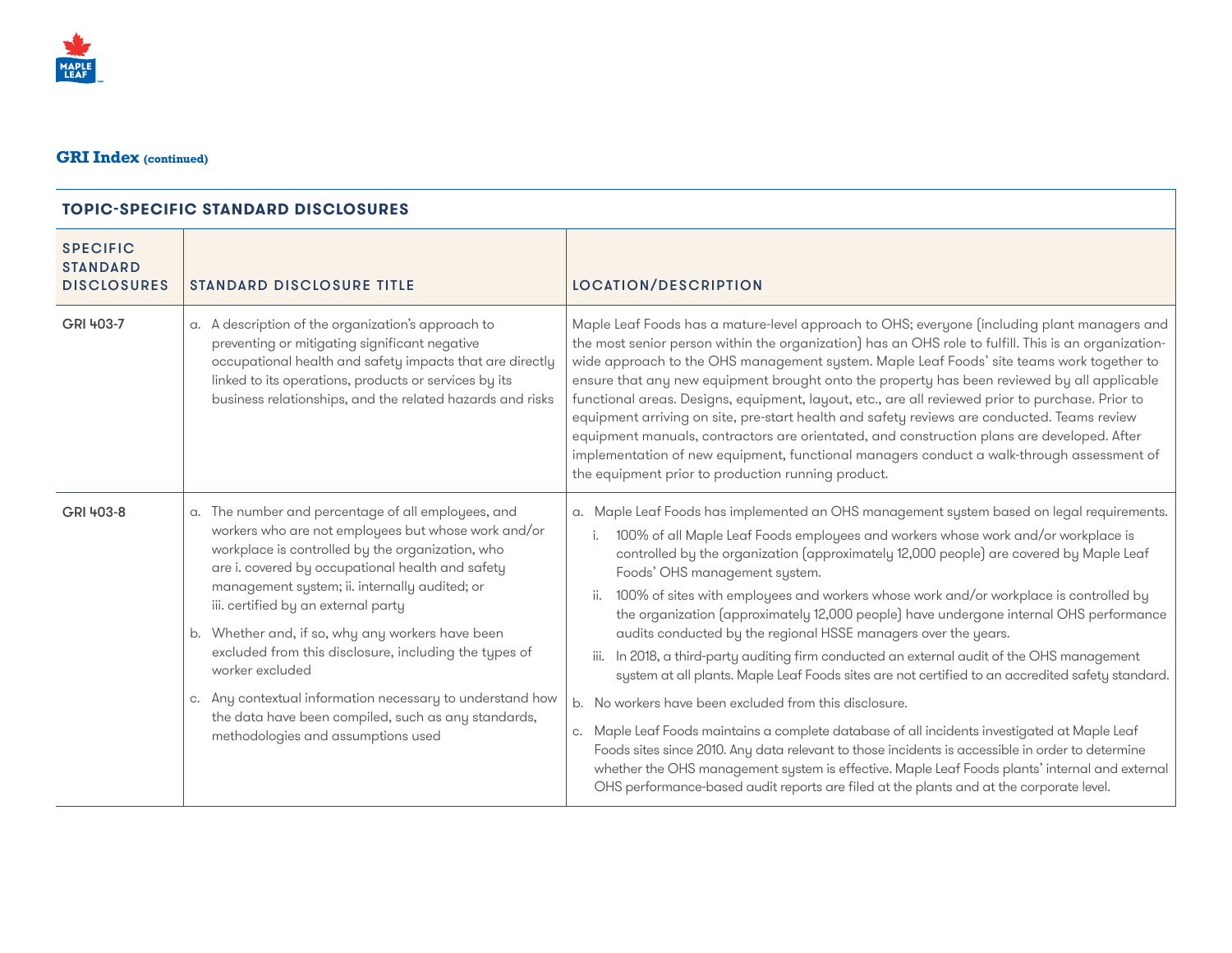

| <b>SPECIFIC</b><br><b>STANDARD</b><br><b>DISCLOSURES</b> | <b>STANDARD DISCLOSURE TITLE</b> | <b>LOCATION/DESCRIPTION</b>                                                                                                                                                                                                                                                                                                                                                                                                                                                                                                                                                                                                                                                                                                                                                                                                                                                                                                                                                                                                                                                                                                                                                                                                                                                                                              |
|----------------------------------------------------------|----------------------------------|--------------------------------------------------------------------------------------------------------------------------------------------------------------------------------------------------------------------------------------------------------------------------------------------------------------------------------------------------------------------------------------------------------------------------------------------------------------------------------------------------------------------------------------------------------------------------------------------------------------------------------------------------------------------------------------------------------------------------------------------------------------------------------------------------------------------------------------------------------------------------------------------------------------------------------------------------------------------------------------------------------------------------------------------------------------------------------------------------------------------------------------------------------------------------------------------------------------------------------------------------------------------------------------------------------------------------|
| GRI 403-9                                                | Work-related injuries            | a. For all employees:<br>The number and rate of fatalities as a result of work-related injury: 0<br>ii. The number and rate of high-consequence work-related injuries (excluding fatalities): 4<br>iii. The number and rate of recordable work-related injuries: 69<br>iv. The main types of work-related injury: lacerations<br>v. The number of hours worked: 21,000,000 (approximate)<br>b. For all workers who are not employees but whose work and/or workplace is controlled by<br>the organization:<br>i. The number and rate of fatalities as a result of work-related injury: 0<br>ii. The number and rate of high-consequence work-related injuries (excluding fatalities): 0<br>iii. The number and rate of recordable work-related injuries: 10<br>iv. The main types of work-related injury: lacerations and fractures<br>v. The number of hours worked: 686,823 (approximate)<br>The work-related hazards that pose a risk of high-consequence injury, including:<br>C.<br>The 4 high-consequence hazards were determined as a result of an incident.<br>ii. All 4 of these hazards have caused or contributed to high-consequence injuries during the<br>reporting period.<br>iii. Detailed investigations were conducted with corrective actions identified and completed to<br>eliminate these hazards. |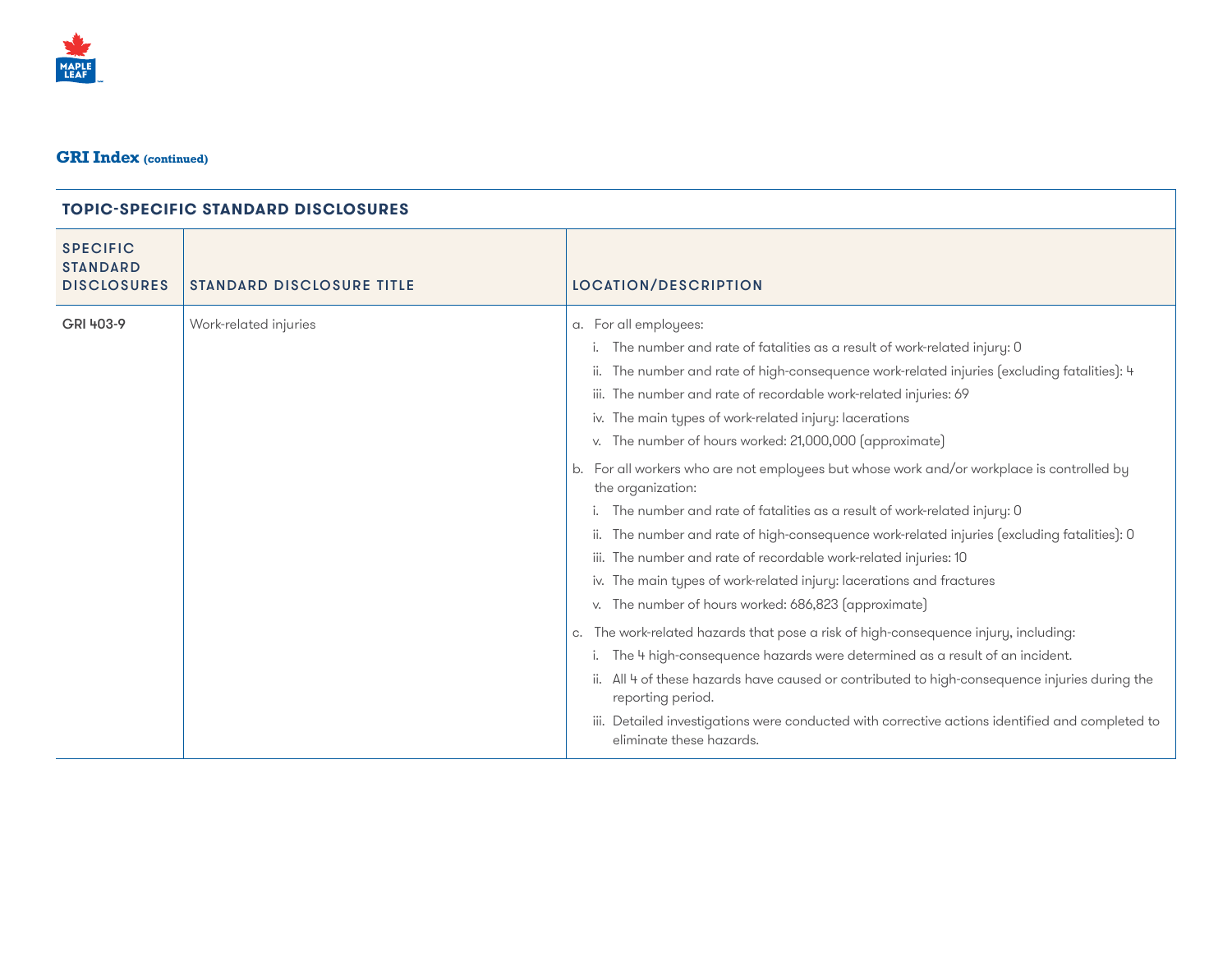

| <b>SPECIFIC</b><br><b>STANDARD</b><br><b>DISCLOSURES</b> | <b>STANDARD DISCLOSURE TITLE</b> | LOCATION/DESCRIPTION                                                                                                                                                                                                                                                                                                                                                                                                                                                                                                                                                                                                                                                                                                                                                                                          |
|----------------------------------------------------------|----------------------------------|---------------------------------------------------------------------------------------------------------------------------------------------------------------------------------------------------------------------------------------------------------------------------------------------------------------------------------------------------------------------------------------------------------------------------------------------------------------------------------------------------------------------------------------------------------------------------------------------------------------------------------------------------------------------------------------------------------------------------------------------------------------------------------------------------------------|
| GRI 403-9                                                | Work-related injuries            | d. Work-related hazards are eliminated or minimized by conducting a risk assessment and<br>identification of corrective actions to address the hazards and eliminate or mitigate the risks<br>using the hierarchy of controls.<br>e. The rates have been calculated based on 200,000 hours worked.<br>No workers have been excluded from this disclosure.<br>g. There is a complete database of all incidents investigated at Maple Leaf Foods sites since<br>2010. Any data relevant to those incidents is accessible in order to determine whether the<br>OHS management system is effective for data analysis, trending, and corrective action<br>identification and completion. There is also a monthly OHS report (including high-consequence<br>injuries) which is distributed across Maple Leaf Foods. |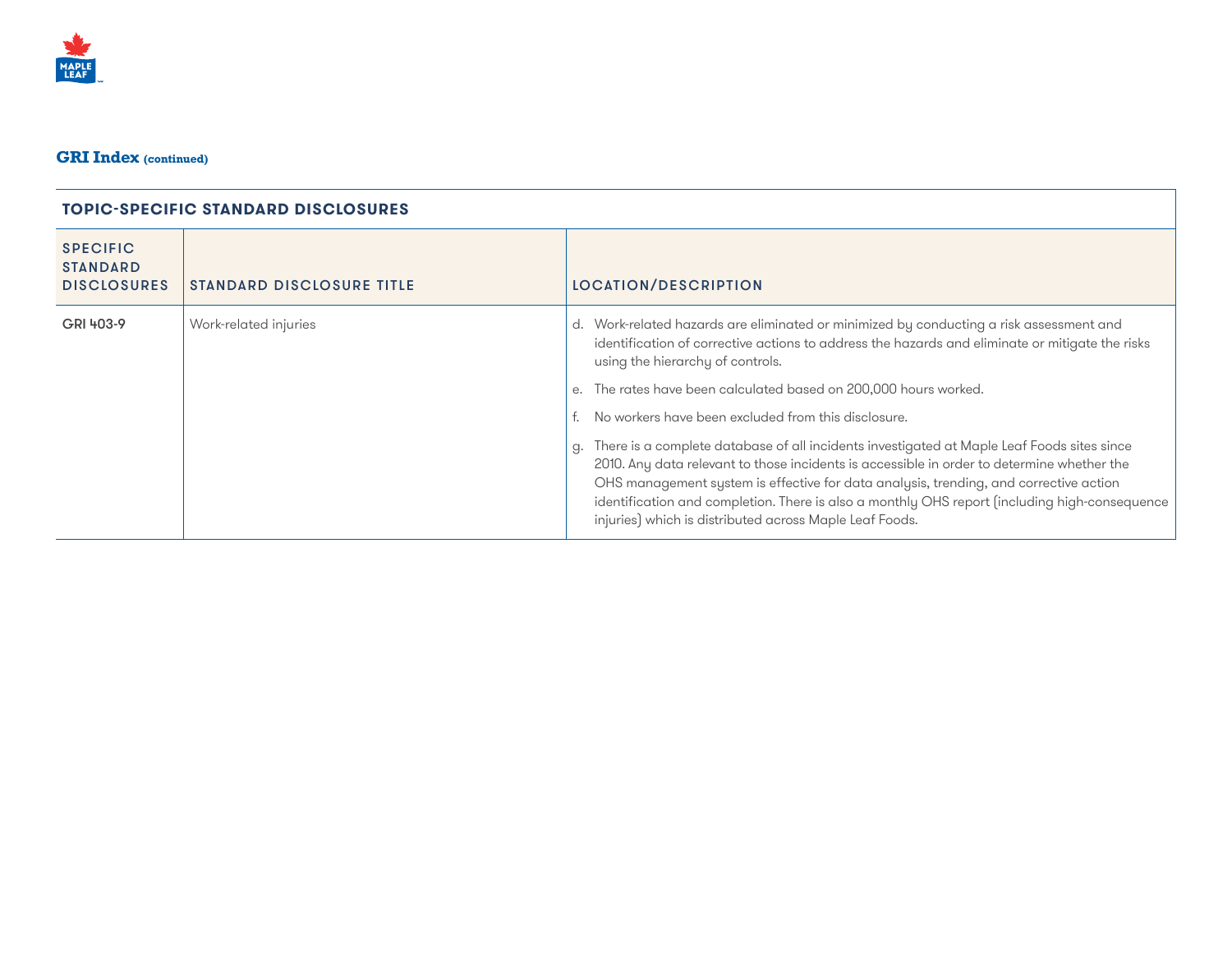

| <b>SPECIFIC</b><br><b>STANDARD</b><br><b>DISCLOSURES</b> | <b>STANDARD DISCLOSURE TITLE</b> | LOCATION/DESCRIPTION                                                                                                                                                                                                                                                                                                                                                                                                                                                                                                                                                                                                                                                                                                                                                                                                                                                                                                                                                                                                                                                                                                                                                                                                                                                                                                                                                                                                                                                                                                                                                                                             |
|----------------------------------------------------------|----------------------------------|------------------------------------------------------------------------------------------------------------------------------------------------------------------------------------------------------------------------------------------------------------------------------------------------------------------------------------------------------------------------------------------------------------------------------------------------------------------------------------------------------------------------------------------------------------------------------------------------------------------------------------------------------------------------------------------------------------------------------------------------------------------------------------------------------------------------------------------------------------------------------------------------------------------------------------------------------------------------------------------------------------------------------------------------------------------------------------------------------------------------------------------------------------------------------------------------------------------------------------------------------------------------------------------------------------------------------------------------------------------------------------------------------------------------------------------------------------------------------------------------------------------------------------------------------------------------------------------------------------------|
| GRI 403-10                                               | Work-related ill health          | a. For all employees:<br>The number of fatalities as a result of work-related ill health: 0<br>ii. The number of cases of recordable work-related ill health: 4<br>iii. The main types of work-related ill health: strains<br>b. For all workers who are not employees but whose work and/or workplace is controlled by<br>the organization:<br>i. The number of fatalities as a result of work-related ill health: 0<br>ii. The number of cases of recordable work-related ill health: 0<br>iii. The main types of work-related ill health: not applicable<br>c. The work-related hazards that pose a risk of ill health:<br>The 4 work-related hazards that posed a risk of strain injury were determined as a result of<br>i.<br>an incident.<br>ii. All 4 of these hazards have caused or contributed to a case of ill health during the<br>reporting period.<br>iii. Detailed investigations were conducted with corrective actions identified and completed to<br>eliminate these hazards.<br>d. No workers have been excluded from this disclosure.<br>e. There is a complete database of all incidents investigated at Maple Leaf Foods sites since<br>2010. Any data relevant to those incidents is accessible in order to determine whether the OHS<br>management system is effective for data analysis, trending, and corrective action identification<br>and completion. There is also an HSSE event report that is distributed to communicate all<br>recordable incidents for all employees and workers who are not employees but whose work<br>and/or workplace is controlled by the organization. |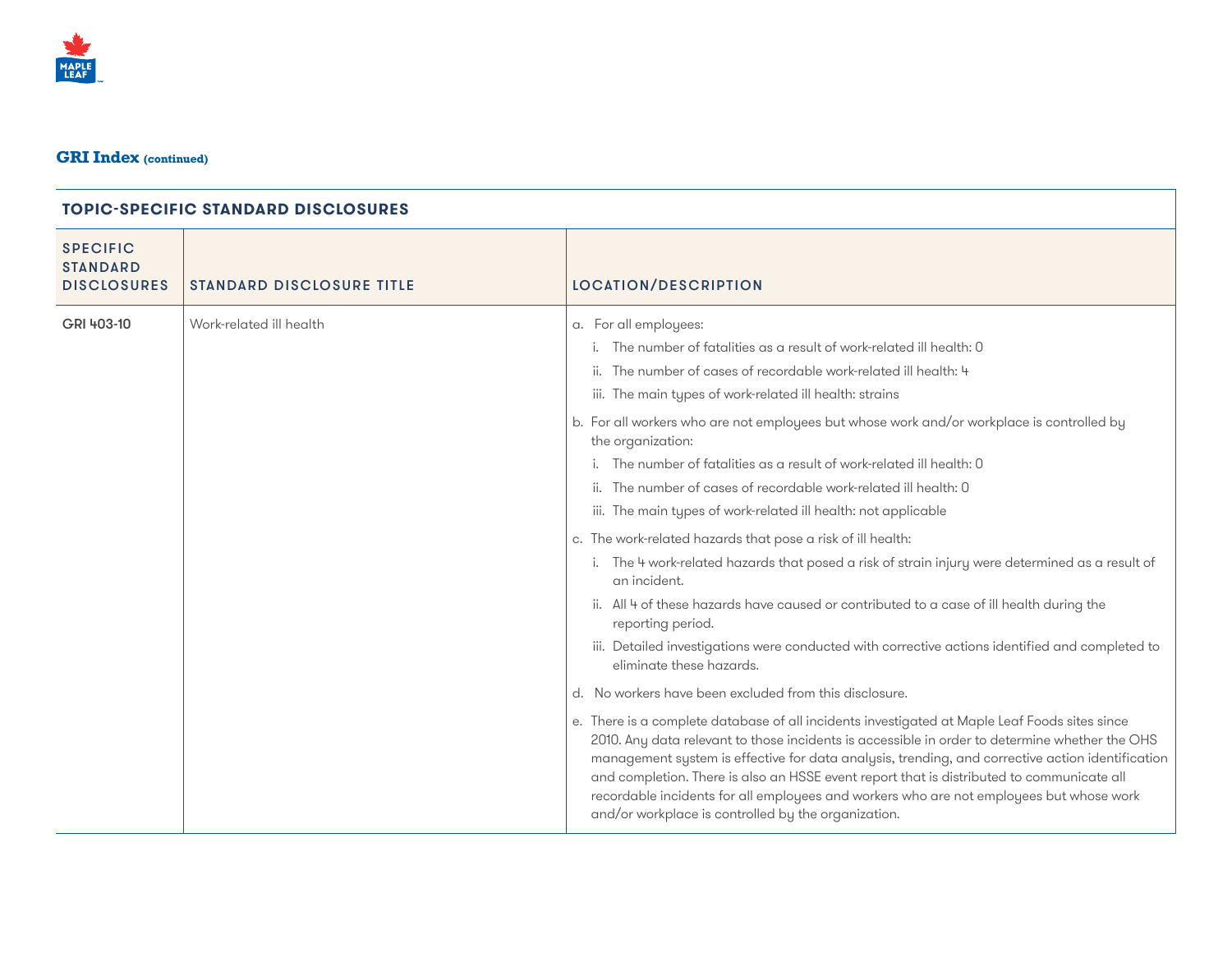

#### **TOPIC-SPECIFIC STANDARD DISCLOSURES** SPECIFIC **STANDARD** DISCLOSURES STANDARD DISCLOSURE TITLE LOCATION/DESCRIPTION **MATERIAL ASPECT: TRAINING AND EDUCATION** GRI 404-1 Average hours of training per year per employee, by gender and by employee category Average hours of training for salaried male and female was 9.47 hours. Average hours of training per hourly employee in 2018 was approximately 8.74 hours. Average hours of training per hourly female employee was 4.5 hours; per male employee, 6.1hours. Note: Gender data is not available for salaried employees. GRI 404-2 Programs for skills management and lifelong learning that support the continued employability of employees and assist them in managing career endings We offer hundreds of learning programs both in-class and online (leadership development and functional skills building). In addition, for those employees who were affected by any involuntary termination in 2018, we included outplacement counselling as part of the severance agreement. This offering, at our cost, provides individuals assistance with transitioning to their next opportunity or retirement. GRI 404-3 Percentage of employees receiving regular performance and career development reviews, by gender and by employee category In 2018, 99% of salaried employees (both genders) received regular performance and career development reviews through our Annual Performance Assessment and Development (PAD) process, of whom 56% were male and 44% were female. Data for hourly employees is not available as hourly individuals are not included in our centralized performance process.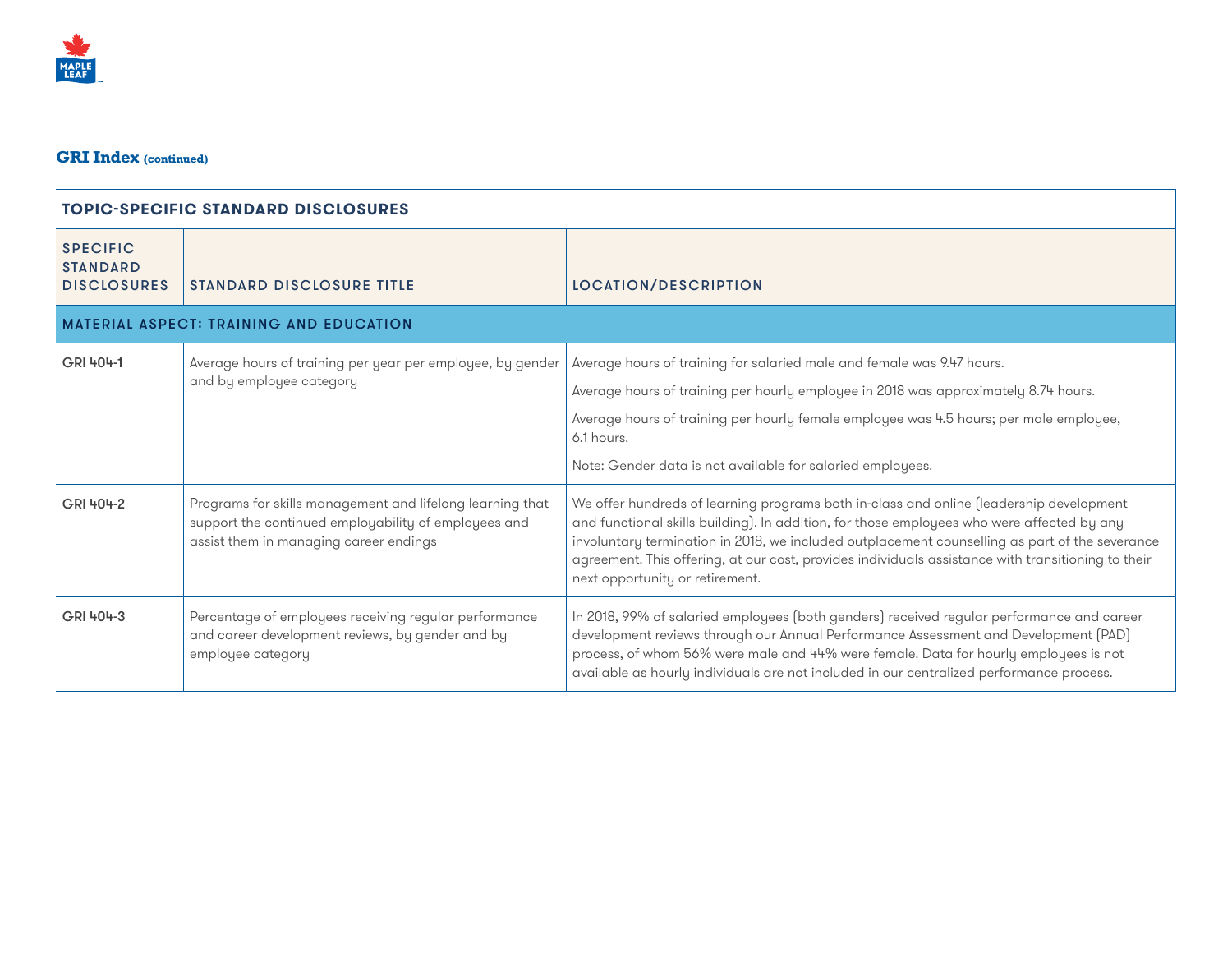

| <b>SPECIFIC</b><br><b>STANDARD</b><br><b>DISCLOSURES</b> | <b>STANDARD DISCLOSURE TITLE</b>                                                     | <b>LOCATION/DESCRIPTION</b>                                                                                                           |
|----------------------------------------------------------|--------------------------------------------------------------------------------------|---------------------------------------------------------------------------------------------------------------------------------------|
|                                                          | MATERIAL ASPECT: DIVERSITY AND EQUAL OPPORTUNITY                                     |                                                                                                                                       |
| GRI 405-1                                                | Composition of governance bodies and breakdown of<br>employees per employee category | The Board of Directors is composed of 10 individuals, of whom 70% are male and 30% are<br>female.                                     |
|                                                          |                                                                                      | The Senior Leadership Team (SLT) is 87% male and 13% female. 27% are between 30 and 50;<br>73% are over 50.                           |
|                                                          |                                                                                      | The Senior Management Forum (SMF) is 82% male and 18% female. 49% are between 30 and<br>50: 51% are over 50.                          |
|                                                          |                                                                                      | The Diversity & Inclusion Council is 56% male and 44% female. 22% are between 30 and 50;<br>78% are over 50.                          |
|                                                          |                                                                                      | <b>Employee Group Breakdown:</b><br>Hourly: 59% male and 41% female. 13% are under 30; 54% are between 30 and 50; 33% are<br>over 50. |
|                                                          |                                                                                      | Admin/Coordinator/Analyst: 39% male and 61% female. 22% are under 30; 50% are between<br>30 and 50; 28% are over 50.                  |
|                                                          |                                                                                      | Supervisor/Sr. Specialist: 69% male and 31% female. 16% are under 30; 57% are between 30 and<br>50; 27% are over 50.                  |
|                                                          |                                                                                      | Manager: 58% male and 42% female. 6% are under 30; 61% are between 30 and 50; 33% are<br>over 50.                                     |
|                                                          |                                                                                      | Director: 69% male and 31% female. 1% are under 30; 61% are between 30 and 50; 38% are<br>over 50.                                    |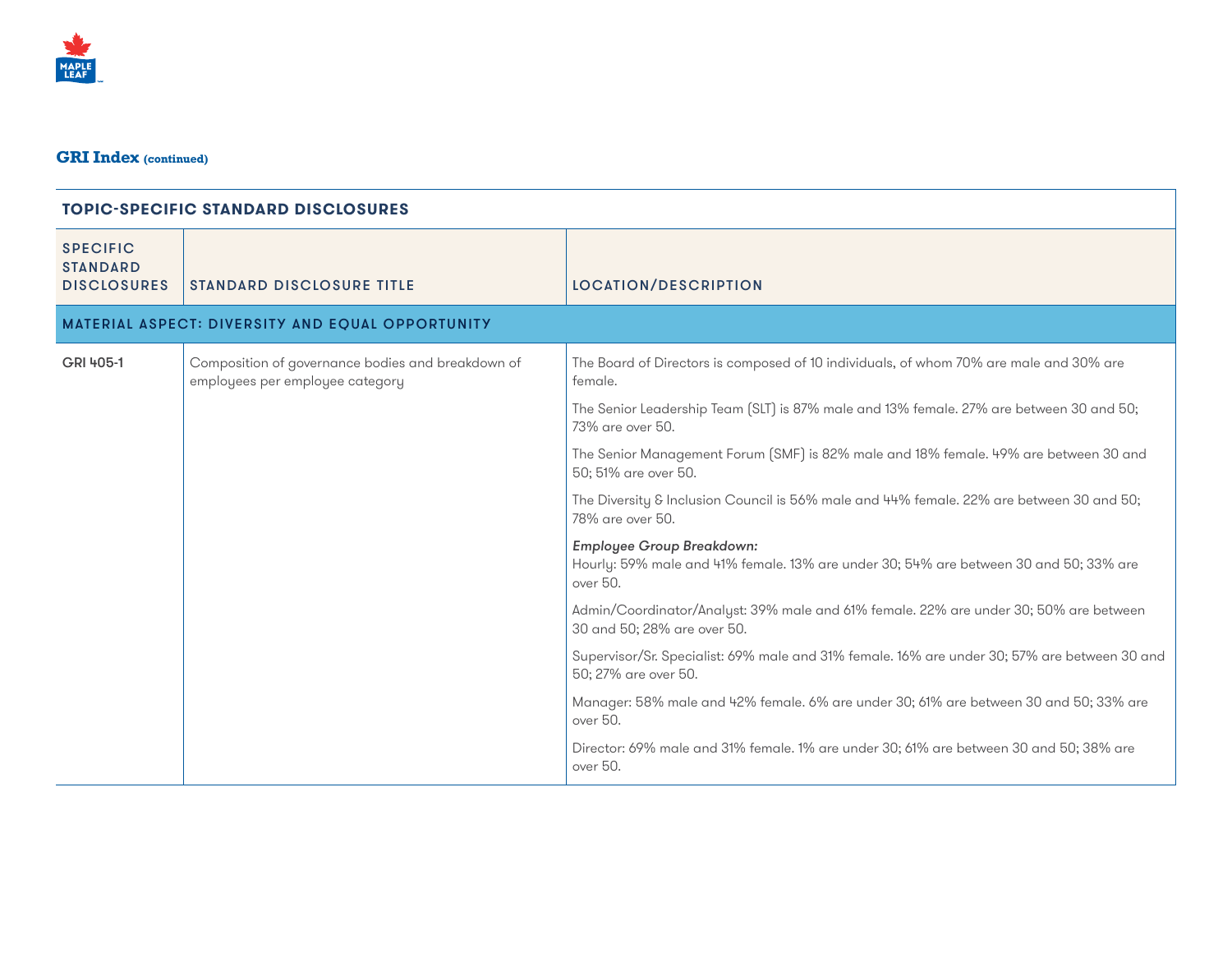

#### **TOPIC-SPECIFIC STANDARD DISCLOSURES**

| <b>SPECIFIC</b><br><b>STANDARD</b><br><b>DISCLOSURES</b> | <b>STANDARD DISCLOSURE TITLE</b>                       | <b>LOCATION/DESCRIPTION</b>                                                                                                                                                                                                                                                                   |
|----------------------------------------------------------|--------------------------------------------------------|-----------------------------------------------------------------------------------------------------------------------------------------------------------------------------------------------------------------------------------------------------------------------------------------------|
| GRI 405-2                                                | Ratio of basic salary and remuneration of women to men | As of December 31, 2018, for regular salaried Maple Leaf Foods staff, the ratio of basic salary<br>of women to men: Senior Leadership Team: 92.0%; Vice-President: 82.4%; Director: 95.5%;<br>Manager: 94.5%; Professional - Sales: 98.2%; Professional - Non-Sales: 95.1%; Clerical: 101.8%. |
|                                                          |                                                        | As at December 31, 2018, for salaried Maple Leaf Foods staff, the ratio of total remuneration<br>of women to men: Senior Leadership Team: 94.4%; Vice-President: 82.8%; Director: 95.2%;<br>Manager: 94.7%; Professional - Sales: 98.1%; Professional - Non-Sales: 93.9%; Clerical: 101.8%.   |
|                                                          |                                                        | * Data represents all Canadian and U.S. operating locations, excluding Field Roast.                                                                                                                                                                                                           |

#### SOCIAL: HUMAN RIGHTS

Disclosure of The following disclosure of management approach applies to all the human rights aspects we have responded to below, and covers our materiality and Management Boundary identified in our 2018 Sustainability Report, unless otherwise specified.

Approach Maple Leaf Foods is committed to ensuring that the Company and its employees demonstrate the highest standards of ethics and integrity in all business activities. Our business philosophy is based on the fundamental values of RESPECT and INTEGRITY in all of our business relationships and activities both within and outside the Company. Every employee has the RESPONSIBILITY to fulfill our commitments with the highest of ethical standards. These standards apply both to how Maple Leaf Foods conducts its internal affairs and to how each Maple Leaf Foods business conducts its dealings with customers, suppliers, competitors and the communities in which it operates. The actions of all our employees are framed by our Code of Business Conduct. Each year, every employee reaffirms their adherence to the policy. The Code of Business Conduct outlines conflicts of interest, handling of Company assets, guidelines around accepting gifts and entertainment, integrity of books and records and confidentiality and security of information. These guidelines are developed and reviewed by an Ethics Committee, which is chaired by the Chief Executive Officer. The Senior Vice-President, People, acts as Secretary of the Committee.

> As part of our management approach, we report and communicate our sustainability initiatives and performance on a regular basis. Highlights of our internal and external communication include monthly detailed reporting to the Senior Leadership Team; regular meetings with the Senior Management Forum (40+ members of the management team); reporting to the Safety and Sustainability Committee of the Board three times per year; quarterly progress reports to our people; website updates; and our annual sustainability report.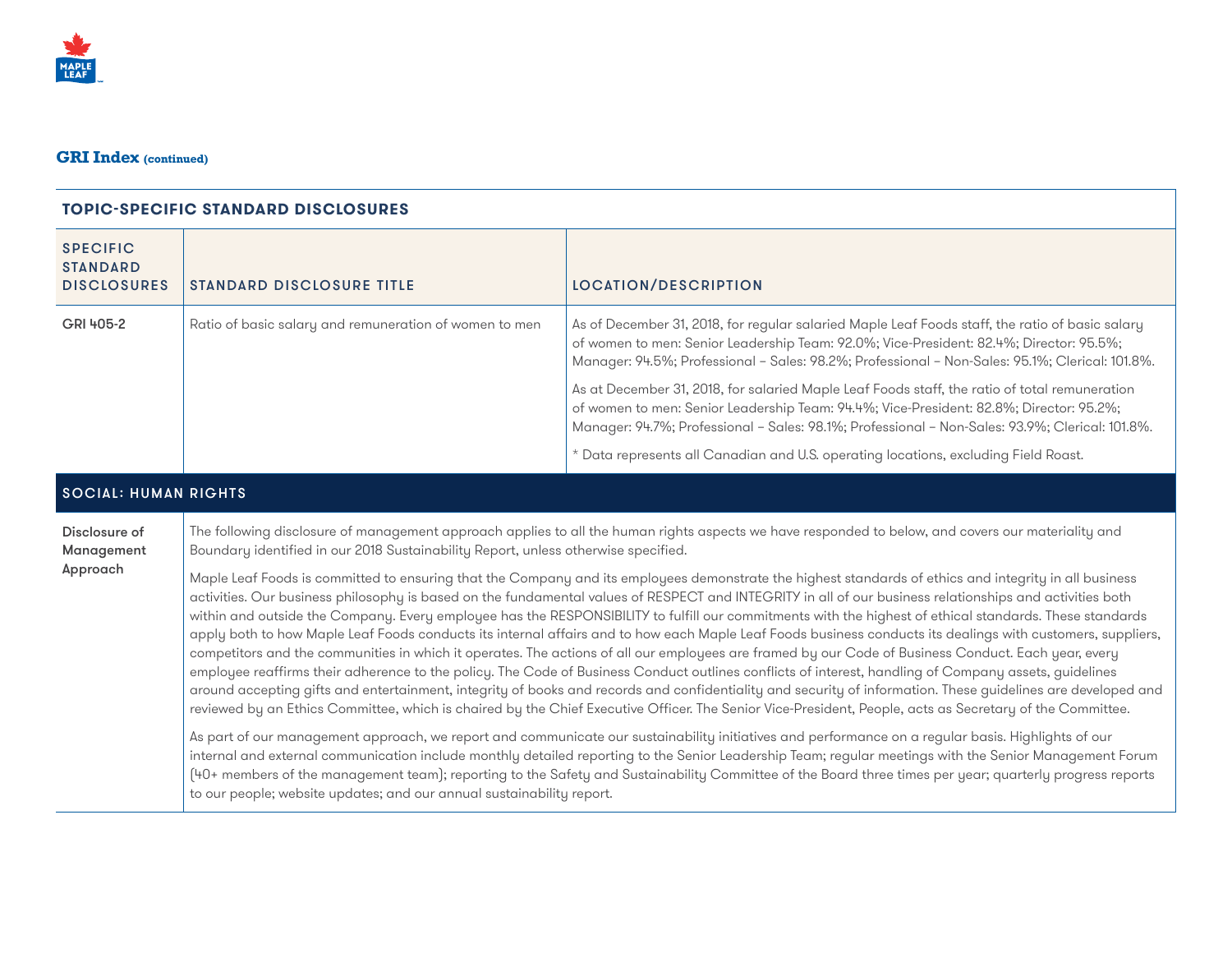

| <b>TOPIC-SPECIFIC STANDARD DISCLOSURES</b>                               |                                                                                                                                                                                                                 |                                                                                                                                                                                                                                                                   |
|--------------------------------------------------------------------------|-----------------------------------------------------------------------------------------------------------------------------------------------------------------------------------------------------------------|-------------------------------------------------------------------------------------------------------------------------------------------------------------------------------------------------------------------------------------------------------------------|
| <b>SPECIFIC</b><br><b>STANDARD</b><br><b>DISCLOSURES</b>                 | <b>STANDARD DISCLOSURE TITLE</b>                                                                                                                                                                                | <b>LOCATION/DESCRIPTION</b>                                                                                                                                                                                                                                       |
|                                                                          | <b>MATERIAL ASPECT: NON-DISCRIMINATION</b>                                                                                                                                                                      |                                                                                                                                                                                                                                                                   |
| GRI 406-1                                                                | Total number of incidents of discrimination and corrective<br>actions taken                                                                                                                                     | Two alleged incidents of discrimination were reported through our Ethics Hotline. These incidents<br>were investigated and resolved in 2018.                                                                                                                      |
| <b>MATERIAL ASPECT: FREEDOM OF ASSOCIATION AND COLLECTIVE BARGAINING</b> |                                                                                                                                                                                                                 |                                                                                                                                                                                                                                                                   |
| GRI 407-1                                                                | Operations and suppliers identified in which the right to<br>exercise freedom of association and collective bargaining<br>may be violated or at significant risk, and measures taken<br>to support these rights | No violations occurred at Maple Leaf Foods operations. In 2018, we commenced the development<br>of a comprehensive sustainable sourcing policy/supplier code of conduct.                                                                                          |
|                                                                          | <b>MATERIAL ASPECT: CHILD LABOUR</b>                                                                                                                                                                            |                                                                                                                                                                                                                                                                   |
| GRI 408-1                                                                | Operations and suppliers identified as having significant<br>risk for incidents of child labour, and measures taken to<br>contribute to the effective abolition of child labour                                 | Our operations and key suppliers were located in Canada and the U.S. in 2018 and adhere to<br>all Canadian and international child labour laws. In 2018, we commenced the development of a<br>comprehensive sustainable sourcing policy/supplier code of conduct. |
| <b>MATERIAL ASPECT: FORCED OR COMPULSORY LABOUR</b>                      |                                                                                                                                                                                                                 |                                                                                                                                                                                                                                                                   |
| GRI 409-1                                                                | Operations and suppliers identified as having significant<br>risk for incidents of forced or compulsory labour, and<br>measures to contribute to the elimination of all forms of<br>forced or compulsory labour | Our operations and key suppliers were located in Canada in 2018 and adhere to all Canadian<br>and international labour laws. In 2018, we commenced the development of a comprehensive<br>sustainable sourcing policy/supplier code of conduct.                    |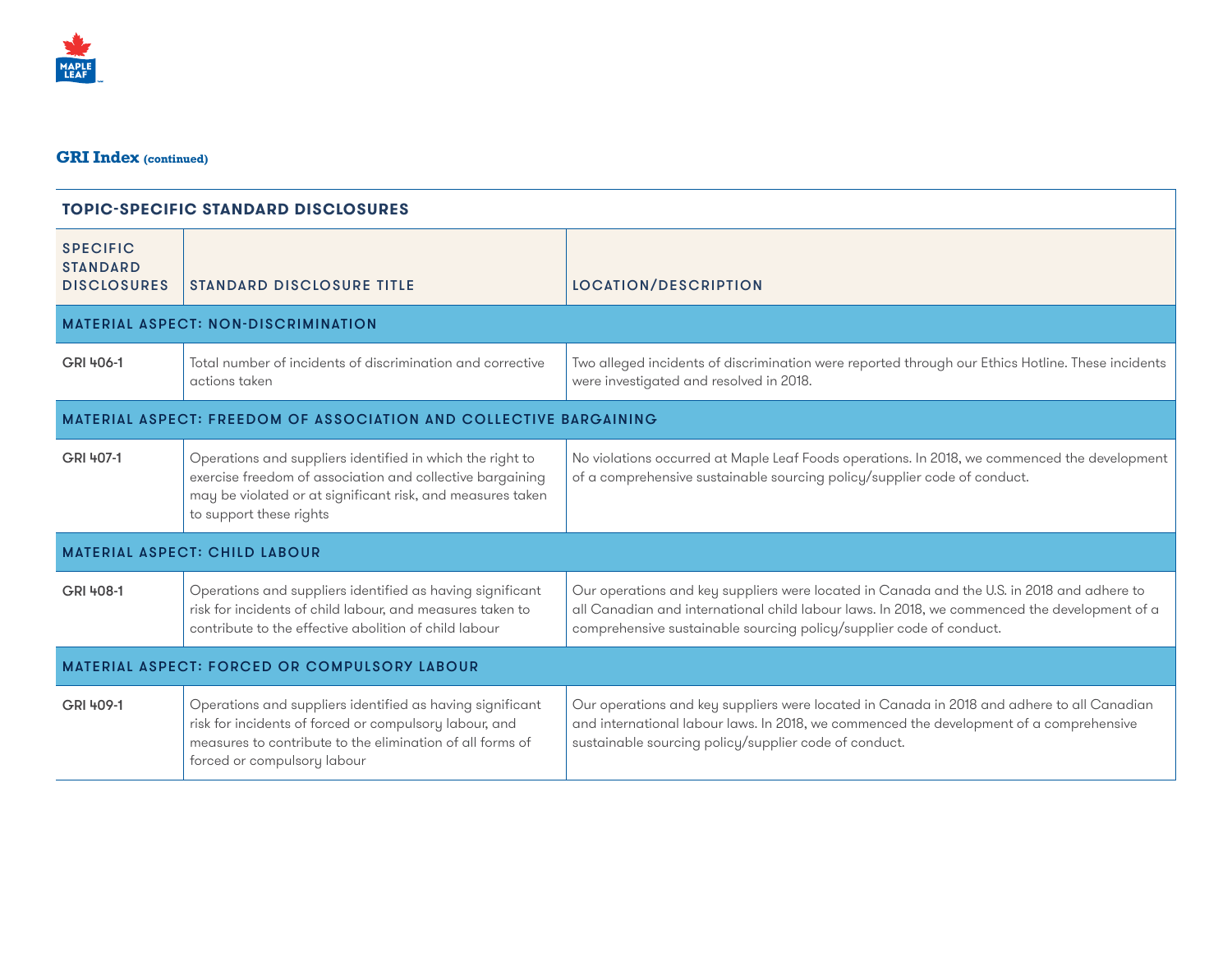

| <b>TOPIC-SPECIFIC STANDARD DISCLOSURES</b>               |                                                                                                                                                                 |                                                                                                                                                                                                                                                                                                                        |
|----------------------------------------------------------|-----------------------------------------------------------------------------------------------------------------------------------------------------------------|------------------------------------------------------------------------------------------------------------------------------------------------------------------------------------------------------------------------------------------------------------------------------------------------------------------------|
| <b>SPECIFIC</b><br><b>STANDARD</b><br><b>DISCLOSURES</b> | <b>STANDARD DISCLOSURE TITLE</b>                                                                                                                                | LOCATION/DESCRIPTION                                                                                                                                                                                                                                                                                                   |
|                                                          | <b>MATERIAL ASPECT: SECURITY PRACTICES</b>                                                                                                                      |                                                                                                                                                                                                                                                                                                                        |
| GRI 410-1                                                | Percentage of security personnel trained in the<br>organization's human rights policies or procedures that are<br>relevant to operations                        | All security is expected to follow Maple Leaf Foods' Code of Business Conduct.                                                                                                                                                                                                                                         |
|                                                          | <b>MATERIAL ASPECT: RIGHTS OF INDIGENOUS PEOPLES</b>                                                                                                            |                                                                                                                                                                                                                                                                                                                        |
| GRI 411-1                                                | Total number of incidents of violations involving rights of<br>indigenous peoples and actions taken                                                             | There were no incidents of violation involving rights of indigenous peoples at Maple Leaf Foods<br>operations.                                                                                                                                                                                                         |
|                                                          | <b>MATERIAL ASPECT: HUMAN RIGHTS ASSESSMENT</b>                                                                                                                 |                                                                                                                                                                                                                                                                                                                        |
| GRI 412-1                                                | Total number and percentage of operations that have been<br>subject to human rights reviews or impact assessments                                               | Maple Leaf Foods always considers local legislation and human rights when making decisions<br>on its locations of operation.                                                                                                                                                                                           |
| GRI 412-2                                                | Total hours of employee training on human rights policies<br>or procedures concerning aspects of human rights that are<br>relevant to operations                | All new employees of Maple Leaf Foods in Ontario and Manitoba are required to complete the<br>Accessibility for Ontarians with Disabilities Act (AODA) or Accessibility for Manitobans Act (AMA)<br>training, respectively. All salaried employees review and sign our Code of Business Conduct on<br>an annual basis. |
| GRI 412-3                                                | Total number and percentage of significant investment<br>agreements and contracts that include human rights<br>clauses or that underwent human rights screening | Not applicable. All our labour contracts/agreements are in Canada and require adherence to all<br>Canadian laws.                                                                                                                                                                                                       |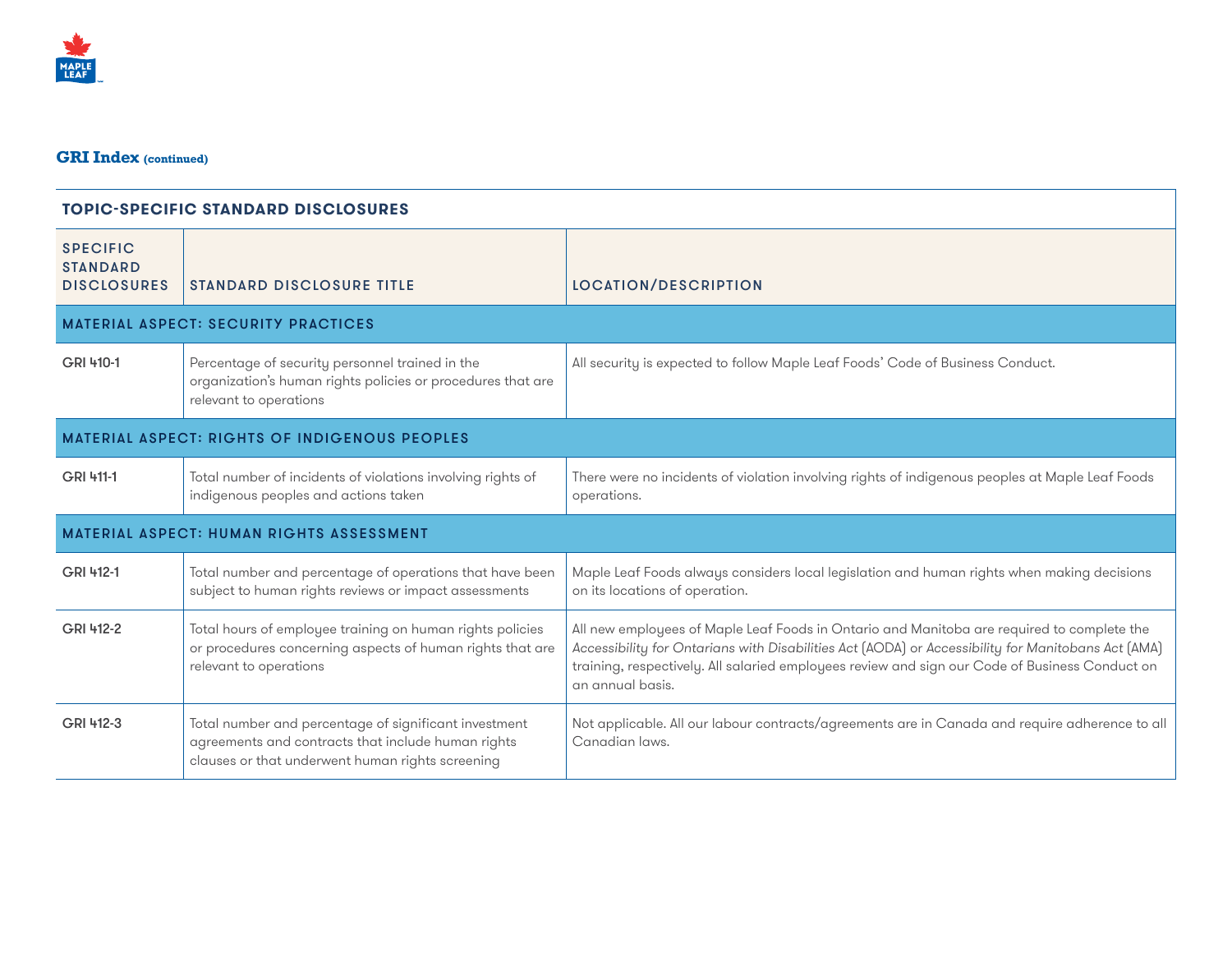

| <b>SPECIFIC</b><br><b>STANDARD</b><br><b>DISCLOSURES</b> | <b>STANDARD DISCLOSURE TITLE</b>                                                                                                                                                                                                                                                                                                                                                                                                                                                                                                                                                                                                                                                                                                    | LOCATION/DESCRIPTION |  |
|----------------------------------------------------------|-------------------------------------------------------------------------------------------------------------------------------------------------------------------------------------------------------------------------------------------------------------------------------------------------------------------------------------------------------------------------------------------------------------------------------------------------------------------------------------------------------------------------------------------------------------------------------------------------------------------------------------------------------------------------------------------------------------------------------------|----------------------|--|
| <b>SOCIAL: SOCIETY</b>                                   |                                                                                                                                                                                                                                                                                                                                                                                                                                                                                                                                                                                                                                                                                                                                     |                      |  |
| Disclosure of<br>Management                              | The following disclosure of management approach applies to all the society aspects we have responded to below, and covers our Materiality and Boundary<br>identified in our 2018 Sustainability Report, unless otherwise specified.                                                                                                                                                                                                                                                                                                                                                                                                                                                                                                 |                      |  |
| Approach                                                 | Maple Leaf Foods is deeply committed to working with community partners to advance sustainable food security in ways that build skills and capacity.<br>This involves moving beyond emergency outreach and charitable giving to being a leading advocate for change and raising the profile of this critical social<br>problem and its diverse impacts, and supporting innovative interventions that advance sustainable food security. We view community involvement as a<br>cornerstone of our commitment to sustainability, requiring significant focus and resourcing on our part including working with innovative partners to advance<br>food security, and investing in financial and resource support and in gifts-in-kind. |                      |  |
|                                                          | Maple Leaf Foods' Community Involvement Principles:<br>1. We support food-based initiatives that promote dignity and build individual and community capacity to advance food security.<br>2. We support partnerships that advance sustainable solutions to food insecurity.<br>3. We support innovation, learning from what doesn't work as well as what does.<br>4. We connect our people and their expertise with our partners through skill matching and volunteerism.<br>5. We build partnerships with governments, academia, non-profit organizations and the private sector to advance change and progress.<br>6. We seek to advance collective knowledge and impact and sharing the learnings with others.                   |                      |  |
|                                                          | Our Goals:<br>• Make a meaningful social impact through advancing sustainable food security.<br>Deeply engage our people by providing volunteering and giving opportunities.<br>Establish community involvement as an integral part of our culture, identity and business.<br>$\bullet$                                                                                                                                                                                                                                                                                                                                                                                                                                             |                      |  |
|                                                          | As part of our management approach, we report and communicate our sustainability initiatives and performance on a regular basis. Highlights of our<br>internal and external communication include monthly detailed reporting to the Senior Leadership Team; regular meetings with the Senior Management Forum<br>(40+ members of the management team); reporting to the Safety and Sustainability Committee of the Board three times per year; quarterly progress reports<br>to our people; website updates; and our annual sustainability report.                                                                                                                                                                                  |                      |  |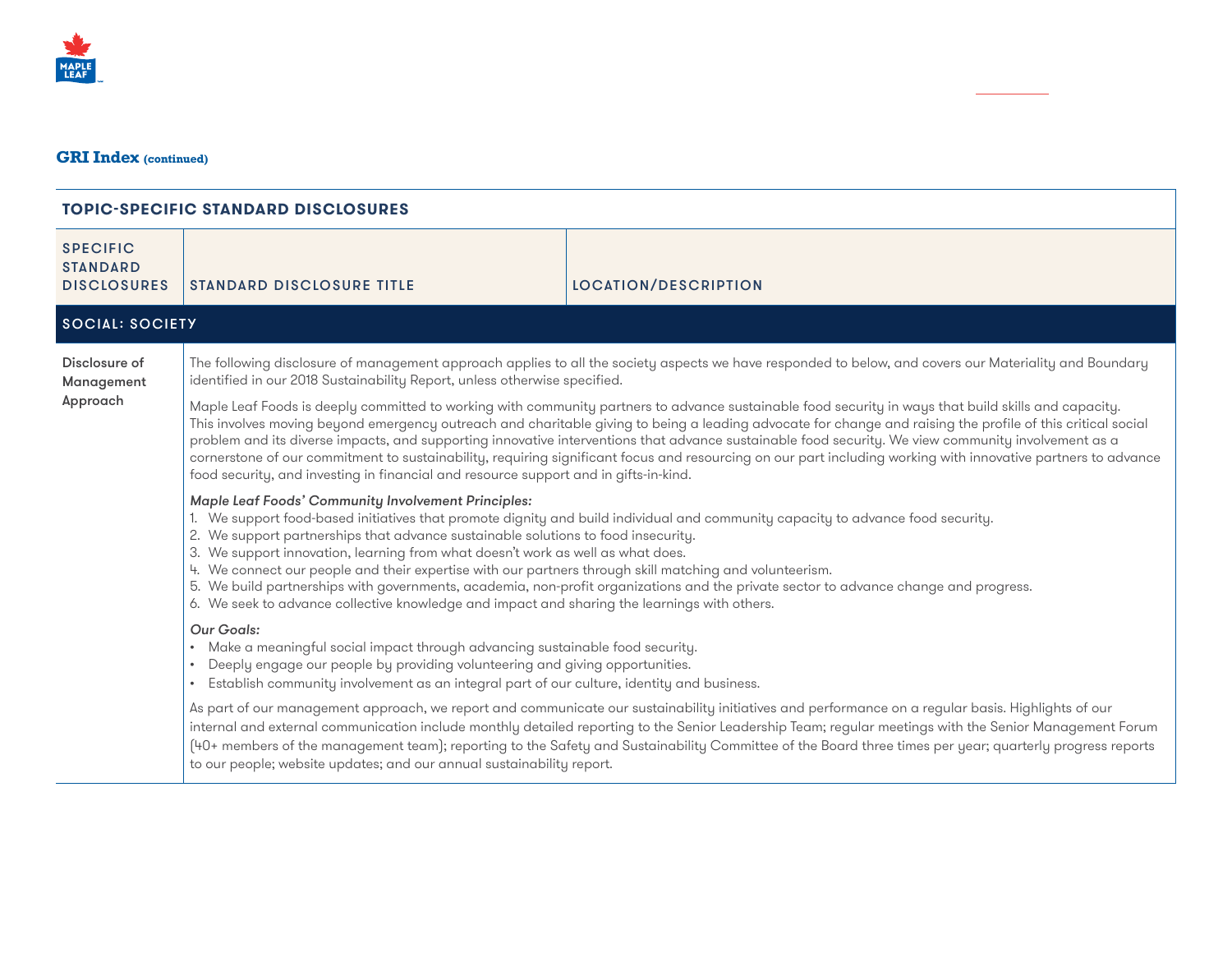| <b>SPECIFIC</b><br><b>STANDARD</b><br><b>DISCLOSURES</b>         | <b>STANDARD DISCLOSURE TITLE</b>                                                                                        | LOCATION/DESCRIPTION                                                                                                                                                                                                                                                                                                                                                                                                                                                                                                                                                                                                                                                                                                                                                                                                                                                                                                                                                    |
|------------------------------------------------------------------|-------------------------------------------------------------------------------------------------------------------------|-------------------------------------------------------------------------------------------------------------------------------------------------------------------------------------------------------------------------------------------------------------------------------------------------------------------------------------------------------------------------------------------------------------------------------------------------------------------------------------------------------------------------------------------------------------------------------------------------------------------------------------------------------------------------------------------------------------------------------------------------------------------------------------------------------------------------------------------------------------------------------------------------------------------------------------------------------------------------|
|                                                                  | <b>MATERIAL ASPECT: LOCAL COMMUNITIES</b>                                                                               |                                                                                                                                                                                                                                                                                                                                                                                                                                                                                                                                                                                                                                                                                                                                                                                                                                                                                                                                                                         |
| GRI 413-1                                                        | Percentage of operations with implemented local<br>community engagement, impact assessments and<br>development programs | We view community involvement as a cornerstone of our commitment to sustainability.<br>Maple Leaf Foods has a centralized community involvement program that manages the<br>execution of financial and product donations nationally.                                                                                                                                                                                                                                                                                                                                                                                                                                                                                                                                                                                                                                                                                                                                    |
|                                                                  |                                                                                                                         | In December 2016, Maple Leaf Foods announced a long-term commitment to advance<br>sustainable food security through the launch of the Maple Leaf Centre for Action on Food<br>Security (feedopportunity.com). The Centre has three areas of focus: advocacy, innovation and<br>learning. The Centre and Maple Leaf Foods will support and advocate for important policies that<br>advance sustainable food security. The Centre is committed to working collaboratively across<br>sectors to reduce food insecurity in Canada by 50% by 2030. The Innovation Fund will invest<br>in innovative food security initiatives based on dignity, empowerment and skills building that<br>can potentially be scaled to increase their impact. The Centre will share learnings from its work<br>and support networks, collaboration and research in the food security sector that builds further<br>understanding of the issues and approaches, and enables knowledge transfer. |
| GRI 413-2                                                        | Operations with significant actual or potential negative<br>impacts on local communities                                | In 2018, we received five noise complaints and one odour complaint from the local communities<br>around our processing facilities. We have followed up and resolved all complaints. Furthermore,<br>Maple Leaf Foods has developed a noise abatement plan and completed an odour project at the<br>facilities where the complaint was received.                                                                                                                                                                                                                                                                                                                                                                                                                                                                                                                                                                                                                         |
| <b>MATERIAL ASPECT: SUPPLIER ASSESSMENT FOR LABOUR PRACTICES</b> |                                                                                                                         |                                                                                                                                                                                                                                                                                                                                                                                                                                                                                                                                                                                                                                                                                                                                                                                                                                                                                                                                                                         |
| GRI 414-1                                                        | Percentage of new suppliers that were screened using<br>labour practices criteria                                       | We are in the process of developing a formal Sustainable Sourcing Policy and Supplier Code<br>of Conduct.                                                                                                                                                                                                                                                                                                                                                                                                                                                                                                                                                                                                                                                                                                                                                                                                                                                               |
| GRI 414-2                                                        | Significant actual and potential negative impacts for<br>labour practices in the supply chain and actions taken         | We are in the process of developing a formal Sustainable Sourcing Policy and Supplier Code<br>of Conduct.                                                                                                                                                                                                                                                                                                                                                                                                                                                                                                                                                                                                                                                                                                                                                                                                                                                               |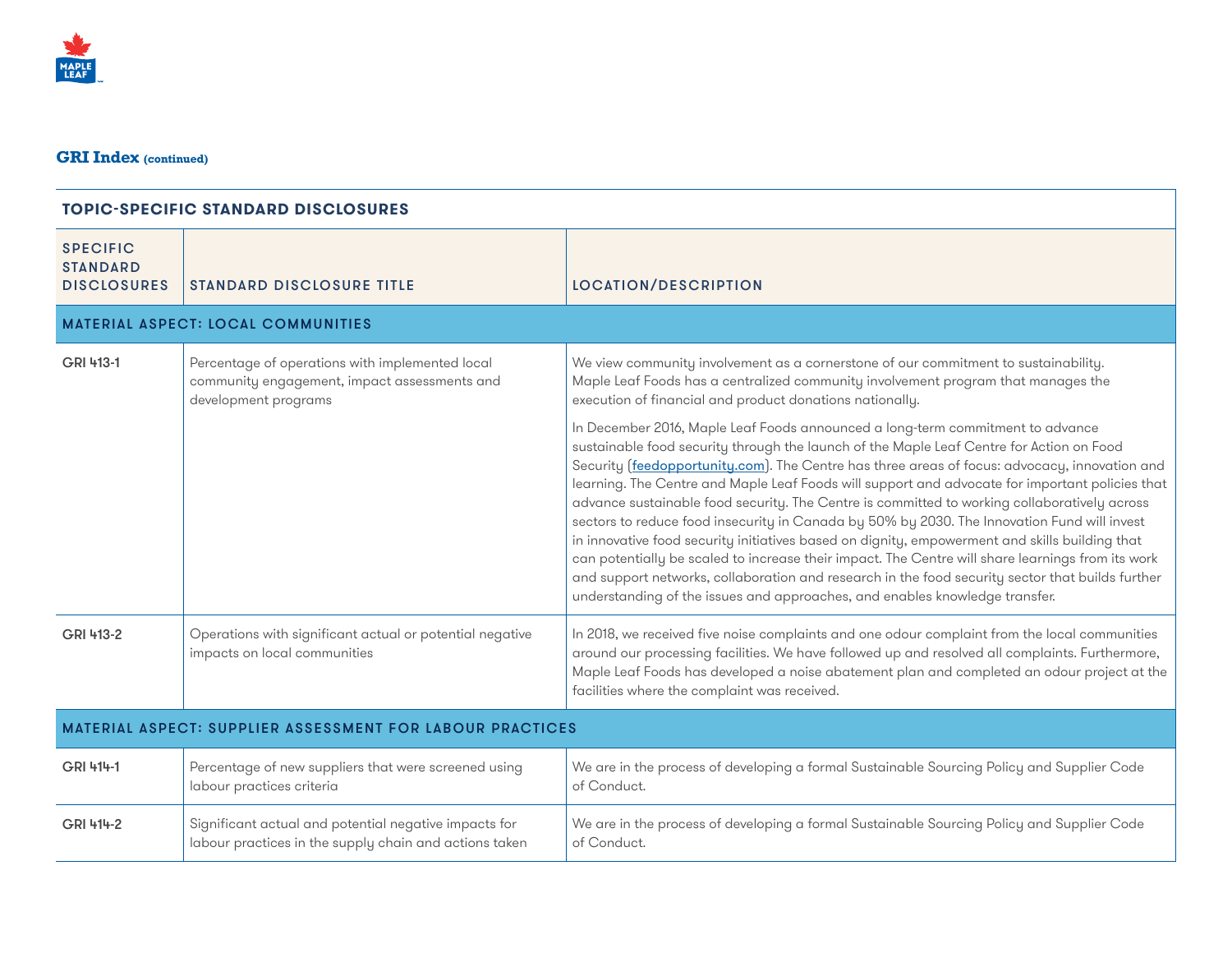| <b>TOPIC-SPECIFIC STANDARD DISCLOSURES</b>               |                                                                                                                                                                                                                                                                                                                                                                                                                                                                                                                                                                                                                                                                                                                                                                                                                                                                                                                                                                                                                                                                                                                                                                                                                                                                                                                                                                                                                                                                                                                                                                                                                                                                                                                                                                                                                                                                                                                                                                                                                                                                                                                                                                                                                                                                                                                                                                                                                                                                                                                                                                                                                                                                                                                                                                                                                                                                                                                                                                                                                                                                                                                                                                                                                                                                                                              |                                                       |
|----------------------------------------------------------|--------------------------------------------------------------------------------------------------------------------------------------------------------------------------------------------------------------------------------------------------------------------------------------------------------------------------------------------------------------------------------------------------------------------------------------------------------------------------------------------------------------------------------------------------------------------------------------------------------------------------------------------------------------------------------------------------------------------------------------------------------------------------------------------------------------------------------------------------------------------------------------------------------------------------------------------------------------------------------------------------------------------------------------------------------------------------------------------------------------------------------------------------------------------------------------------------------------------------------------------------------------------------------------------------------------------------------------------------------------------------------------------------------------------------------------------------------------------------------------------------------------------------------------------------------------------------------------------------------------------------------------------------------------------------------------------------------------------------------------------------------------------------------------------------------------------------------------------------------------------------------------------------------------------------------------------------------------------------------------------------------------------------------------------------------------------------------------------------------------------------------------------------------------------------------------------------------------------------------------------------------------------------------------------------------------------------------------------------------------------------------------------------------------------------------------------------------------------------------------------------------------------------------------------------------------------------------------------------------------------------------------------------------------------------------------------------------------------------------------------------------------------------------------------------------------------------------------------------------------------------------------------------------------------------------------------------------------------------------------------------------------------------------------------------------------------------------------------------------------------------------------------------------------------------------------------------------------------------------------------------------------------------------------------------------------|-------------------------------------------------------|
| <b>SPECIFIC</b><br><b>STANDARD</b><br><b>DISCLOSURES</b> | <b>STANDARD DISCLOSURE TITLE</b>                                                                                                                                                                                                                                                                                                                                                                                                                                                                                                                                                                                                                                                                                                                                                                                                                                                                                                                                                                                                                                                                                                                                                                                                                                                                                                                                                                                                                                                                                                                                                                                                                                                                                                                                                                                                                                                                                                                                                                                                                                                                                                                                                                                                                                                                                                                                                                                                                                                                                                                                                                                                                                                                                                                                                                                                                                                                                                                                                                                                                                                                                                                                                                                                                                                                             | LOCATION/DESCRIPTION                                  |
|                                                          | <b>MATERIAL ASPECT: PUBLIC POLICY</b>                                                                                                                                                                                                                                                                                                                                                                                                                                                                                                                                                                                                                                                                                                                                                                                                                                                                                                                                                                                                                                                                                                                                                                                                                                                                                                                                                                                                                                                                                                                                                                                                                                                                                                                                                                                                                                                                                                                                                                                                                                                                                                                                                                                                                                                                                                                                                                                                                                                                                                                                                                                                                                                                                                                                                                                                                                                                                                                                                                                                                                                                                                                                                                                                                                                                        |                                                       |
| GRI 415-1                                                | Total value of political contributions by country and<br>recipient/beneficiary                                                                                                                                                                                                                                                                                                                                                                                                                                                                                                                                                                                                                                                                                                                                                                                                                                                                                                                                                                                                                                                                                                                                                                                                                                                                                                                                                                                                                                                                                                                                                                                                                                                                                                                                                                                                                                                                                                                                                                                                                                                                                                                                                                                                                                                                                                                                                                                                                                                                                                                                                                                                                                                                                                                                                                                                                                                                                                                                                                                                                                                                                                                                                                                                                               | Maple Leaf Foods made no political donations in 2018. |
|                                                          |                                                                                                                                                                                                                                                                                                                                                                                                                                                                                                                                                                                                                                                                                                                                                                                                                                                                                                                                                                                                                                                                                                                                                                                                                                                                                                                                                                                                                                                                                                                                                                                                                                                                                                                                                                                                                                                                                                                                                                                                                                                                                                                                                                                                                                                                                                                                                                                                                                                                                                                                                                                                                                                                                                                                                                                                                                                                                                                                                                                                                                                                                                                                                                                                                                                                                                              |                                                       |
| Disclosure of<br>Management<br>Approach                  | <b>MATERIAL ASPECT: ANIMAL WELFARE</b><br>The following disclosure of management approach applies to all the animal welfare aspects we have responded to below, and covers our Materiality and<br>Boundary identified in our 2018 Sustainability Report, unless otherwise specified.<br>Maple Leaf Foods has strong values that deeply define our culture and have a very direct relationship to how we treat animals we raise or source. There are<br>important environmental, nutritional and ethical implications of meat production that we must manage responsibly as part of our commitment to being a<br>sustainable company. As the largest value-added meat protein company in Canada, we must be a leader in animal care. To achieve this, animal welfare must be<br>an integral part of our culture and business. Maple Leaf is committed to enhancing our animal wellness practices in a manner that advances the Five Freedoms,<br>the most widely accepted global standard for responsible animal care. We will support these through ongoing critical self- and third-party evaluation and<br>continuous improvement in four critical areas: Culture, Accountability, Advancement and Communications. This is documented in our Commitment to Animal Care.<br>Maple Leaf Foods is a vertically integrated company that owns hog production, hatching egg production, hatcheries and pork and poultry processing plants.<br>We have strong relationships with farmers and other service providers, and we will seek to advance continuous improvements across our supply chain. Our<br>responsibility for animal care goes well beyond our own operations; we must also advocate and share knowledge that elevates practices and regulations<br>across the industry. We will actively engage with consumers, customers, animal care interest groups and other stakeholders, so that change can be based on<br>sound science, what is best for the animal, and what society expects of us.<br>The scope of our Commitment to Animal Care covers all Canadian provinces where we currently operate and it covers the species of animals over which we<br>have direct care (pigs, turkeys and chickens). For species of animals that we do not directly control and whose meat/protein we use in our products (broiler<br>chickens, beef cattle, dairy cattle, veal, and laying hens), we influence animal welfare best practices through our active participation in the code development<br>process of the National Farm Animal Care Council (NFACC) and active participation in relevant industry associations. Our commitment is based upon<br>compliance or exceedance of Canadian regulations and accepted industry best practices. There are many examples of industry best practice and innovations<br>that we are piloting that go beyond regulatory requirements, as codes and standards are continuing to evolve or be updated in Canada. We are active in<br>improving and advancing farm animal welfare practices across the industry, and reducing and/or avoiding systems and processes including, but not limited<br>to: close confinement and intensive systems; farm animals subject to genetic engineering or cloning and/or their progeny or descendants; hormones for growth |                                                       |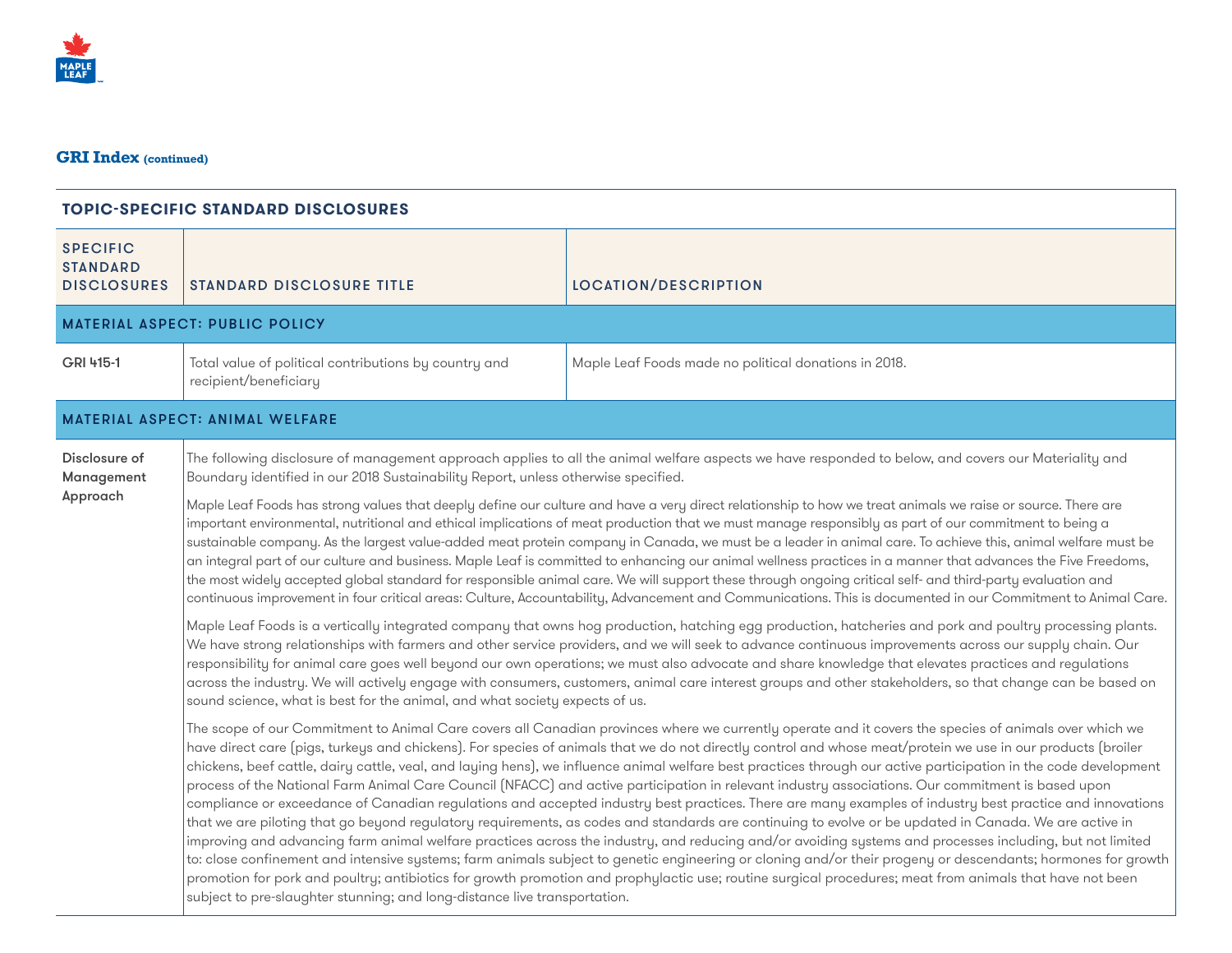

| <b>SPECIFIC</b><br><b>STANDARD</b><br><b>DISCLOSURES</b> | <b>STANDARD DISCLOSURE TITLE</b>                                                                                                     | <b>LOCATION/DESCRIPTION</b>                                                                                                                                                                                                                                                                                                                                                                                                                                                                                                                                                                                                                                                                           |
|----------------------------------------------------------|--------------------------------------------------------------------------------------------------------------------------------------|-------------------------------------------------------------------------------------------------------------------------------------------------------------------------------------------------------------------------------------------------------------------------------------------------------------------------------------------------------------------------------------------------------------------------------------------------------------------------------------------------------------------------------------------------------------------------------------------------------------------------------------------------------------------------------------------------------|
| Disclosure of<br>Management<br>Approach                  | welfare, and advocate for regulatory reforms that raise and enforce standards across the industry.                                   | We require all Maple Leaf Foods farms and operations, and our contracted producers, to meet or exceed the most current requirements under the Canadian<br>Quality Assurance® (CQA®) Animal Care Assessment™ (ACA™) and the NFACC. We support research that enhances our understanding and advances animal                                                                                                                                                                                                                                                                                                                                                                                             |
|                                                          | to our people; website updates; and our annual sustainability report.                                                                | As part of our management approach, we report and communicate our sustainability initiatives and performance on a regular basis. Highlights of our<br>internal and external communication include monthly detailed reporting to the Senior Leadership Team; regular meetings with the Senior Management Forum<br>(40+ members of the management team); reporting to the Safety and Sustainability Committee of the Board three times per year; quarterly progress reports                                                                                                                                                                                                                             |
| FP9                                                      | Percentage and total of animals raised and/or processed,<br>by species and breed type                                                | In 2018, we operated approximately 300 pig barns that supply approximately 40% of our raw<br>material requirements. We source 100% of our chicken and turkey supply from independent<br>Canadian growers; and Maple Leaf Foods operates three hatcheries that supply our contracted<br>chicken growers.                                                                                                                                                                                                                                                                                                                                                                                               |
| <b>FP10</b>                                              | Policies and practices, by species and breed type, related<br>to physical alterations and the use of anesthetic                      | See Commitment to Animal Care.                                                                                                                                                                                                                                                                                                                                                                                                                                                                                                                                                                                                                                                                        |
| <b>FP11</b>                                              | Percentage and total of animals raised and/or processed,<br>by species and breed type, per housing type                              | Pork: 100% of our market hogs are raised in open housing. In 2018, approximately 67% of sows<br>under our direct control had transitioned to advanced open sow housing.<br>Chicken: 100% of our chickens are in open (free-run) housing.                                                                                                                                                                                                                                                                                                                                                                                                                                                              |
| <b>FP12</b>                                              | Policies and practices on antibiotic, anti-inflammatory,<br>hormone and/or growth promotion treatments, by species<br>and breed type | Maple Leaf Foods is committed to minimizing or eliminating the use of antibiotics wherever<br>possible, while maintaining high standards of animal care. Should any animal, herd or flock<br>that is in our Raised Without Antibiotics (RWA) program become sick, all treatment options<br>are considered in consultation with a veterinarian, including administering an antibiotic. If an<br>antibiotic is administered, the treated animal, herd or flock is removed from the program. We are<br>actively implementing operating protocols that reduce higher mortality rates in animals raised<br>without antibiotics, which is one of our animal care priorities. See Commitment to Animal Care. |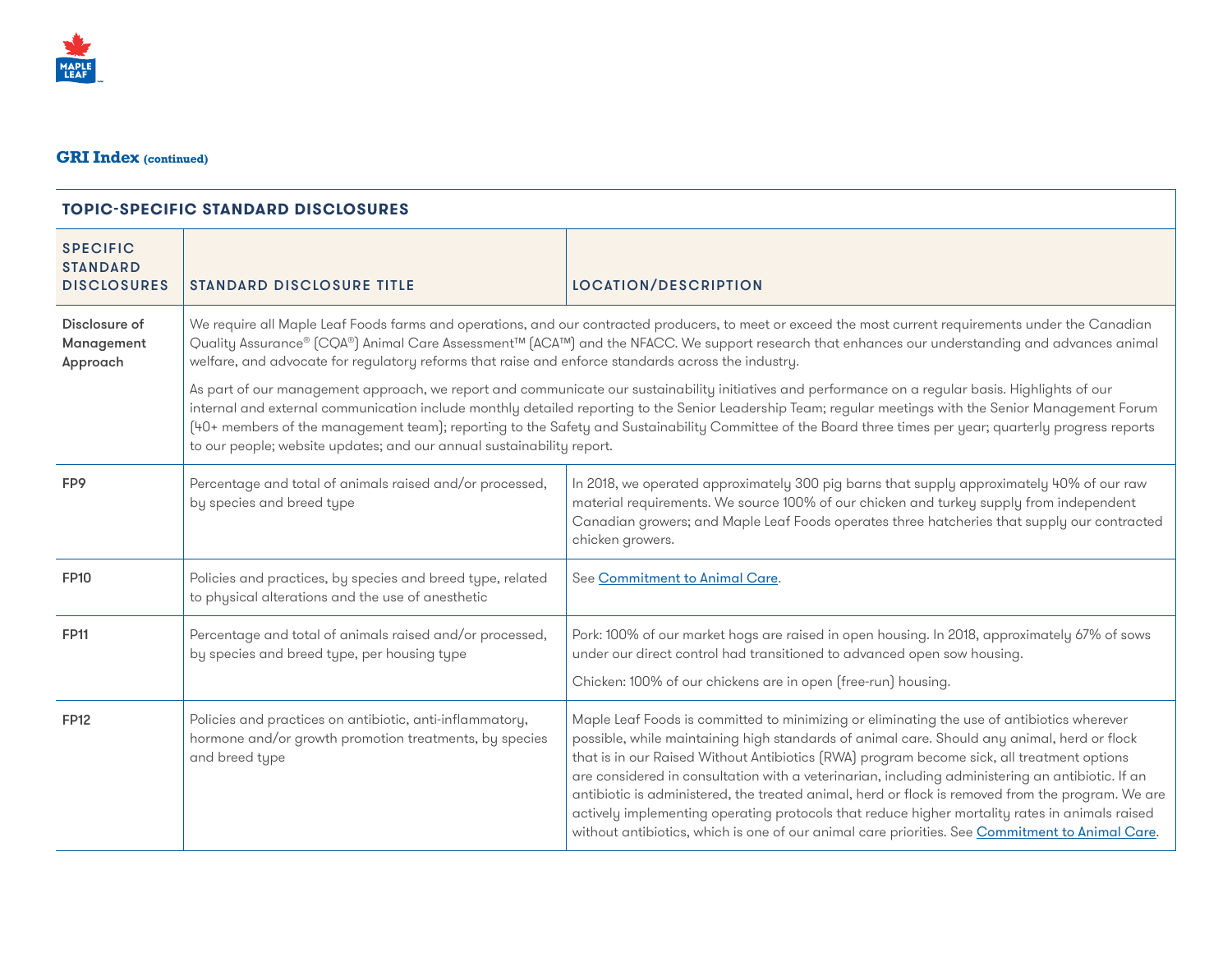

| <b>SPECIFIC</b><br><b>STANDARD</b><br><b>DISCLOSURES</b> | <b>STANDARD DISCLOSURE TITLE</b>                                                                                                                                                                                                                                                                                                                                                                                                                                                                                                                                                                                                                                                                                                                                                                                                                                                                                                                                                                                                                                                                  | <b>LOCATION/DESCRIPTION</b>                                                                                                                                                                                                                                                                                                                                                                                                                                                                                                                     |  |
|----------------------------------------------------------|---------------------------------------------------------------------------------------------------------------------------------------------------------------------------------------------------------------------------------------------------------------------------------------------------------------------------------------------------------------------------------------------------------------------------------------------------------------------------------------------------------------------------------------------------------------------------------------------------------------------------------------------------------------------------------------------------------------------------------------------------------------------------------------------------------------------------------------------------------------------------------------------------------------------------------------------------------------------------------------------------------------------------------------------------------------------------------------------------|-------------------------------------------------------------------------------------------------------------------------------------------------------------------------------------------------------------------------------------------------------------------------------------------------------------------------------------------------------------------------------------------------------------------------------------------------------------------------------------------------------------------------------------------------|--|
| <b>FP13</b>                                              | Total number of incidents of significant non-compliance<br>with laws and regulations, and adherence with voluntary<br>standards related to transportation, handling and slaughter<br>practices for live terrestrial and aquatic animals                                                                                                                                                                                                                                                                                                                                                                                                                                                                                                                                                                                                                                                                                                                                                                                                                                                           | In 2018, Maple Leaf Foods had 10 corrective action requests (CARs) related to transportation,<br>handling and slaughter practices for live terrestrial animals (poultry). All CARs were addressed.<br>Once a warning is issued, the facility conducts a deep root cause investigation to determine<br>appropriate corrective and preventative actions. The Corrective Action Plan (CAP) is submitted<br>to CFIA for approval, and all actions taken will be reviewed to close the CAR. All warnings issued<br>in 2018 were resolved and closed. |  |
|                                                          | <b>SOCIAL: PRODUCT RESPONSIBILITY</b>                                                                                                                                                                                                                                                                                                                                                                                                                                                                                                                                                                                                                                                                                                                                                                                                                                                                                                                                                                                                                                                             |                                                                                                                                                                                                                                                                                                                                                                                                                                                                                                                                                 |  |
| Disclosure of<br>Management                              | The following disclosure of management approach applies to all the product responsibility aspects we have responded to below, and covers our Materiality<br>and Boundary identified in our 2018 Sustainability Report, unless otherwise specified.                                                                                                                                                                                                                                                                                                                                                                                                                                                                                                                                                                                                                                                                                                                                                                                                                                                |                                                                                                                                                                                                                                                                                                                                                                                                                                                                                                                                                 |  |
| Approach                                                 | Maple Leaf Foods strives to contribute to the creation of a sustainable protein industry, and ensure everyone has access to safe, healthy and nutritious food.<br>100% of Maple Leaf Foods' fresh and prepared meats operations follow rigorous food safety protocols throughout the product life cycle including ingredient<br>and raw material sourcing, processing, packing and transportation. Our food safety protocols are governed by our Safety Promise, the Company's food<br>safety commitment signed by the President and CEO. We also have strict food safety protocols that govern our purchasing and sourcing relationships. We<br>have identified food safety and consumer health as key risks related to the business of Maple Leaf Foods (see 2018 Annual Report, page 17).                                                                                                                                                                                                                                                                                                      |                                                                                                                                                                                                                                                                                                                                                                                                                                                                                                                                                 |  |
|                                                          | Our goal is to always provide consumers safe, great tasting food produced in a safe work environment, and to achieve this goal we have established a<br>number of food safety commitments: we commit to becoming a global leader in food safety and providing the focus and resources needed to achieve this<br>goal; we commit to establishing a culture of food safety with high-performance teams, where people are encouraged and expected to act on any concerns<br>they may have; we commit to measuring our food safety performance, with testing and benchmarking against globally recognized standards; we commit<br>to continuously seek better ways to make food safe; we commit to openly sharing our knowledge with government, industry and consumers so we can learn<br>from them and they can learn from us; we commit to transparency and candour in pursuit of better performance and public confidence; and we commit to<br>behaving in the most responsible and transparent way possible, placing the safety of our people and our consumers first if there is ever a breach. |                                                                                                                                                                                                                                                                                                                                                                                                                                                                                                                                                 |  |
|                                                          | As part of our management approach, we report and communicate our sustainability initiatives and performance on a regular basis. Highlights of our<br>internal and external communication include monthly detailed reporting to the Senior Leadership Team; regular meetings with the Senior Management Forum<br>(40+ members of the management team); reporting to the Safety and Sustainability Committee of the Board three times per year; quarterly progress reports<br>to our people; website updates; and our annual sustainability report.                                                                                                                                                                                                                                                                                                                                                                                                                                                                                                                                                |                                                                                                                                                                                                                                                                                                                                                                                                                                                                                                                                                 |  |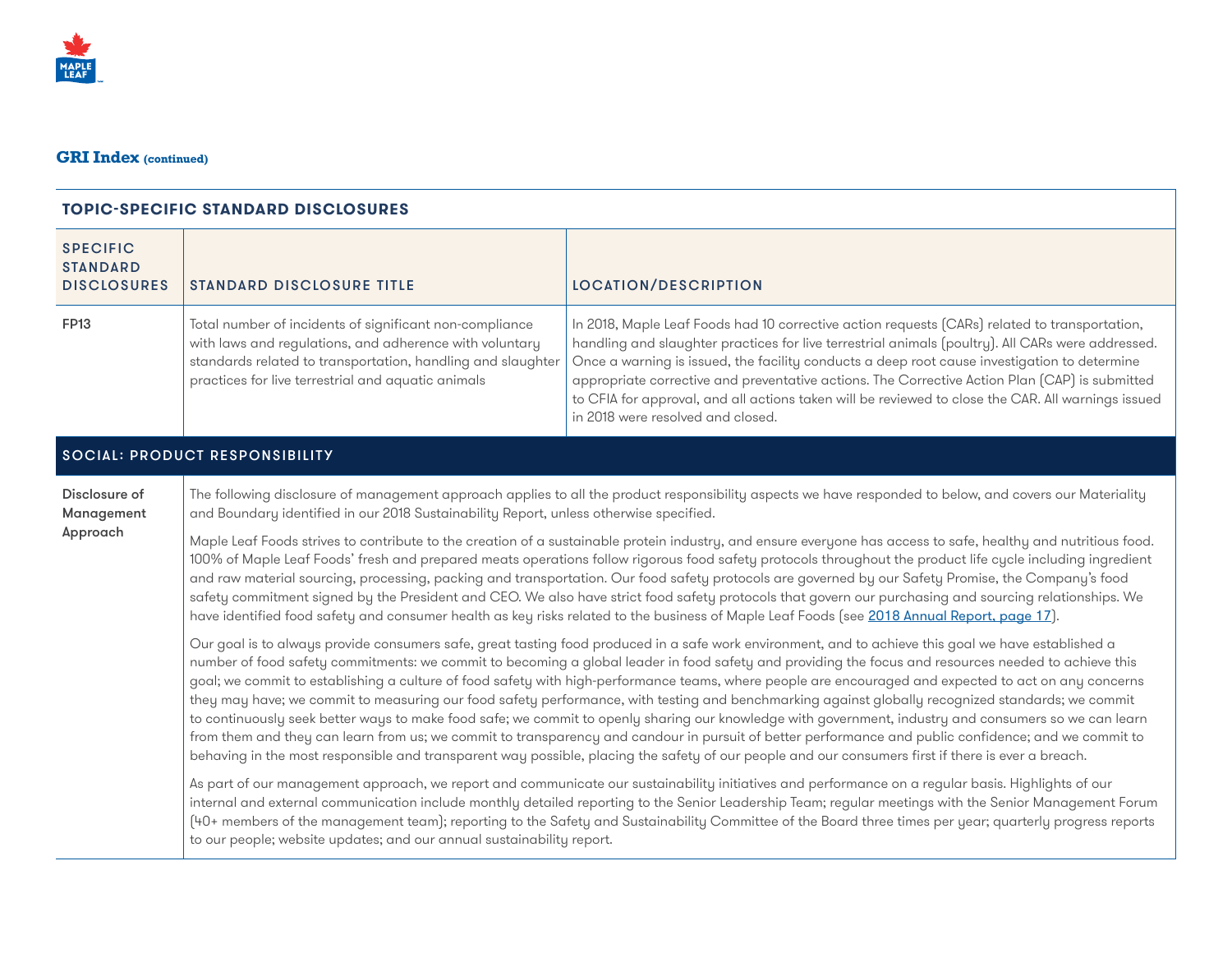

| <b>SPECIFIC</b><br><b>STANDARD</b><br><b>DISCLOSURES</b> | <b>STANDARD DISCLOSURE TITLE</b>                                                                                                                                                                               | <b>LOCATION/DESCRIPTION</b>                                                                                                                                                                                                                                                                                                                                                                                                                                                                                                                     |  |  |
|----------------------------------------------------------|----------------------------------------------------------------------------------------------------------------------------------------------------------------------------------------------------------------|-------------------------------------------------------------------------------------------------------------------------------------------------------------------------------------------------------------------------------------------------------------------------------------------------------------------------------------------------------------------------------------------------------------------------------------------------------------------------------------------------------------------------------------------------|--|--|
| <b>MATERIAL ASPECT: CUSTOMER HEALTH AND SAFETY</b>       |                                                                                                                                                                                                                |                                                                                                                                                                                                                                                                                                                                                                                                                                                                                                                                                 |  |  |
| GRI 416-1                                                | Percentage of significant product and service categories<br>for which health and safety impacts are assessed for<br>improvement                                                                                | 100% of Maple Leaf Foods' products across fresh and prepared meats follow rigorous food<br>safety protocols throughout their product life cycle including ingredient and raw material<br>sourcing, processing, packing and transportation.                                                                                                                                                                                                                                                                                                      |  |  |
|                                                          |                                                                                                                                                                                                                | Our food safety protocols are governed by Maple Leaf Foods' Safety Promise, the Company's<br>food safety commitment signed by the President and CEO. We also have strict food safety<br>protocols that govern our purchasing and sourcing relationships. For detailed information, see<br>our Better Food section. Maple Leaf Foods follows the British Retail Consortium (BRC) Global<br>Standard for Food Safety in 100% of its manufacturing facilities, which is internationally<br>recognized by the Global Food Safety Initiative [GFSI]. |  |  |
| FP <sub>5</sub>                                          | Percentage of production volume manufactured in sites<br>certified by an independent third party according to<br>internationally recognized food safety management<br>system standards                         | 100% of Maple Leaf Foods' production is produced in facilities that are audited against the BRC<br>Global Standard for Food Safety, which is internationally recognized by the GFSI.                                                                                                                                                                                                                                                                                                                                                            |  |  |
| FP <sub>6</sub>                                          | Percentage of total sales volume of consumer products, by<br>product category, that are lowered in saturated fat, trans-<br>fats, sodium and added sugars                                                      | Not fully reported at this time. In 2018, we reformulated our products under our Maple Leaf<br>brand to include only premium meat and real, simple or natural ingredients. In addition to<br>removing artificial preservatives, flavours, colours and sweeteners from our products, we use only<br>pronounceable ingredients that consumers trust and can find in their pantry.                                                                                                                                                                 |  |  |
| FP7                                                      | Percentage of total sales volume of consumer products,<br>by product category, that contain increased nutritious<br>ingredients like fibre, vitamins, minerals, phytochemicals or<br>functional food additives | Not reported at this time.                                                                                                                                                                                                                                                                                                                                                                                                                                                                                                                      |  |  |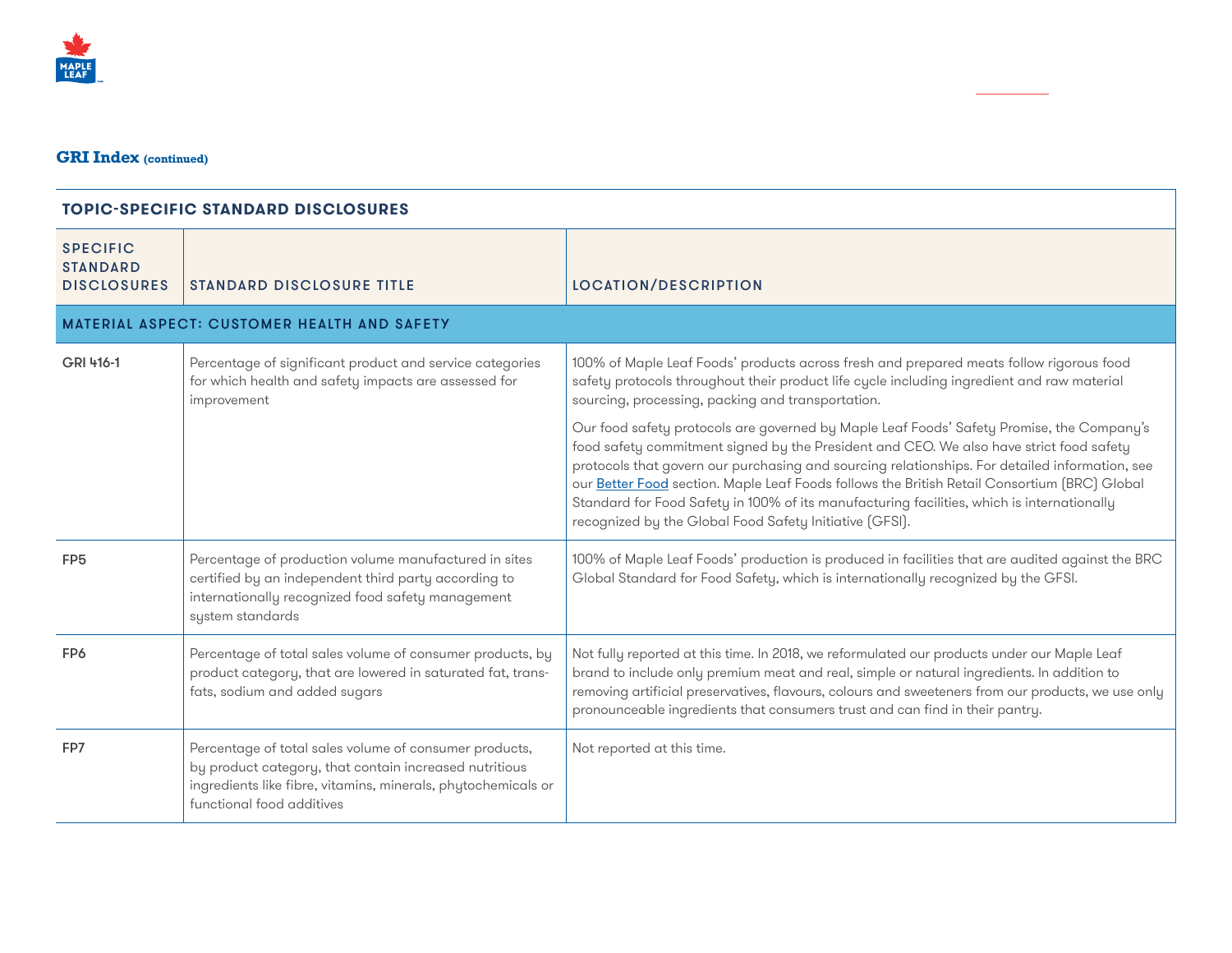

| <b>SPECIFIC</b><br><b>STANDARD</b><br><b>DISCLOSURES</b> | <b>STANDARD DISCLOSURE TITLE</b>                                                                 | LOCATION/DESCRIPTION                                                                                                                                                                                                                                                                                                                                                                                                                                                                                                                                                                                                                                                           |
|----------------------------------------------------------|--------------------------------------------------------------------------------------------------|--------------------------------------------------------------------------------------------------------------------------------------------------------------------------------------------------------------------------------------------------------------------------------------------------------------------------------------------------------------------------------------------------------------------------------------------------------------------------------------------------------------------------------------------------------------------------------------------------------------------------------------------------------------------------------|
| GRI 416-2                                                | Incidents of non-compliance concerning the health and<br>safety impacts of products and services | Maple Leaf Foods reports on all product recalls, de-listings and other incidents that regulatory<br>food safety and health agencies report to consumers. These agencies include the Canadian<br>Food Inspection Agency, the United States Department of Agriculture (Food Safety and<br>Inspection Service) and international food safety and health agencies of the countries where we<br>sell products.                                                                                                                                                                                                                                                                      |
|                                                          |                                                                                                  | In 2018, Maple Leaf Foods had forty-six (46) warnings, two (2) food safety-related product<br>recalls and one [1] quality-related product withdrawal. Of the 46 warnings issued by CFIA to<br>MLF facilities, the top three reasons were Sanitation (10), Poultry Slaughter Operations (8)<br>and Building Fabric (6). Once a warning is issued, the facility conducts a deep root cause<br>investigation to determine appropriate corrective and preventative actions. The Corrective Action<br>Plan (CAP) is submitted to CFIA for approval, and all actions taken will be reviewed to close the<br>CAR. All warnings issued in 2018 were resolved and closed.               |
|                                                          |                                                                                                  | In 2018, Maple Leaf Foods voluntarily initiated two food safety recalls after a consumer reported<br>an allergic reaction to milk after consuming a Schneiders wiener product (milk not declared on<br>package). There was never a confirmation of cause for the consumer's reaction; however, during<br>the internally driven Maple Leaf Foods investigation, the root cause was determined to be cross-<br>contamination in the facility of trace amounts of milk powder. Additional trace amounts were<br>found in wieners produced on another production date, which triggered the second recall. The<br>recall was handled swiftly and no monetary penalties were issued. |
|                                                          |                                                                                                  | The quality withdrawal was related to low-vacuum canned meat resulting in some distorted can lids.                                                                                                                                                                                                                                                                                                                                                                                                                                                                                                                                                                             |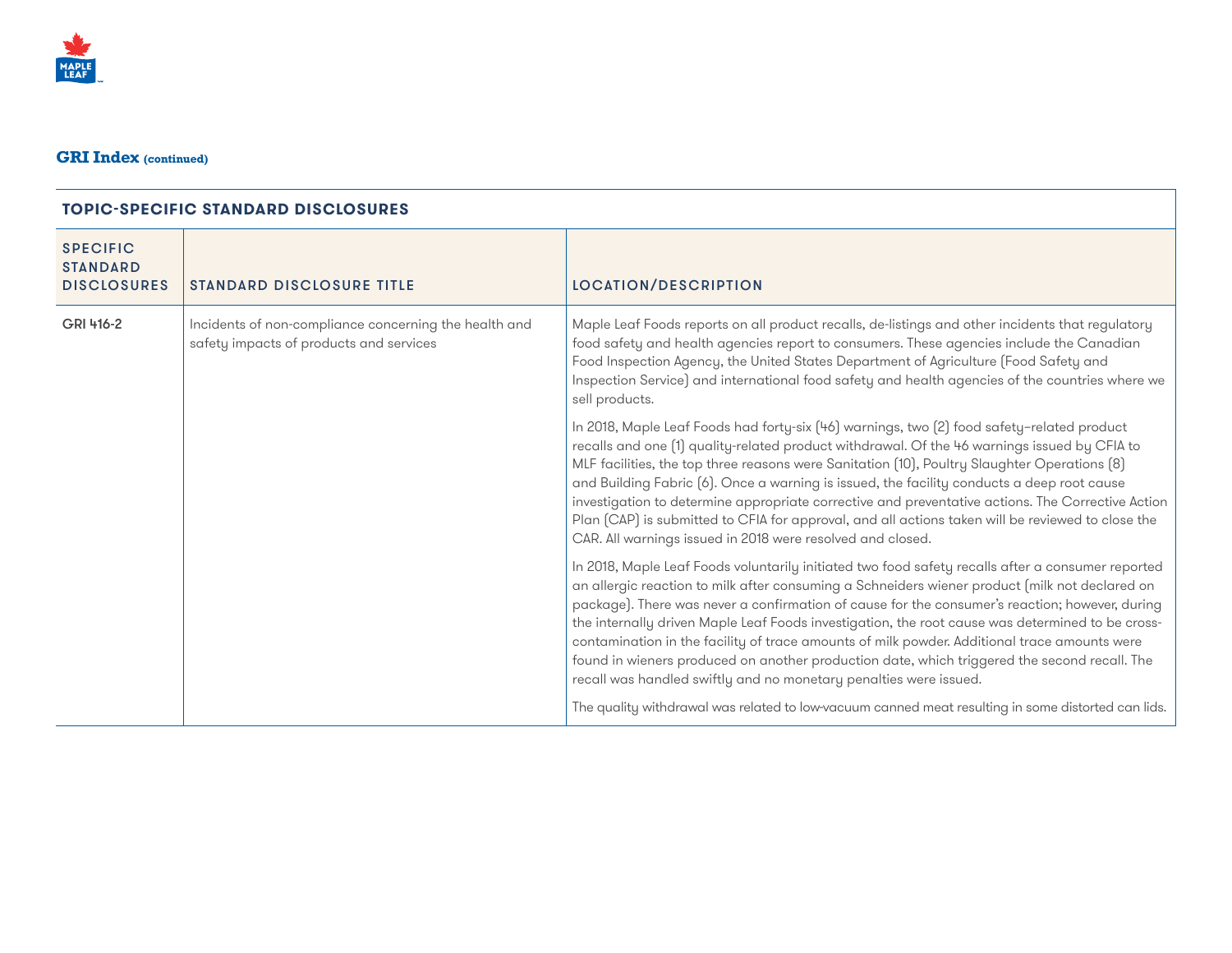

| <b>SPECIFIC</b><br><b>STANDARD</b><br><b>DISCLOSURES</b> | <b>STANDARD DISCLOSURE TITLE</b>                                                                                                                                                                                                                       | LOCATION/DESCRIPTION                                                                                                                                                                                                                                                                                                                                                                                                                                                                                                                                                                                                                                                                                                                                                                                                                                                                                                                                                                                                                 |  |  |
|----------------------------------------------------------|--------------------------------------------------------------------------------------------------------------------------------------------------------------------------------------------------------------------------------------------------------|--------------------------------------------------------------------------------------------------------------------------------------------------------------------------------------------------------------------------------------------------------------------------------------------------------------------------------------------------------------------------------------------------------------------------------------------------------------------------------------------------------------------------------------------------------------------------------------------------------------------------------------------------------------------------------------------------------------------------------------------------------------------------------------------------------------------------------------------------------------------------------------------------------------------------------------------------------------------------------------------------------------------------------------|--|--|
| <b>MATERIAL ASPECT: MARKETING AND LABELING</b>           |                                                                                                                                                                                                                                                        |                                                                                                                                                                                                                                                                                                                                                                                                                                                                                                                                                                                                                                                                                                                                                                                                                                                                                                                                                                                                                                      |  |  |
| GRI 417-1                                                | Type of product and service information required by<br>the organization's procedures for product and service<br>information and labeling, and percentage of significant<br>products and service categories subject to such<br>information requirements | Maple Leaf Foods has robust standard operating procedures and policies that govern 100%<br>of our sourcing contracts with suppliers and co-manufacturers. These policies are agreed to<br>annually by Maple Leaf Foods and its suppliers.<br>We provide detailed nutrition labels on 100% of our fresh and prepared retail and foodservice<br>products. All labels are reviewed and approved by the Canadian Food Inspection Agency.<br>Where relevant, the Company provides additional labeling claims on certain branded products<br>that explain other product benefits or properties including gluten-free, low sodium, no added<br>preservatives, source of protein and others.<br>We provide proper handling and food safety instructions for 100% of our fresh and prepared<br>meats products through online, packaging, in-store and/or customer communications.<br>Maple Leaf Foods provides an appropriate recycling label on all packaging that is accepted in<br>provincial recycling collection programs across Canada. |  |  |
| GRI 417-2                                                | Total number of incidents of non-compliance with<br>regulations and voluntary codes concerning product and<br>service information and labeling, by type of outcomes                                                                                    | In 2018, we had zero [0] recalls related to product and service information and labeling.                                                                                                                                                                                                                                                                                                                                                                                                                                                                                                                                                                                                                                                                                                                                                                                                                                                                                                                                            |  |  |
| GRI 417-3                                                | Total number of incidents of non-compliance with<br>regulations and voluntary codes concerning marketing<br>communications, including advertising, promotion and<br>sponsorship, by type of outcomes                                                   | None                                                                                                                                                                                                                                                                                                                                                                                                                                                                                                                                                                                                                                                                                                                                                                                                                                                                                                                                                                                                                                 |  |  |